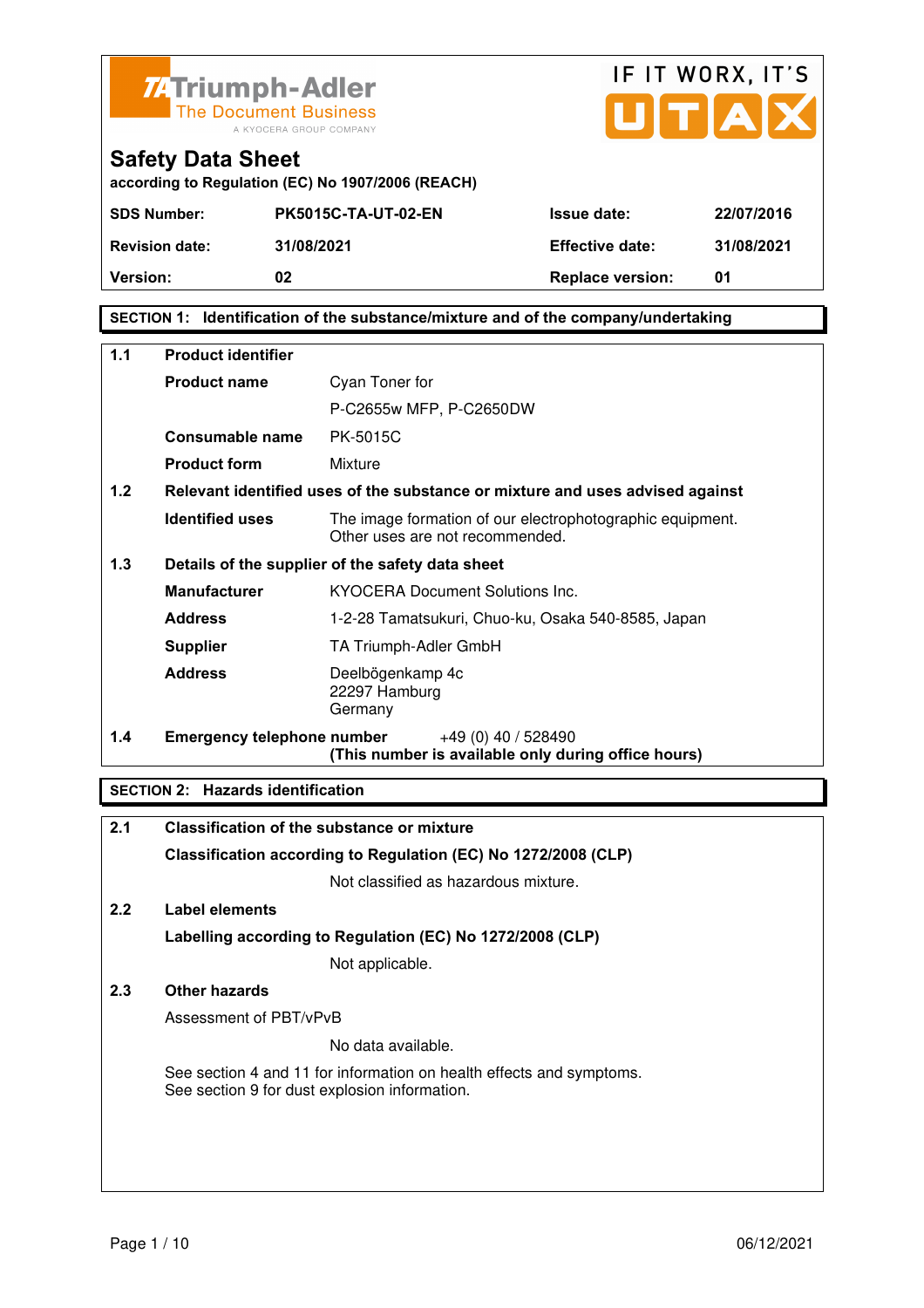|                                                         | IF IT WORX, IT'S<br><b>ZATriumph-Adler</b>                                    |                                                                                                                              |                              |                                     |                             |
|---------------------------------------------------------|-------------------------------------------------------------------------------|------------------------------------------------------------------------------------------------------------------------------|------------------------------|-------------------------------------|-----------------------------|
| <b>The Document Business</b><br>A KYOCERA GROUP COMPANY |                                                                               |                                                                                                                              |                              | $\mathbf{U}[\mathbf{T} \mathbf{A}]$ |                             |
|                                                         | <b>Safety Data Sheet</b><br>according to Regulation (EC) No 1907/2006 (REACH) |                                                                                                                              |                              |                                     |                             |
|                                                         | <b>SDS Number:</b>                                                            | <b>PK5015C-TA-UT-02-EN</b>                                                                                                   |                              | <b>Issue date:</b>                  | 22/07/2016                  |
|                                                         | <b>Revision date:</b>                                                         | 31/08/2021                                                                                                                   |                              | <b>Effective date:</b>              | 31/08/2021                  |
| Version:                                                |                                                                               | 02                                                                                                                           |                              | <b>Replace version:</b>             | 01                          |
|                                                         |                                                                               |                                                                                                                              |                              |                                     |                             |
|                                                         |                                                                               | <b>SECTION 3: Composition/information on ingredients</b>                                                                     |                              |                                     |                             |
| 3.2                                                     | <b>Mixtures</b>                                                               |                                                                                                                              |                              |                                     |                             |
|                                                         | Chemical name                                                                 |                                                                                                                              | CAS No                       | Weight%                             | <b>Classification (CLP)</b> |
|                                                         | Polyester resin (3 kinds)<br>Organic pigment                                  |                                                                                                                              | confidential<br>confidential | 80-90<br>$3-8$                      |                             |
|                                                         | Amorphous silica                                                              |                                                                                                                              | 7631-86-9                    | $1-5$                               |                             |
|                                                         | Titanium dioxide                                                              |                                                                                                                              | 13463-67-7                   | < 1                                 | Carc.2(H351)                |
|                                                         | Information of ingredients                                                    |                                                                                                                              |                              |                                     |                             |
|                                                         |                                                                               | (1) Substance, which present a health or environmental hazard within the meaning of CLP:<br>Titanium dioxide.                |                              |                                     |                             |
|                                                         |                                                                               | (2) Substance, which are assigned Community workplace exposure limits:                                                       |                              |                                     |                             |
|                                                         |                                                                               | None.                                                                                                                        |                              |                                     |                             |
|                                                         | REACH:                                                                        | (3) Substance, which are PBT or vPvB in accordance with the criteria set out in Annex XIII of                                |                              |                                     |                             |
|                                                         | None.                                                                         |                                                                                                                              |                              |                                     |                             |
|                                                         | REACH (SVHC):                                                                 | (4) Substance, which are included in the list established in accordance with Article 59(1) of                                |                              |                                     |                             |
|                                                         | None                                                                          |                                                                                                                              |                              |                                     |                             |
|                                                         |                                                                               | See section 16 for the full text of the H statements declared above.                                                         |                              |                                     |                             |
|                                                         | <b>SECTION 4: First aid measures</b>                                          |                                                                                                                              |                              |                                     |                             |
| 4.1                                                     |                                                                               | <b>Description of first aid measures</b>                                                                                     |                              |                                     |                             |
|                                                         | Inhalation:                                                                   | Remove from exposure to fresh air and gargle with plenty of water.<br>Consult a doctor in case of such symptoms as coughing. |                              |                                     |                             |
|                                                         |                                                                               | <b>Skin contact:</b> Wash with soap and water.                                                                               |                              |                                     |                             |
|                                                         | Eye contact:                                                                  | Flush with water immediately and see a doctor if irritating.                                                                 |                              |                                     |                             |
|                                                         | Ingestion:                                                                    | Rinse out the mouth. Drink one or two glasses of water to dilute.                                                            |                              |                                     |                             |
|                                                         | Seek medical treatment if necessary.                                          |                                                                                                                              |                              |                                     |                             |
|                                                         |                                                                               |                                                                                                                              |                              |                                     |                             |
|                                                         |                                                                               |                                                                                                                              |                              |                                     |                             |
|                                                         |                                                                               |                                                                                                                              |                              |                                     |                             |
|                                                         |                                                                               |                                                                                                                              |                              |                                     |                             |
|                                                         |                                                                               |                                                                                                                              |                              |                                     |                             |
|                                                         |                                                                               |                                                                                                                              |                              |                                     |                             |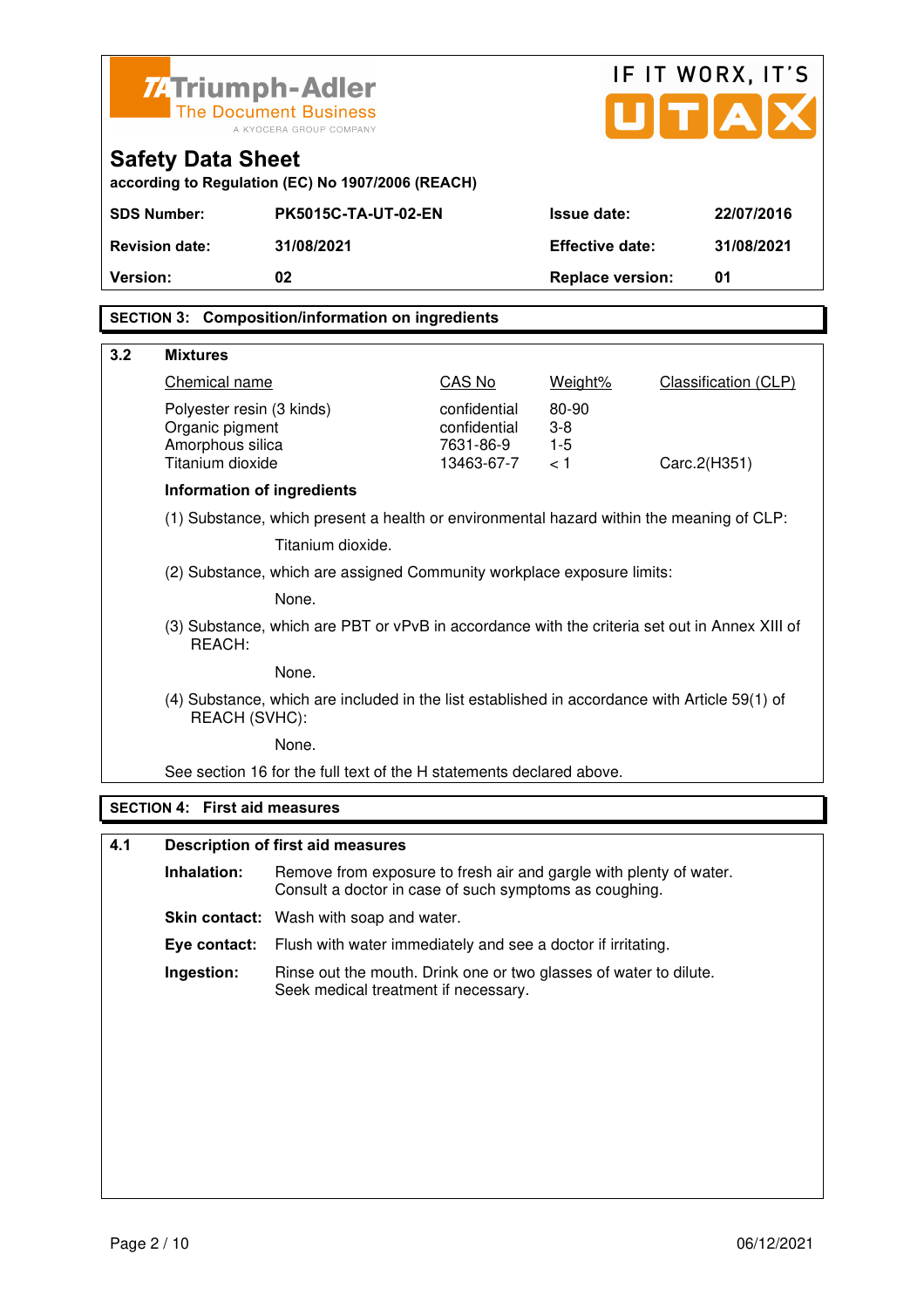



**according to Regulation (EC) No 1907/2006 (REACH)**

| <b>SDS Number:</b>    | <b>PK5015C-TA-UT-02-EN</b> | <b>Issue date:</b>      | 22/07/2016 |
|-----------------------|----------------------------|-------------------------|------------|
| <b>Revision date:</b> | 31/08/2021                 | <b>Effective date:</b>  | 31/08/2021 |
| <b>Version:</b>       | 02                         | <b>Replace version:</b> | 01         |

# **4.2 Most important symptoms and effects, both acute and delayed**  Potential health effects and symptoms **Inhalation:** Prolonged inhalation of excessive dusts may cause lung damage. Use of this product as intended does not result in prolonged inhalation of excessive toner dusts. **Skin contact:** Unlikely to cause skin irritation.

**Eye contact:** May cause transient eye irritation.

**Ingestion:** Use of this product as intended does not result in ingestion.

**4.3 Indication of any immediate medical attention and special treatment needed** 

No additional information available.

## **SECTION 5: Firefighting measures**

## **5.1 Extinguishing media**

Suitable extinguishing media

Water spray, foam, powder,  $CO<sub>2</sub>$  or dry chemical

Unsuitable extinguishing media

None specified.

## **5.2 Special hazards arising from the substance or mixture**

Hazardous combustion products: Carbon dioxide, Carbon monoxide

## **5.3 Advice for firefighters**

Fire-fighting procedures

 Pay attention not to blow away dust. Drain water off around and decrease the atmosphere temperature to extinguish the fire.

### **Protection equipment for firefighters**

None specified.

## **SECTION 6: Accidental release measures**

### **6.1 Personal precautions, protective equipment and emergency procedures**

 Avoid inhalation, ingestion, eye and skin contact in case of accidental release. Avoid formation of dust. Provide adequate ventilation.

### **6.2 Environmental precautions**

Do not allow to enter into surface water or drains.

### **6.3 Methods and material for containment and cleaning up**

Gather the released powder not to blow away and wipe up with a wet cloth.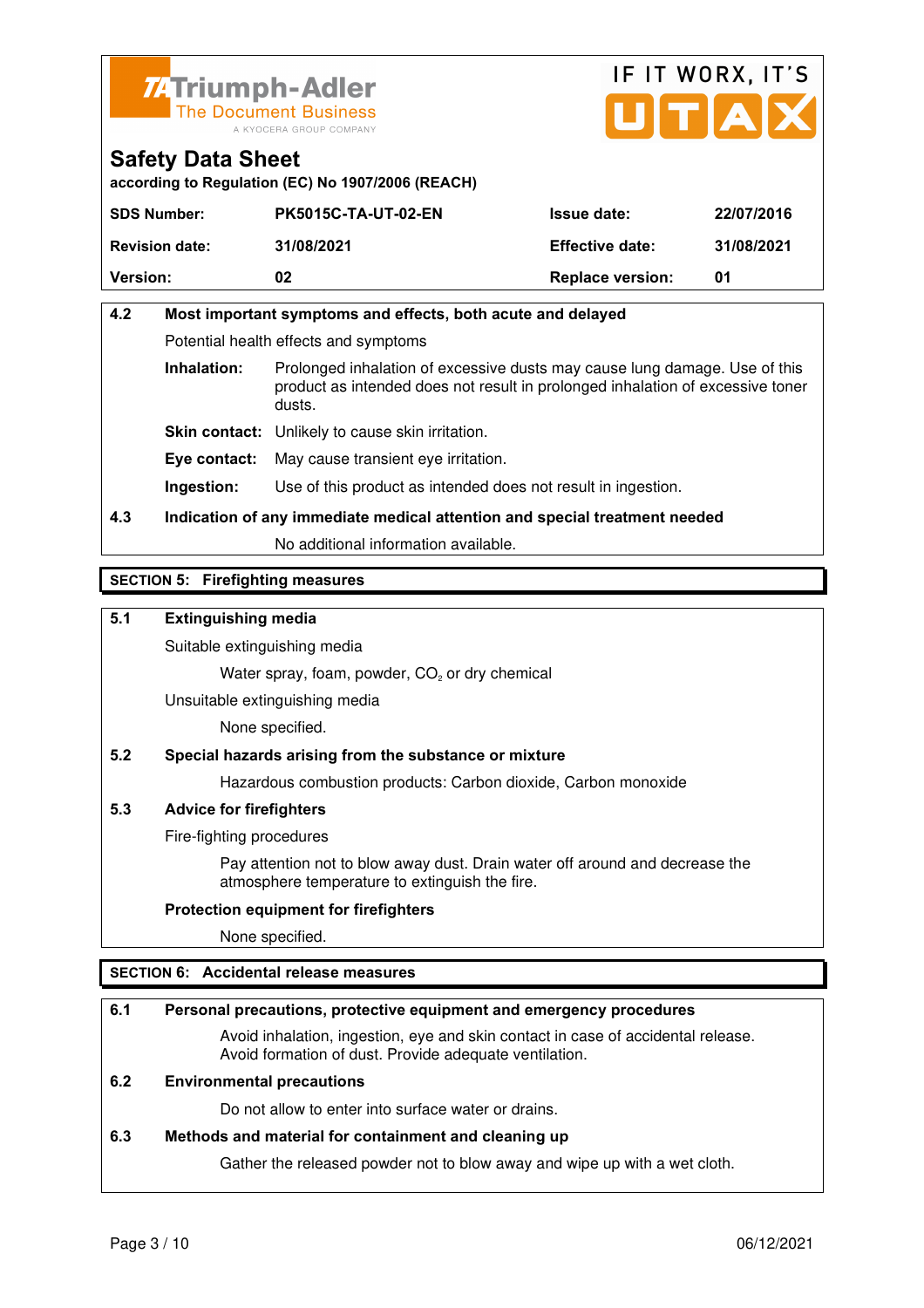



**according to Regulation (EC) No 1907/2006 (REACH)**

| <b>SDS Number:</b>    | <b>PK5015C-TA-UT-02-EN</b> | <b>Issue date:</b>      | 22/07/2016 |
|-----------------------|----------------------------|-------------------------|------------|
| <b>Revision date:</b> | 31/08/2021                 | <b>Effective date:</b>  | 31/08/2021 |
| <b>Version:</b>       | 02                         | <b>Replace version:</b> | 01         |
|                       |                            |                         |            |

## **6.4 Reference to other sections**

See section 13 for disposal information.

### **SECTION 7: Handling and storage**

### **7.1 Precautions for safe handling**

 Do not attempt to force open or destroy the toner container or unit. See installation guide of this product.

### **7.2 Conditions for safe storage, including any incompatibilities**

Keep the toner container or unit tightly closed and store in a cool, dry and dark place. Keep away from fire. Keep out of the reach of children.

### **7.3 Specific end use(s)**

No additional information available.

### **SECTION 8: Exposure controls/personal protection**

### **8.1 Control parameters**

(Reference data)

### **US ACGIH Threshold Limit Values (TWA)**

**Particles: 10 mg/m<sup>3</sup> (Inhalable particles) 3 mg/m<sup>3</sup> (Respirable particles)** Titanium dioxide:10 mg/m³

### **US OSHA PEL (TWA)**

Particles: 15 mg/m<sup>3</sup> (Total dust) 5 mg/m<sup>3</sup> (Respirable fraction) Amorphous silica:  $80 \text{ mg/m}^3/\% \text{SiO}_2$ Titanium dioxide: 15 mg/m<sup>3</sup> (Total dust)

### **EU-Occupational exposure limits: Directive (EC) 2000/39, (EC) 2006/15 and (EU) 2009/161**

Not listed.

### **8.2 Exposure controls**

### **Appropriate engineering controls**

 Special ventilator is not required under normal intended use. Use in a well-ventilated area.

### **Personal protective equipment**

 Respiratory protection, eye protection, hand protection, skin and body protection are not required under normal intended use.

### **Environmental exposure controls**

No additional information available.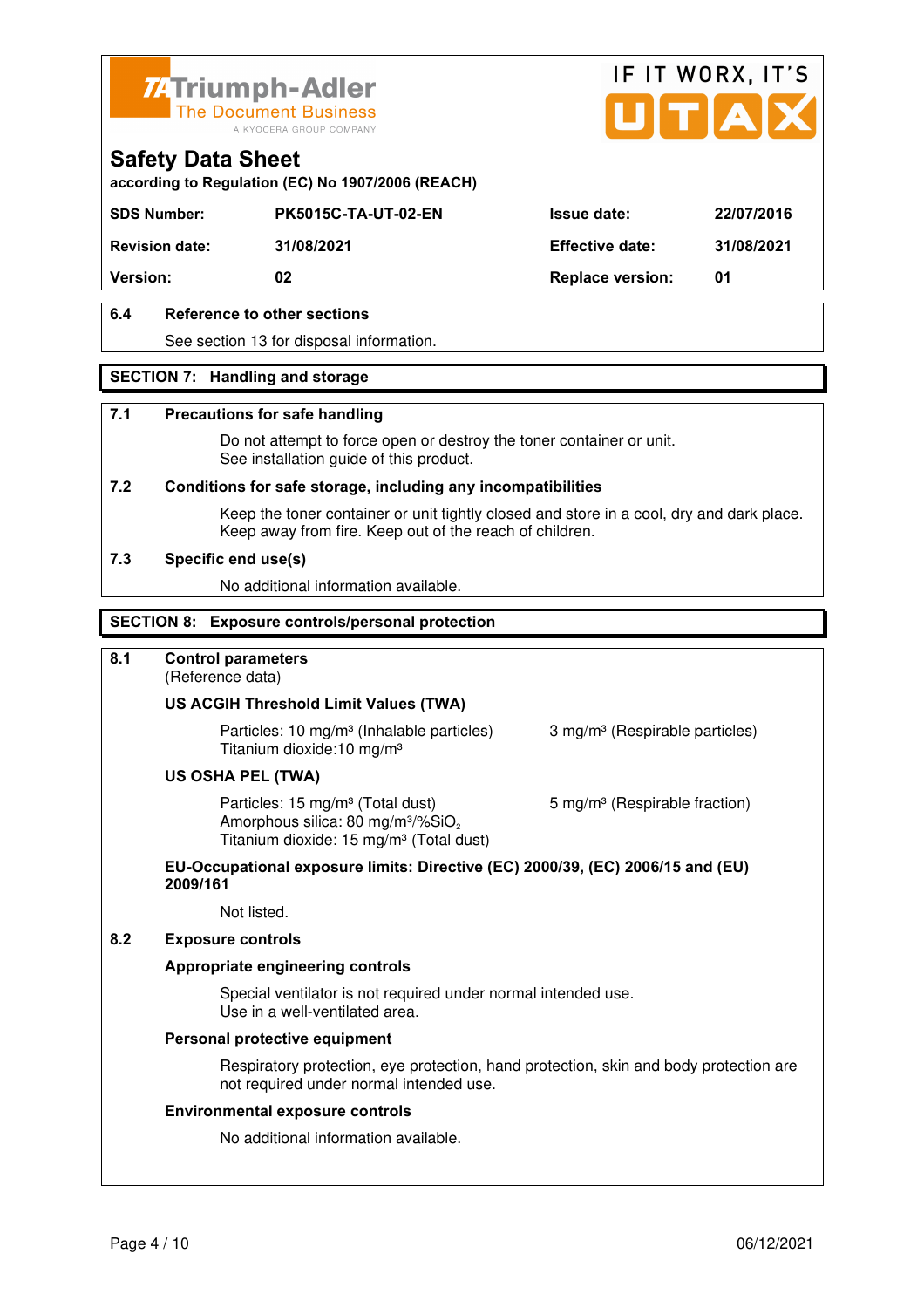

| <b>74 Triumph-Adler</b><br>The Document Business | A KYOCERA GROUP COMPANY                           |                        | IF IT WORX, IT'S<br>UTAX |
|--------------------------------------------------|---------------------------------------------------|------------------------|--------------------------|
| <b>Safety Data Sheet</b>                         | according to Regulation (EC) No 1907/2006 (REACH) |                        |                          |
| <b>SDS Number:</b>                               | <b>PK5015C-TA-UT-02-EN</b>                        | <b>Issue date:</b>     | 22/07/2016               |
| <b>Revision date:</b>                            | 31/08/2021                                        | <b>Effective date:</b> | 31/08/2021               |
|                                                  |                                                   |                        |                          |

## **SECTION 9: Physical and chemical properties**

| 9.1                                    | Information on basic physical and chemical properties |  |
|----------------------------------------|-------------------------------------------------------|--|
| Appearance                             |                                                       |  |
| Physical state                         | Solid (fine powder)                                   |  |
| Colour                                 | Cyan                                                  |  |
| Odour                                  | Odourless                                             |  |
| Odour threshold                        | No data available.                                    |  |
| pH                                     | No data available.                                    |  |
| Melting point [°C]                     | 100-120 (Toner)                                       |  |
| Boiling point                          | No data available.                                    |  |
| Flash point                            | No data available.                                    |  |
| Evaporation rate                       | No data available.                                    |  |
| Flammability (solid, gas)              | No data available.                                    |  |
| Upper flammability or explosive limit  | No data available.                                    |  |
| Lower flammability or explosive limit  | No data available.                                    |  |
| Vapour pressure                        | No data available.                                    |  |
| Vapour density                         | No data available.                                    |  |
| Relative density [g/cm <sup>3</sup> ]  | 1.2-1.4 (Toner)                                       |  |
| Solubility (ies)                       | Almost insoluble in water.                            |  |
| Partition coefficient: n-octanol/water | No data available.                                    |  |
| Auto-ignition temperature              | No data available.                                    |  |
| Decomposition temperature              | No data available.                                    |  |
| Viscosity                              | No data available.                                    |  |
| Explosive properties                   | No data available.                                    |  |
| Oxidizing properties                   | No data available.                                    |  |

**Version:** 02 02 Replace version: 01

### **9.2 Other information**

Dust explosion properties

 Dust explosion is improbable under normal intended use. Experimental explosiveness of toner is classified into the same rank such kind of powder as flour, dry milk and resin powder according to the pressure rising speed.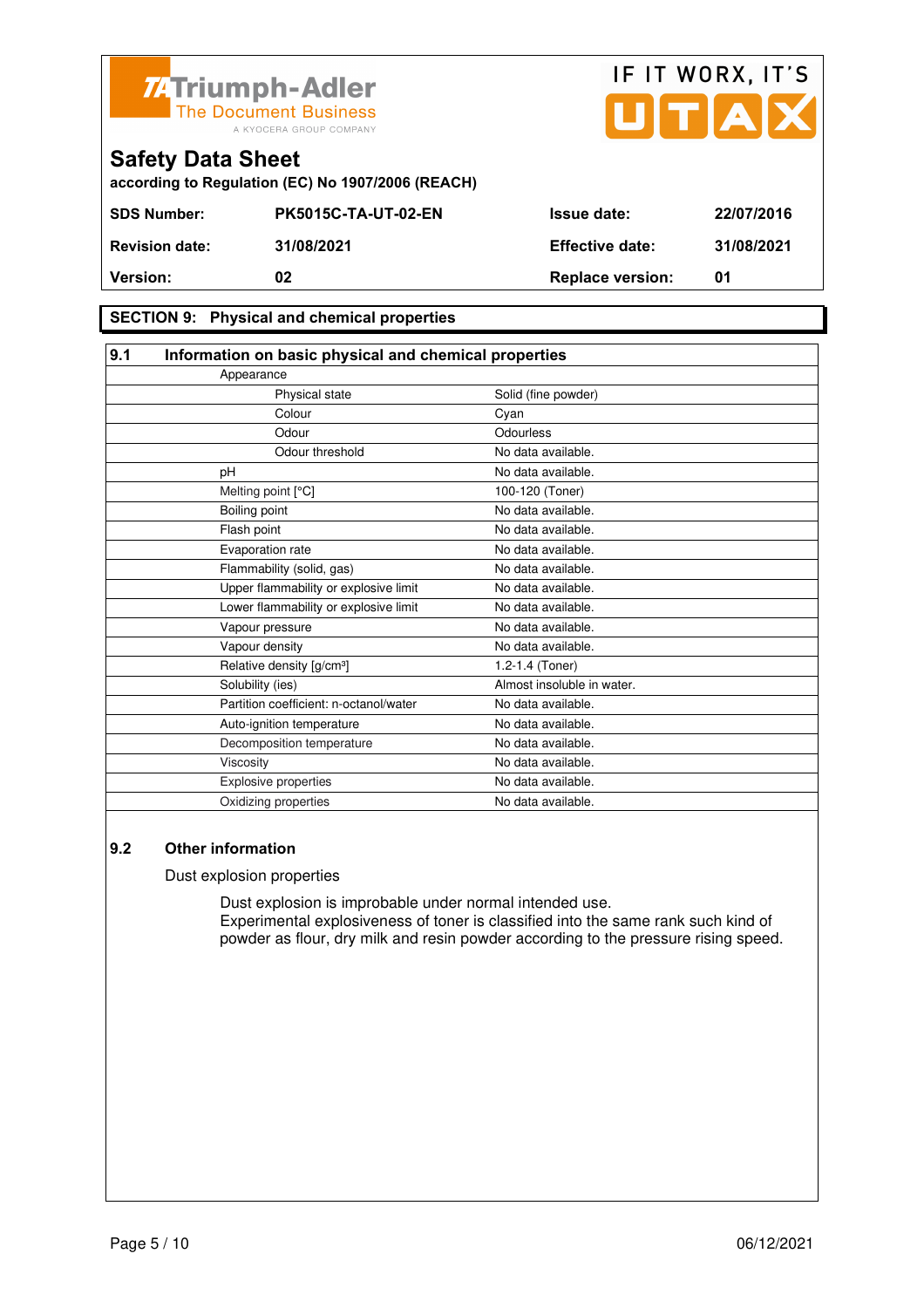



| according to Regulation (EC) No 1907/2006 (REACH) |  |  |
|---------------------------------------------------|--|--|

| <b>SDS Number:</b>    | <b>PK5015C-TA-UT-02-EN</b> | <b>Issue date:</b>      | 22/07/2016 |
|-----------------------|----------------------------|-------------------------|------------|
| <b>Revision date:</b> | 31/08/2021                 | <b>Effective date:</b>  | 31/08/2021 |
| <b>Version:</b>       | 02                         | <b>Replace version:</b> | 01         |
|                       |                            |                         |            |

## **SECTION 10: Stability and reactivity**

| 10.1 | <b>Reactivity</b>                            |                                                                                |
|------|----------------------------------------------|--------------------------------------------------------------------------------|
|      | No data available.                           |                                                                                |
| 10.2 | <b>Chemical stability</b>                    |                                                                                |
|      |                                              | This product is stable under normal conditions of use and storage.             |
| 10.3 | Possibility of hazardous reactions           |                                                                                |
|      | Hazardous reactions will not occur.          |                                                                                |
| 10.4 | <b>Conditions to avoid</b>                   |                                                                                |
|      | None specified.                              |                                                                                |
| 10.5 | Incompatible materials                       |                                                                                |
|      | None specified.                              |                                                                                |
| 10.6 | <b>Hazardous decomposition products</b>      |                                                                                |
|      |                                              | Hazardous decomposition products are not to be produced.                       |
|      | <b>SECTION 11: Toxicological information</b> |                                                                                |
| 11.1 | Information on toxicological effects         |                                                                                |
|      |                                              |                                                                                |
|      |                                              | Based on available data, the classification criteria listed below are not met. |
|      | <b>Acute toxicity</b>                        |                                                                                |
|      | Oral $(LD_{50})$                             | $>$ 2000 mg/kg (rat)* (Toner)                                                  |
|      | Dermal (LD <sub>50</sub> )                   | No data available (Toner).                                                     |
|      | Inhalation $(LC_{50}(4hr))$                  | $> 5.10$ mg/l (rat)* (Toner)                                                   |

## **Skin corrosion/irritation**

Acute skin irritation Non-irritant (rabbit)\* (Toner)

## **Serious eye damage/irritation**

Acute eye irritation Mild irritant (rabbit)\* (Toner)

### **Respiratory or skin sensitization**

Skin sensitization Mon-sensitising (mouse)\* (Toner)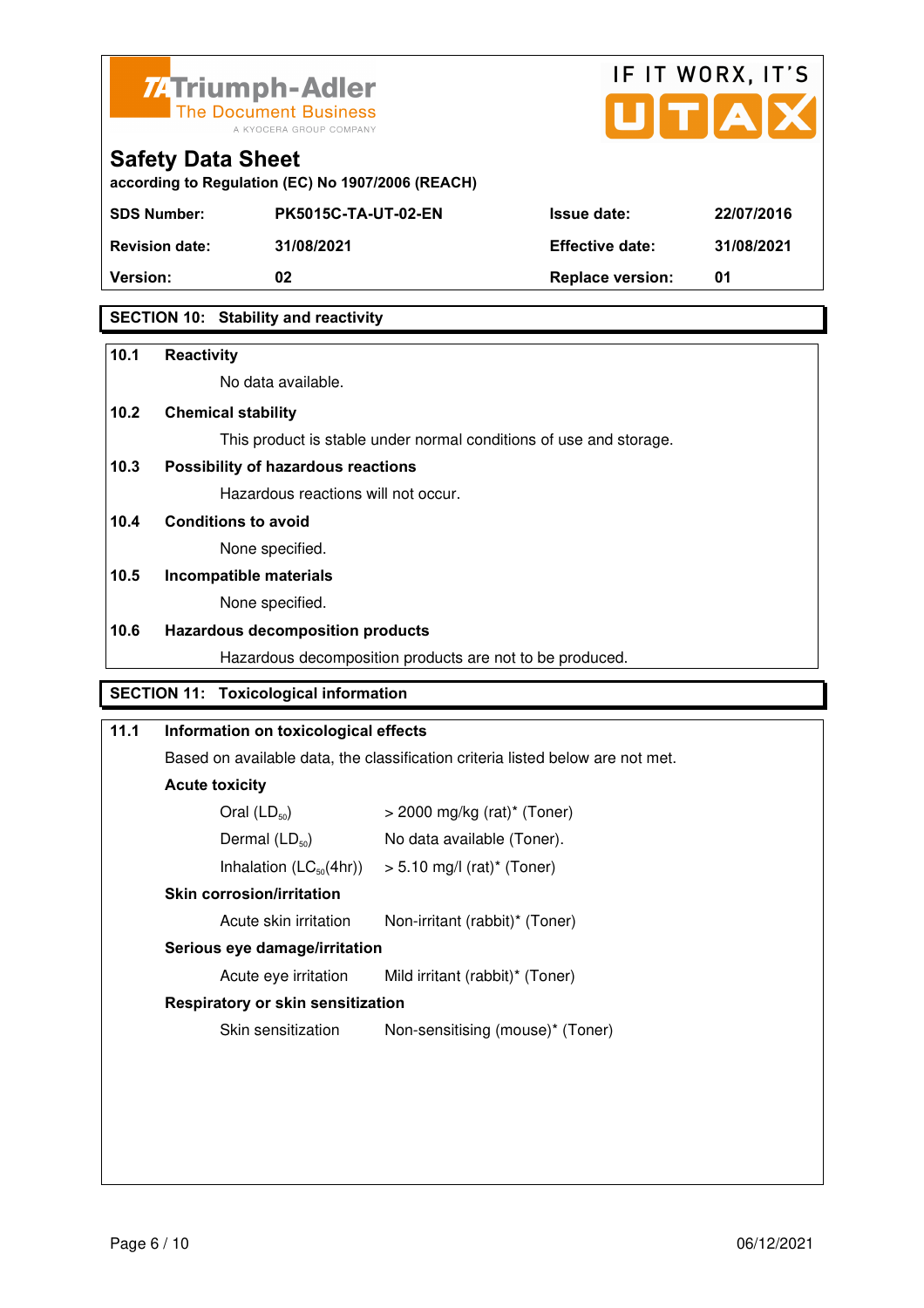



|             | according to Regulation (EC) No 1907/2006 (REACH) |                   |
|-------------|---------------------------------------------------|-------------------|
| SDS Number: | <b>PK5015C-TA-UT-02-EN</b>                        | <b>Issue date</b> |

| Version:              | 02                         | <b>Replace version:</b> |            |
|-----------------------|----------------------------|-------------------------|------------|
| <b>Revision date:</b> | 31/08/2021                 | <b>Effective date:</b>  | 31/08/2021 |
| SDS Number:           | <b>PK5015C-TA-UT-02-EN</b> | <b>Issue date:</b>      | 22/07/2016 |

## **11.1 Germ cell mutagenicity**

**Safety Data Sheet** 

Ames test is negative (Toner)

\*(based on test result of similar product)

### **Information of ingredients:**

No mutagen according to MAK, TRGS905 und (EC) No 1272/2008 Annex VI.

### **Carcinogenicity**

### **Information of ingredients:**

 No carcinogen or potential carcinogen (except Titanium dioxide) according to IARC, Japan Association on Industrial Health, ACGIH, EPA, OSHA, NTP, MAK, California Proposition 65, TRGS 905 and (EC) No 1272/2008 Annex VI.

 The IARC re-evaluated Titanium dioxide as a Group 2B carcinogen (possibly carcinogenic to humans) as the result of inhalation exposure test in rats. But, oral/skin test does not show carcinogenicity (2). In the animal chronic inhalation studies for Titanium dioxide, the lung tumour was observed only in rats. It is estimated that this is attributed to the overload of rat´s lung clearance mechanism (overload phenomenon) (3). The inhalation of excessive Titanium dioxide does not occur in normal use of this product. Also, epidemiological studies to date have not revealed any evidence of the relation between occupational exposure to Titanium dioxide and respiratory tract diseases.

### **Reproductive toxicity**

### **Information of ingredients:**

 No reproductive toxicant according to MAK, California Proposition 65, TRGS 905 und (EC) No 1272/2008 Annex VI.

- **STOT-single exposure** No data available.
- **STOT-repeated exposure** No data available.
- **Aspiration hazard** No data available.

### **Chronic effects**

 In a study in rats by chronic inhalation exposure to a typical toner, a mild to moderate degree of lung fibrosis was observed in 92% of the rats in the high concentration (16 mg/m<sup>3</sup>) exposure group, and a minimal to mild degree of fibrosis was noted in 22% of the animal in the middle ( $4mg/m<sup>3</sup>$ ) exposure group (1). But no pulmonary change was reported in the lowest (1mg/m<sup>3</sup>) exposure group, the most relevant level to potential human exposures.

**Other information** No data available.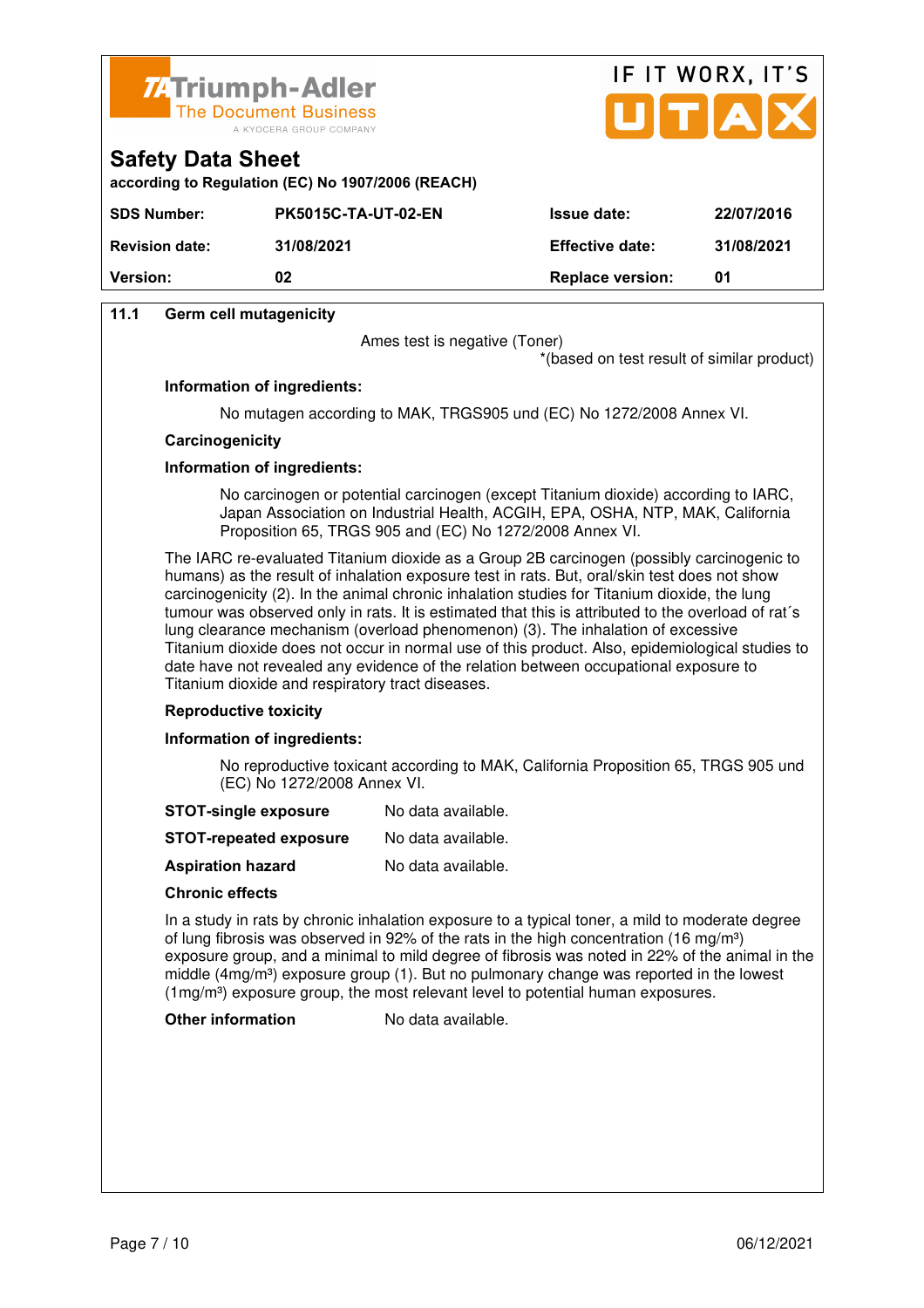



|  | <b>Safety Data Sheet</b> |  |  |  |
|--|--------------------------|--|--|--|
|--|--------------------------|--|--|--|

**according to Regulation (EC) No 1907/2006 (REACH)**

| <b>SDS Number:</b>    | <b>PK5015C-TA-UT-02-EN</b> | <b>Issue date:</b>      | 22/07/2016 |
|-----------------------|----------------------------|-------------------------|------------|
| <b>Revision date:</b> | 31/08/2021                 | <b>Effective date:</b>  | 31/08/2021 |
| <b>Version:</b>       | 02                         | <b>Replace version:</b> | 01         |

## **SECTION 12: Ecological information**

### **12.1 Toxicity**

No data available.

## **12.2 Persistence and degradability**

No data available.

**12.3 Bio accumulative potential** 

No data available.

### **12.4 Mobility in soil**

No data available.

### **12.5 Results of PBT and vPvB assessment**

No data available.

### **12.6 Other adverse effects**

No additional information available.

## **SECTION 13: Disposal considerations**

### **13.1 Waste treatment methods**

 Do not attempt to incinerate the toner container or unit and the waste toner yourself. Dangerous sparks may cause burn. Any disposal practice should be done under conditions which meet local, state and federal laws and regulations relating to waste (contact local or state environmental agency for specific rules).

## **SECTION 14: Transport information**

### **14.1 UN-number**

None.

**14.2 UN Proper shipping name** 

None.

**14.3 Transport hazard class(es)** 

None.

## **14.4 Packing group**

None.

### **14.5 Environmental hazards**

None.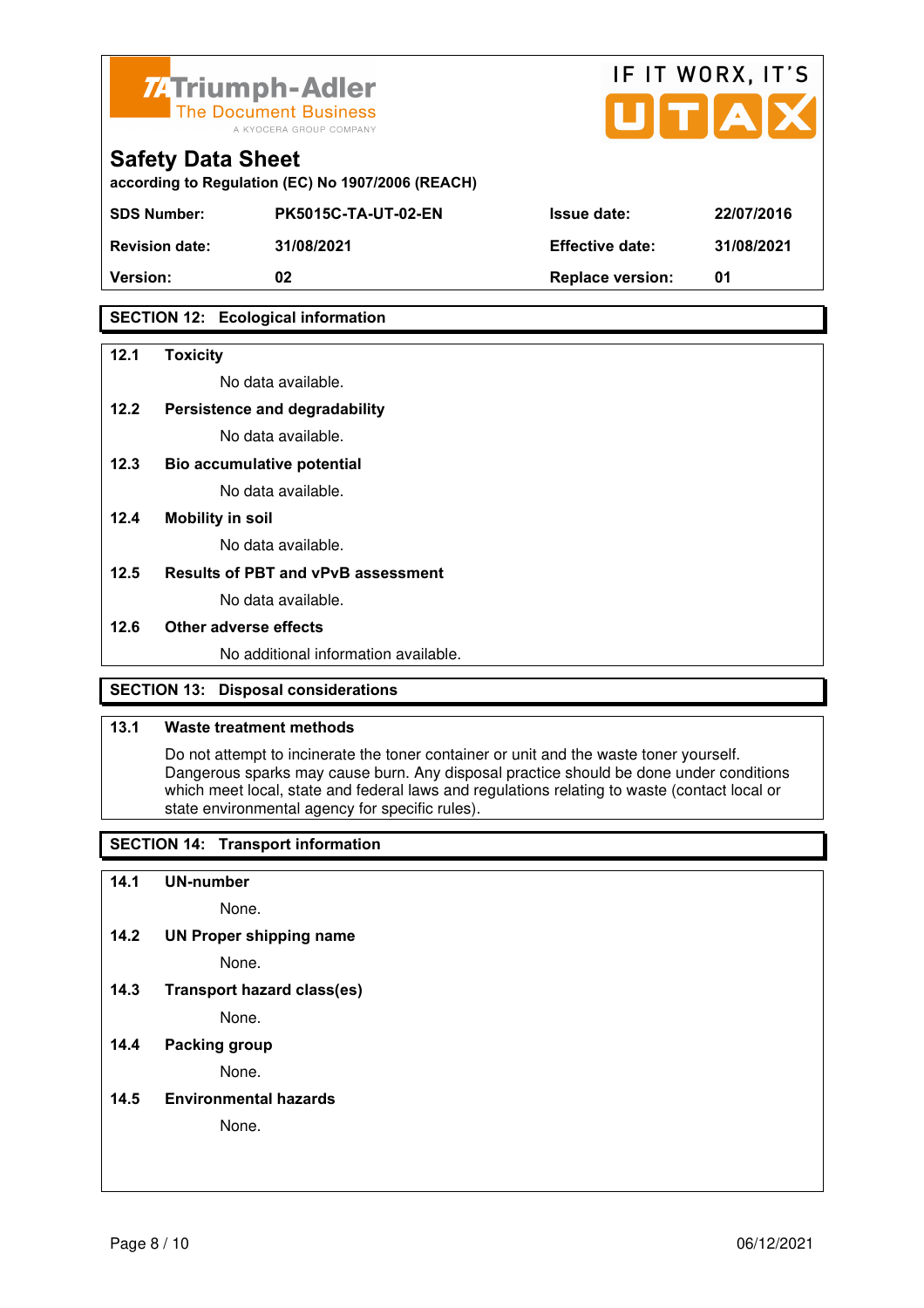



**according to Regulation (EC) No 1907/2006 (REACH)**

| <b>SDS Number:</b>    | <b>PK5015C-TA-UT-02-EN</b> | <b>Issue date:</b>      | 22/07/2016 |
|-----------------------|----------------------------|-------------------------|------------|
| <b>Revision date:</b> | 31/08/2021                 | <b>Effective date:</b>  | 31/08/2021 |
| <b>Version:</b>       | 02                         | <b>Replace version:</b> | 01         |

## **14.6 Special precautions for user**

No additional information available.

# **14.7 Transport in bulk according to Annex II of MARPOL73/78 and the IBC Code** Not applicable.

## **SECTION 15: Regulatory information**

# **15.1 Safety, health and environmental regulations/legislation specific for the substance or mixture**

### **EU- regulations**

Regulation (EC) No 1005/2009 (on substances that deplete the ozone layer, Annex I and II): Not listed.

Regulation (EU) 2019/1021 (on persistent organic pollutants, Annex I as amended):

Not listed.

 Regulation (EU) No 649/2012 (concerning the export and import of dangerous chemicals, Annex I and V as amended):

Not listed.

 Regulation (EC) No 1907/2006 REACH Annex XVII as amended (Restrictions on use): Not listed.

Regulation (EC) No 1907/2006 REACH Annex XIV as amended (Authorizations):

Not listed.

### **US-regulations**

All ingredients in this product comply with order under TSCA.

### **Canada regulations**

 This product is not a WHMIS-controlled product, since we consider it as a manufactured article.

### **15.2 Chemical Safety Assessment**

No data available.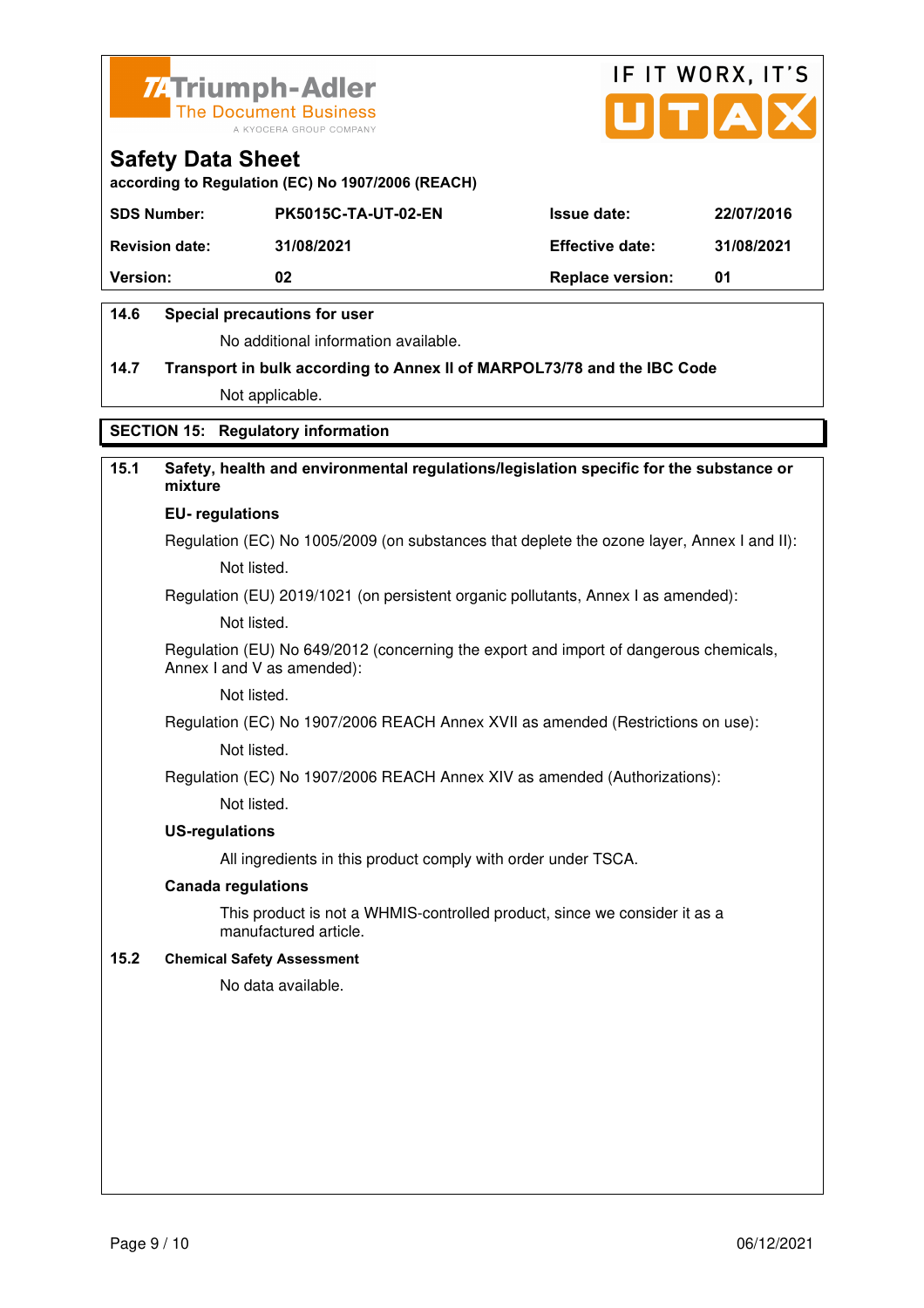

| <b>Version:</b>       | 02                         | <b>Replace version:</b> | 01         |
|-----------------------|----------------------------|-------------------------|------------|
| <b>Revision date:</b> | 31/08/2021                 | <b>Effective date:</b>  | 31/08/2021 |
| <b>SDS Number:</b>    | <b>PK5015C-TA-UT-02-EN</b> | <b>Issue date:</b>      | 22/07/2016 |

### **SECTION 16: Other information**

 To the best of our knowledge, the information contained herein is accurate. However, we cannot assume any liability whatsoever for the accuracy or completeness of the information contained herein. The contents and format of this SDS are in accordance with Regulation (EC) No 1907/2006, Annex II as amended by Regulation (EU) 2015/830 with respect to SDSs.

Revision information: Section 3

Full text of H statements under sections 3: H351: Suspected of causing cancer (inhalation)

**Abbreviations and acronyms** 

| <b>ACGIH</b>    | American Conference of Governmental Industrial Hygienists                                                                  |
|-----------------|----------------------------------------------------------------------------------------------------------------------------|
|                 | 2016 TLVs and BEIs (Threshold Limit Values for Chemical Substances and Physical Agents and Biological<br>Exposure Indices) |
| <b>CAS</b>      | <b>Chemical Abstracts Service</b>                                                                                          |
| <b>CLP</b>      | Regulation (EC) No 1272/2008 on classification, labelling and packaging of substances and mixtures                         |
| <b>DFG</b>      | Deutsche Forschungsgemeinschaft                                                                                            |
| EPA             | Environmental Protection Agency (Integrated Risk Information System) (US)                                                  |
| <b>IARC</b>     | International Agency for Research on Cancer (IARC Monographs on the Evaluations of Carcinogenic Risks<br>to Humans)        |
| <b>MAK</b>      | Maximale Arbeitsplatzkonzentration der Deutschen Forschungsgesellschaft (2011)                                             |
| <b>NTP</b>      | National Toxicology Program (Report on Carcinogens) (US)                                                                   |
| <b>OSHA</b>     | Occupational Safety and Health Administration (29 CFR Part 1910 Subpart Z)                                                 |
| <b>PBT</b>      | Persistent, Bio accumulative and Toxic                                                                                     |
| PEL             | Permissible Exposure Limits                                                                                                |
| Proposition 65  | California, Safe Drinking Water and Toxic Enforcement Act of 1986                                                          |
| <b>REACH</b>    | Regulation (EC) No 1907/2006 concerning the Registration, Evaluation, Authorization and Restriction of                     |
|                 | Chemicals                                                                                                                  |
| <b>STOT</b>     | Specific target organ toxicity                                                                                             |
| <b>SVHC</b>     | Substances of Very High Concern                                                                                            |
| <b>TRGS 905</b> | Technische Regeln für Gefahrstoffe (Deutschland)                                                                           |
| <b>TSCA</b>     | Toxic Substances Control Act (US)                                                                                          |
| TWA             | <b>Time Weighted Average</b>                                                                                               |
| UN.             | <b>United Nations</b>                                                                                                      |
| vPvB            | very Persistent and very Bio accumulative                                                                                  |
| <b>WHMIS</b>    | Workplace Hazardous Materials Information System (Canada)                                                                  |

### **Key literature references and sources for data**

(1) Pulmonary Response to Toner upon Chronic Inhalation Exposure in Rats, H. Muhle et al., Fundamental and Applied Toxicology 17.280-299 (1991) Lung Clearance and Retention of Toner, Utilizing a Tracer Technique, during Chronic Inhalation Exposure in Rats, B. Bellmann, Fundamental and Applied Toxicology 17.300-313 (1991)

(2) IARC Monograph on the Evaluation of the Carcinogenic Risk of Chemicals to Humans, Vol. 93

(3) NIOSH CURRENT INTELLIGENCE BULLETIN "Evaluation of Health Hazard and Recommendation for Occupational Exposure to Titanium Dioxide DRAFT"

(4) The contents are in accordance with Material Safety Data Sheet "PK5015C(TR)-TA-UT-02-EN"; 31/08/2021 of the KYOCERA Document Solutions Inc., 1-2-28 Tamatsukuri, Chuo-ku, Osaka 540-8585, Japan.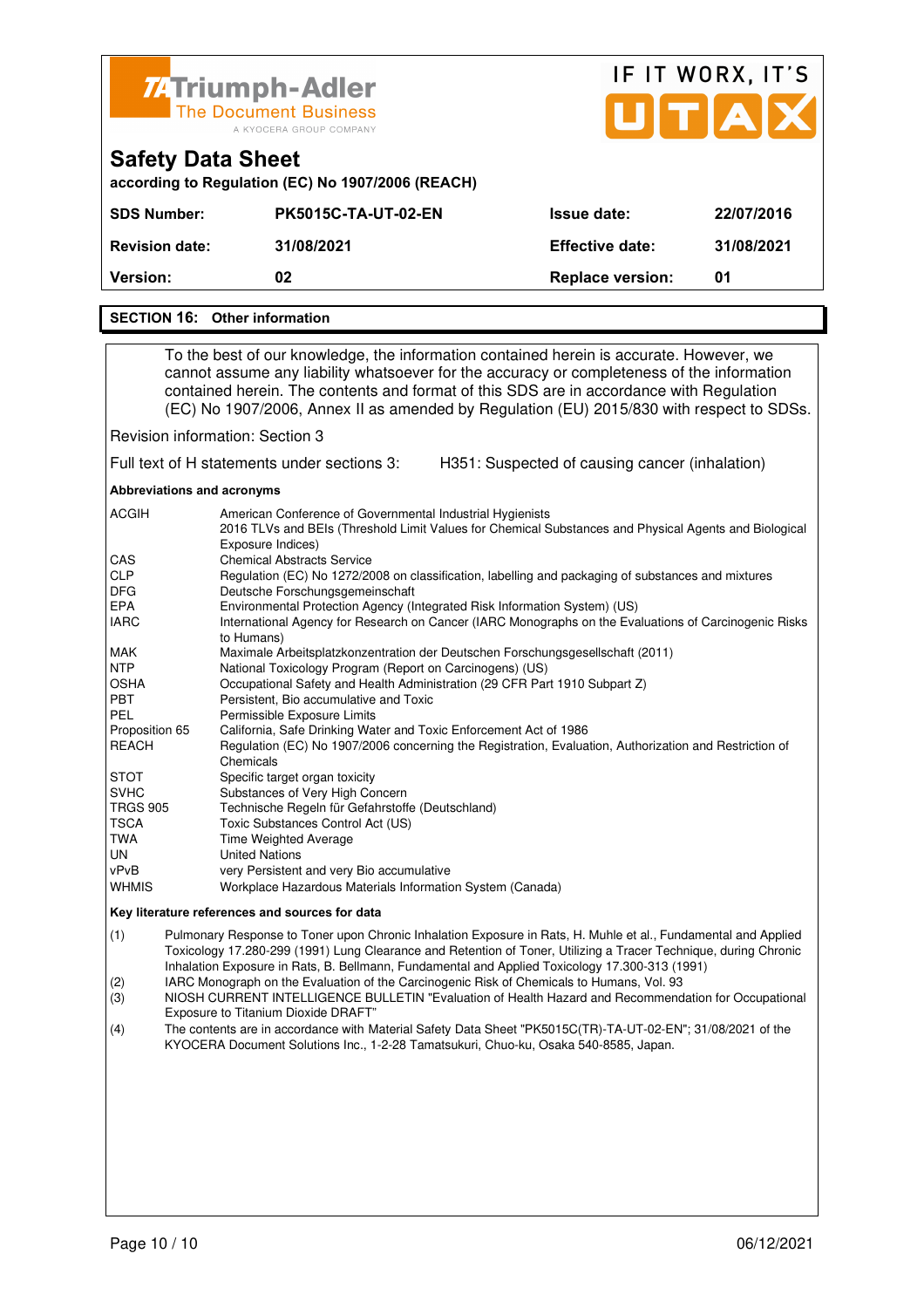



| according to Regulation (EC) No 1907/2006 (REACH) |  |  |  |
|---------------------------------------------------|--|--|--|
|---------------------------------------------------|--|--|--|

| <b>SDS Number:</b>    | <b>PK5015K-TA-UT-02-EN</b> | <b>Issue date:</b>      | 22/07/2016 |
|-----------------------|----------------------------|-------------------------|------------|
| <b>Revision date:</b> | 31/08/2021                 | <b>Effective date:</b>  | 31/08/2021 |
| <b>Version:</b>       | 02                         | <b>Replace version:</b> | 01         |

## **SECTION 1: Identification of the substance/mixture and of the company/undertaking**

| $1.1$ | <b>Product identifier</b>         |                                                                                              |  |  |  |
|-------|-----------------------------------|----------------------------------------------------------------------------------------------|--|--|--|
|       | <b>Product name</b>               | <b>Black Toner for</b>                                                                       |  |  |  |
|       |                                   | P-C2655w MFP, P-C2650DW                                                                      |  |  |  |
|       | Consumable name                   | PK-5015K                                                                                     |  |  |  |
|       | <b>Product form</b>               | Mixture                                                                                      |  |  |  |
| 1.2   |                                   | Relevant identified uses of the substance or mixture and uses advised against                |  |  |  |
|       | <b>Identified uses</b>            | The image formation of our electrophotographic equipment.<br>Other uses are not recommended. |  |  |  |
| 1.3   |                                   | Details of the supplier of the safety data sheet                                             |  |  |  |
|       | <b>Manufacturer</b>               | <b>KYOCERA Document Solutions Inc.</b>                                                       |  |  |  |
|       | <b>Address</b>                    | 1-2-28 Tamatsukuri, Chuo-ku, Osaka 540-8585, Japan                                           |  |  |  |
|       | <b>Supplier</b>                   | TA Triumph-Adler GmbH                                                                        |  |  |  |
|       | <b>Address</b>                    | Deelbögenkamp 4c<br>22297 Hamburg<br>Germany                                                 |  |  |  |
| 1.4   | <b>Emergency telephone number</b> | +49 (0) 40 / 528490<br>(This number is available only during office hours)                   |  |  |  |

## **SECTION 2: Hazards identification**

| 2.1           | <b>Classification of the substance or mixture</b>                                                                     |
|---------------|-----------------------------------------------------------------------------------------------------------------------|
|               | Classification according to Regulation (EC) No 1272/2008 (CLP)                                                        |
|               | Not classified as hazardous mixture.                                                                                  |
| $2.2^{\circ}$ | Label elements                                                                                                        |
|               | Labelling according to Regulation (EC) No 1272/2008 (CLP)                                                             |
|               | Not applicable.                                                                                                       |
| 2.3           | Other hazards                                                                                                         |
|               | Assessment of PBT/vPvB                                                                                                |
|               | No data available.                                                                                                    |
|               | See section 4 and 11 for information on health effects and symptoms.<br>See section 9 for dust explosion information. |
|               |                                                                                                                       |
|               |                                                                                                                       |
|               |                                                                                                                       |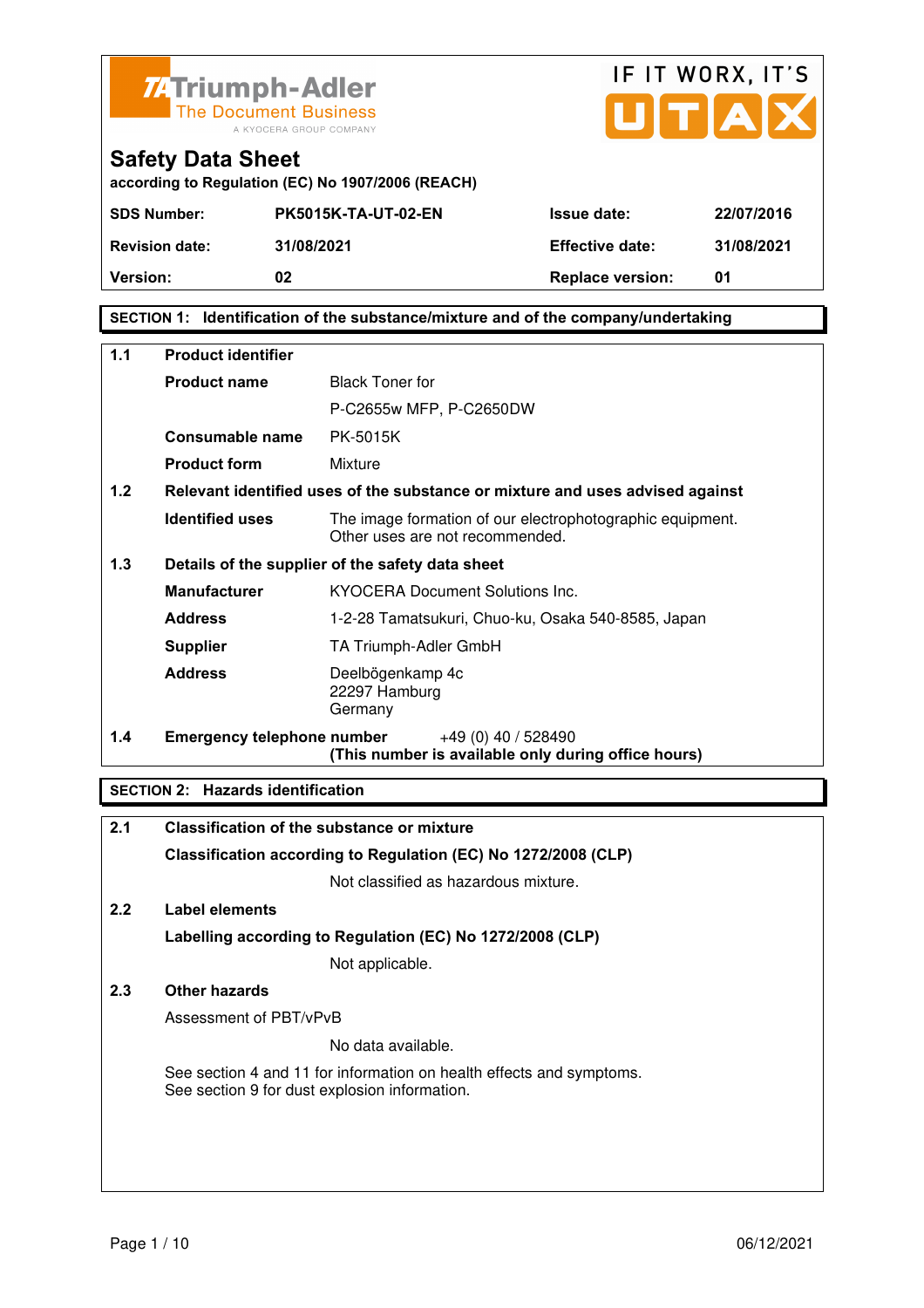| IF IT WORX, IT'S<br><b>ZATriumph-Adler</b>                                           |                                                                               |                                                                                                                              |                        |                         |  |                      |
|--------------------------------------------------------------------------------------|-------------------------------------------------------------------------------|------------------------------------------------------------------------------------------------------------------------------|------------------------|-------------------------|--|----------------------|
|                                                                                      | TA<br><b>The Document Business</b><br>A KYOCERA GROUP COMPANY                 |                                                                                                                              |                        |                         |  |                      |
|                                                                                      | <b>Safety Data Sheet</b><br>according to Regulation (EC) No 1907/2006 (REACH) |                                                                                                                              |                        |                         |  |                      |
| <b>SDS Number:</b><br><b>PK5015K-TA-UT-02-EN</b><br><b>Issue date:</b><br>22/07/2016 |                                                                               |                                                                                                                              |                        |                         |  |                      |
|                                                                                      | <b>Revision date:</b>                                                         | 31/08/2021                                                                                                                   |                        | <b>Effective date:</b>  |  | 31/08/2021           |
| <b>Version:</b>                                                                      |                                                                               | 02                                                                                                                           |                        | <b>Replace version:</b> |  | 01                   |
|                                                                                      |                                                                               | <b>SECTION 3: Composition/information on ingredients</b>                                                                     |                        |                         |  |                      |
| 3.2                                                                                  | <b>Mixtures</b>                                                               |                                                                                                                              |                        |                         |  |                      |
|                                                                                      | Chemical name                                                                 |                                                                                                                              | CAS No                 | Weight%                 |  | Classification (CLP) |
|                                                                                      | Polyester resin (3 kinds)                                                     |                                                                                                                              | confidential           | 80-90                   |  |                      |
|                                                                                      | Carbon Black<br>Amorphous silica                                              |                                                                                                                              | 1333-86-4<br>7631-86-9 | $3-8$<br>$1-5$          |  |                      |
|                                                                                      | Titanium dioxide                                                              |                                                                                                                              | 13463-67-7             | < 1                     |  | Carc.2(H351)         |
|                                                                                      | <b>Information of ingredients</b>                                             |                                                                                                                              |                        |                         |  |                      |
|                                                                                      |                                                                               | (1) Substance, which present a health or environmental hazard within the meaning of CLP:                                     |                        |                         |  |                      |
|                                                                                      |                                                                               | Titanium dioxide.                                                                                                            |                        |                         |  |                      |
|                                                                                      |                                                                               | (2) Substance, which are assigned Community workplace exposure limits:                                                       |                        |                         |  |                      |
|                                                                                      |                                                                               | None.                                                                                                                        |                        |                         |  |                      |
|                                                                                      | REACH:                                                                        | (3) Substance, which are PBT or vPvB in accordance with the criteria set out in Annex XIII of                                |                        |                         |  |                      |
|                                                                                      |                                                                               | None.                                                                                                                        |                        |                         |  |                      |
|                                                                                      | REACH (SVHC):                                                                 | (4) Substance, which are included in the list established in accordance with Article 59(1) of                                |                        |                         |  |                      |
|                                                                                      |                                                                               | None.                                                                                                                        |                        |                         |  |                      |
|                                                                                      |                                                                               | See section 16 for the full text of the H statements declared above.                                                         |                        |                         |  |                      |
|                                                                                      | <b>SECTION 4:</b>                                                             | <b>First aid measures</b>                                                                                                    |                        |                         |  |                      |
| 4.1                                                                                  |                                                                               | <b>Description of first aid measures</b>                                                                                     |                        |                         |  |                      |
|                                                                                      | Inhalation:                                                                   | Remove from exposure to fresh air and gargle with plenty of water.<br>Consult a doctor in case of such symptoms as coughing. |                        |                         |  |                      |
|                                                                                      |                                                                               | <b>Skin contact:</b> Wash with soap and water.                                                                               |                        |                         |  |                      |
|                                                                                      | Eye contact:                                                                  | Flush with water immediately and see a doctor if irritating.                                                                 |                        |                         |  |                      |
|                                                                                      | Ingestion:                                                                    | Rinse out the mouth. Drink one or two glasses of water to dilute.<br>Seek medical treatment if necessary.                    |                        |                         |  |                      |
|                                                                                      |                                                                               |                                                                                                                              |                        |                         |  |                      |
|                                                                                      |                                                                               |                                                                                                                              |                        |                         |  |                      |
|                                                                                      |                                                                               |                                                                                                                              |                        |                         |  |                      |
|                                                                                      |                                                                               |                                                                                                                              |                        |                         |  |                      |
|                                                                                      |                                                                               |                                                                                                                              |                        |                         |  |                      |
|                                                                                      |                                                                               |                                                                                                                              |                        |                         |  |                      |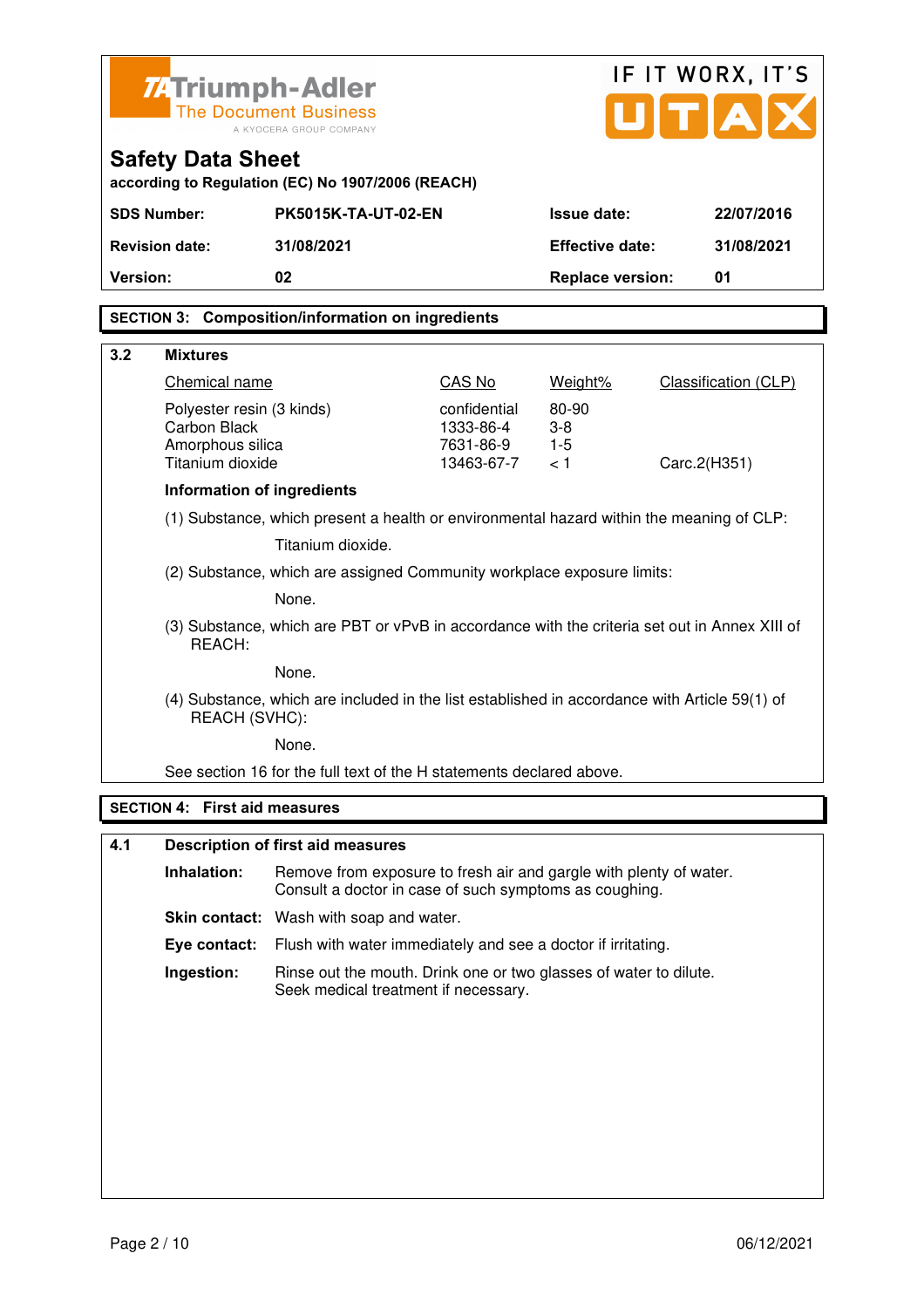



**according to Regulation (EC) No 1907/2006 (REACH)**

| <b>SDS Number:</b>    | <b>PK5015K-TA-UT-02-EN</b> | <b>Issue date:</b>      | 22/07/2016 |
|-----------------------|----------------------------|-------------------------|------------|
| <b>Revision date:</b> | 31/08/2021                 | <b>Effective date:</b>  | 31/08/2021 |
| <b>Version:</b>       | 02                         | <b>Replace version:</b> | 01         |

# **4.2 Most important symptoms and effects, both acute and delayed**  Potential health effects and symptoms **Inhalation:** Prolonged inhalation of excessive dusts may cause lung damage. Use of this product as intended does not result in prolonged inhalation of excessive toner dusts. **Skin contact:** Unlikely to cause skin irritation.

**Eye contact:** May cause transient eye irritation.

**Ingestion:** Use of this product as intended does not result in ingestion.

**4.3 Indication of any immediate medical attention and special treatment needed** 

No additional information available.

## **SECTION 5: Firefighting measures**

## **5.1 Extinguishing media**

Suitable extinguishing media

Water spray, foam, powder,  $CO<sub>2</sub>$  or dry chemical

Unsuitable extinguishing media

None specified.

## **5.2 Special hazards arising from the substance or mixture**

Hazardous combustion products: Carbon dioxide, Carbon monoxide

## **5.3 Advice for firefighters**

Fire-fighting procedures

 Pay attention not to blow away dust. Drain water off around and decrease the atmosphere temperature to extinguish the fire.

### **Protection equipment for firefighters**

None specified.

## **SECTION 6: Accidental release measures**

### **6.1 Personal precautions, protective equipment and emergency procedures**

 Avoid inhalation, ingestion, eye and skin contact in case of accidental release. Avoid formation of dust. Provide adequate ventilation.

## **6.2 Environmental precautions**

Do not allow to enter into surface water or drains.

### **6.3 Methods and material for containment and cleaning up**

Gather the released powder not to blow away and wipe up with a wet cloth.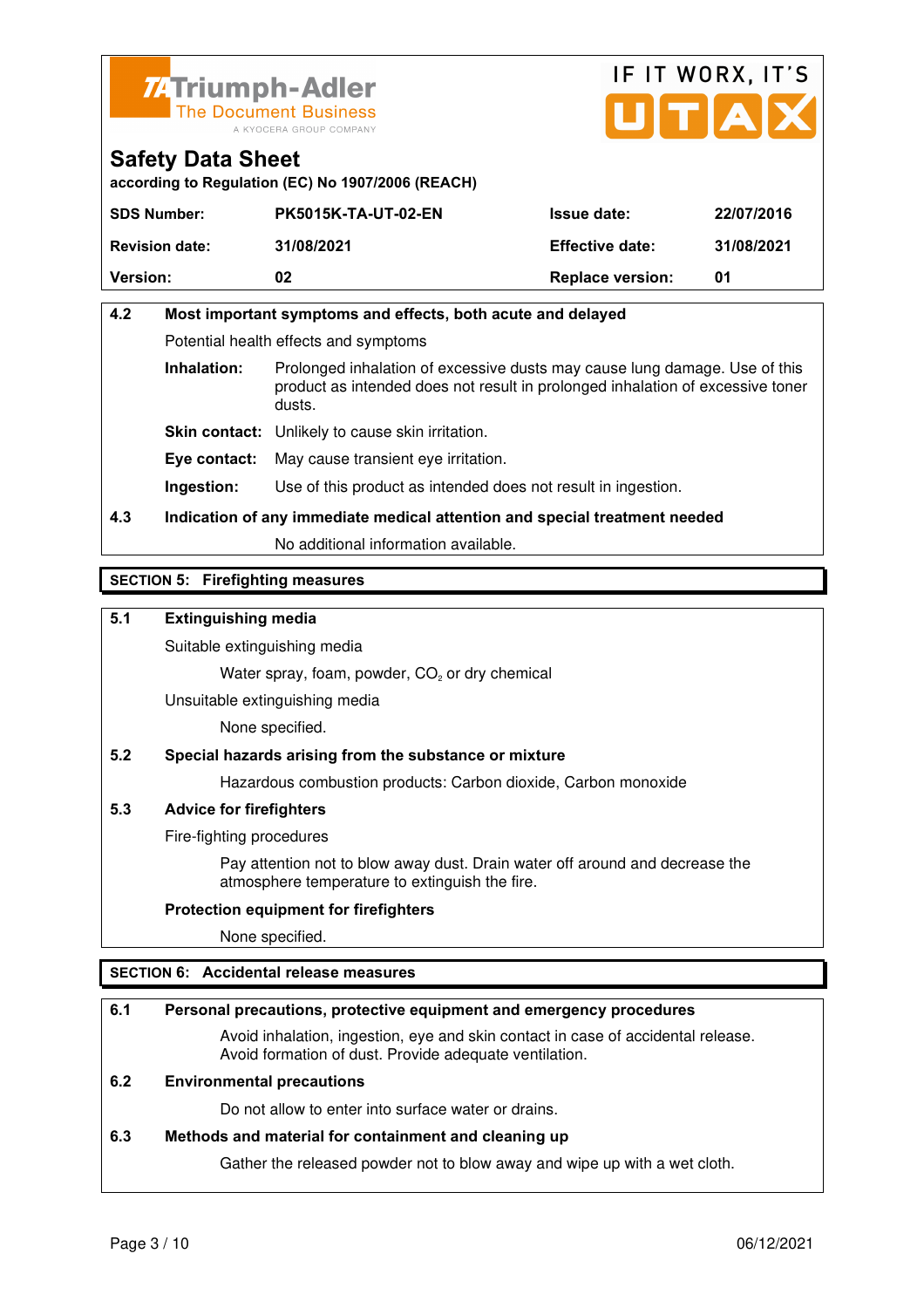



**according to Regulation (EC) No 1907/2006 (REACH)**

| <b>SDS Number:</b>    | <b>PK5015K-TA-UT-02-EN</b> | <b>Issue date:</b>      | 22/07/2016 |
|-----------------------|----------------------------|-------------------------|------------|
| <b>Revision date:</b> | 31/08/2021                 | <b>Effective date:</b>  | 31/08/2021 |
| <b>Version:</b>       | 02                         | <b>Replace version:</b> | 01         |
|                       |                            |                         |            |

## **6.4 Reference to other sections**

See section 13 for disposal information.

### **SECTION 7: Handling and storage**

### **7.1 Precautions for safe handling**

 Do not attempt to force open or destroy the toner container or unit. See installation guide of this product.

### **7.2 Conditions for safe storage, including any incompatibilities**

Keep the toner container or unit tightly closed and store in a cool, dry and dark place. Keep away from fire. Keep out of the reach of children.

### **7.3 Specific end use(s)**

No additional information available.

### **SECTION 8: Exposure controls/personal protection**

## **8.1 Control parameters**

(Reference data)

### **US ACGIH Threshold Limit Values (TWA)**

Particles: 10 mg/m<sup>3</sup> (Inhalable particles) 3 mg/m<sup>3</sup> (Respirable particles) Carbon Black: 3 mg/m³ (Inhalable fraction) Titanium dioxide: 10 mg/m³

### **US OSHA PEL (TWA)**

Particles: 15 mg/m<sup>3</sup> (Total dust) 5 mg/m<sup>3</sup> (Respirable fraction) Carbon Black: 3.5 mg/m³ Amorphous silica:  $80 \text{ mg/m}^3/\% \text{SiO}_2$ Titanium dioxide: 15 mg/m<sup>3</sup> (Total dust)

## **EU Occupational exposure limits: Directive (EC) 2000/39, (EC) 2006/15 and (EU) 2009/161**

Not listed.

### **8.2 Exposure controls**

### **Appropriate engineering controls**

 Special ventilator is not required under normal intended use. Use in a well-ventilated area.

### **Personal protective equipment**

 Respiratory protection, eye protection, hand protection, skin and body protection are not required under normal intended use.

### **Environmental exposure controls**

No additional information available.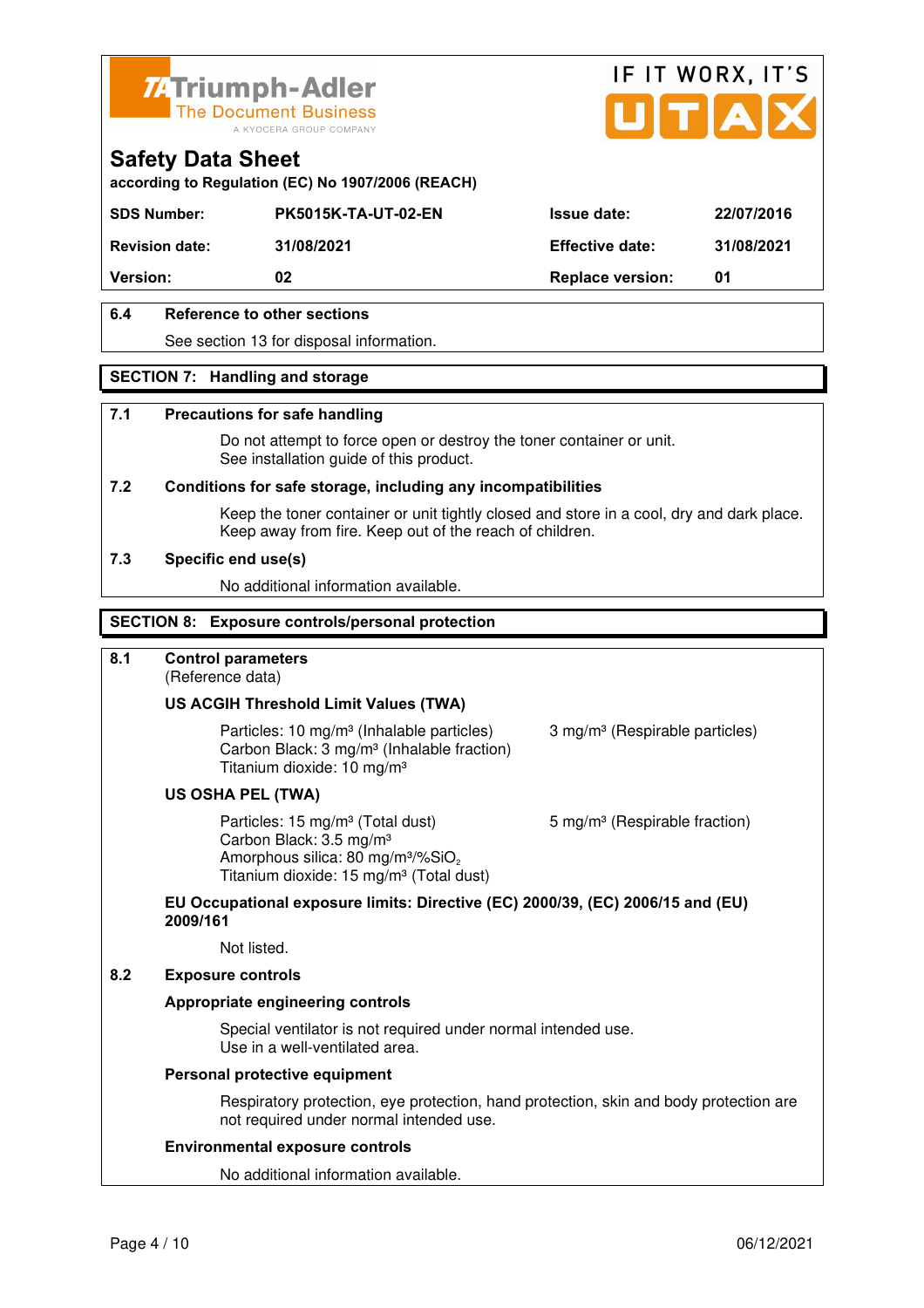



**SECTION 9: Physical and chemical properties** 

| 9.1 | Information on basic physical and chemical properties |                            |  |
|-----|-------------------------------------------------------|----------------------------|--|
|     | Appearance                                            |                            |  |
|     | Physical state                                        | Solid (fine powder)        |  |
|     | Colour                                                | <b>Black</b>               |  |
|     | Odour                                                 | <b>Odourless</b>           |  |
|     | Odour threshold                                       | No data available.         |  |
|     | pH                                                    | No data available.         |  |
|     | Melting point [°C]                                    | 100-120 (Toner)            |  |
|     | Boiling point                                         | No data available.         |  |
|     | Flash point                                           | No data available.         |  |
|     | Evaporation rate                                      | No data available.         |  |
|     | Flammability (solid, gas)                             | No data available.         |  |
|     | Upper flammability or explosive limit                 | No data available.         |  |
|     | Lower flammability or explosive limit                 | No data available.         |  |
|     | Vapour pressure                                       | No data available.         |  |
|     | Vapour density                                        | No data available.         |  |
|     | Relative density [g/cm <sup>3</sup> ]                 | 1.2-1.4 (Toner)            |  |
|     | Solubility (ies)                                      | Almost insoluble in water. |  |
|     | Partition coefficient: n-octanol/water                | No data available.         |  |
|     | Auto-ignition temperature                             | No data available.         |  |
|     | Decomposition temperature                             | No data available.         |  |
|     | Viscosity                                             | No data available.         |  |
|     | <b>Explosive properties</b>                           | No data available.         |  |
|     | Oxidizing properties                                  | No data available.         |  |

### **9.2 Other information**

Dust explosion properties

 Dust explosion is improbable under normal intended use. Experimental explosiveness of toner is classified into the same rank such kind of powder as flour, dry milk and resin powder according to the pressure rising speed.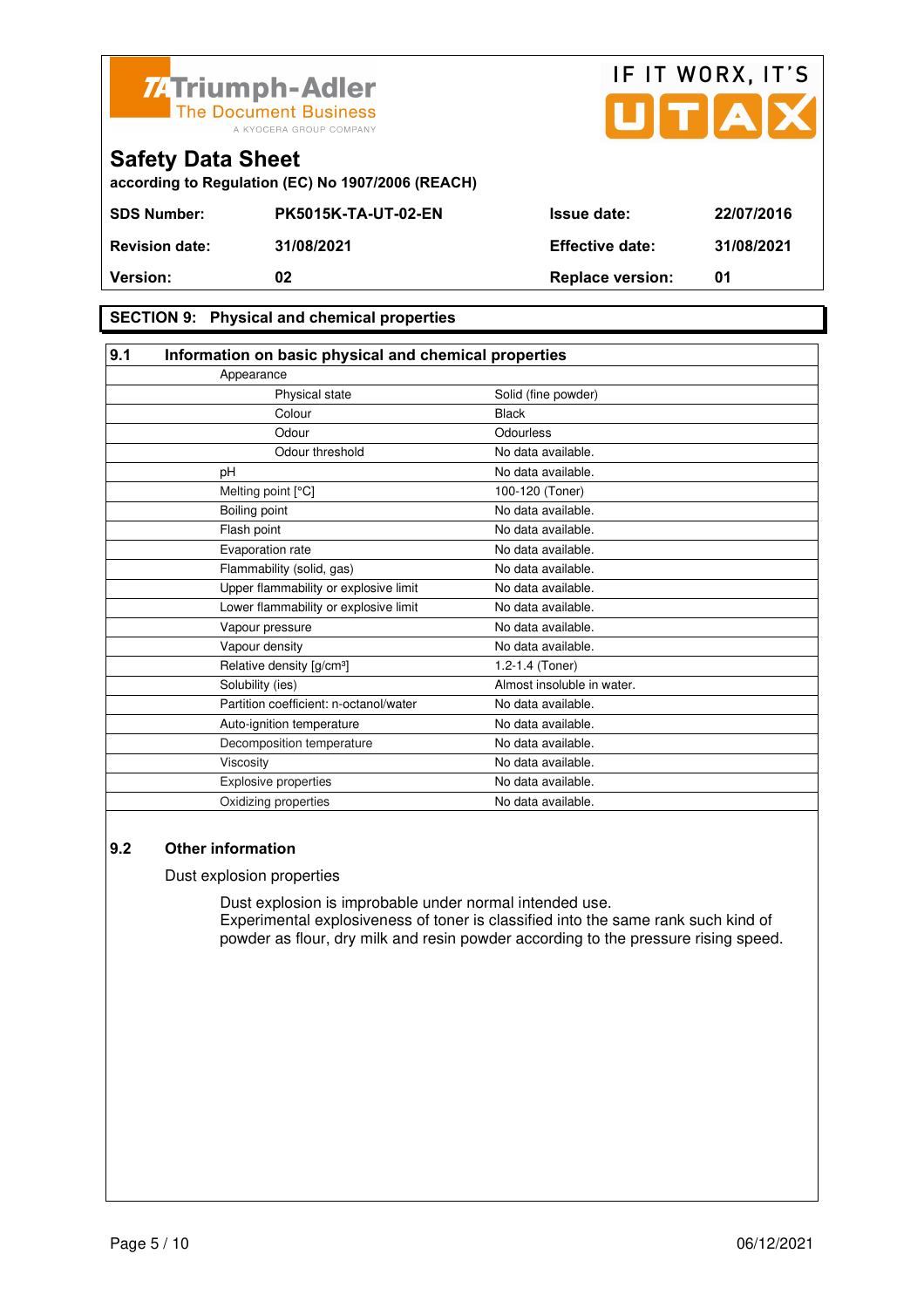



| <b>Safety Data Sheet</b>                          |
|---------------------------------------------------|
| according to Regulation (EC) No 1907/2006 (REACH) |

| <b>SDS Number:</b>    | <b>PK5015K-TA-UT-02-EN</b> | <b>Issue date:</b>      | 22/07/2016 |
|-----------------------|----------------------------|-------------------------|------------|
| <b>Revision date:</b> | 31/08/2021                 | <b>Effective date:</b>  | 31/08/2021 |
| <b>Version:</b>       | 02                         | <b>Replace version:</b> | 01         |
|                       |                            |                         |            |

## **SECTION 10: Stability and reactivity**

| 10.1 | <b>Reactivity</b>                            |                                                                                |
|------|----------------------------------------------|--------------------------------------------------------------------------------|
|      | No data available.                           |                                                                                |
| 10.2 | <b>Chemical stability</b>                    |                                                                                |
|      |                                              | This product is stable under normal conditions of use and storage.             |
| 10.3 | Possibility of hazardous reactions           |                                                                                |
|      | Hazardous reactions will not occur.          |                                                                                |
| 10.4 | <b>Conditions to avoid</b>                   |                                                                                |
|      | None specified.                              |                                                                                |
| 10.5 | Incompatible materials                       |                                                                                |
|      | None specified.                              |                                                                                |
| 10.6 | <b>Hazardous decomposition products</b>      |                                                                                |
|      |                                              | Hazardous decomposition products are not to be produced.                       |
|      | <b>SECTION 11: Toxicological information</b> |                                                                                |
| 11.1 | Information on toxicological effects         |                                                                                |
|      |                                              | Based on available data, the classification criteria listed below are not met. |
|      | <b>Acute toxicity</b>                        |                                                                                |
|      | Oral $(LD_{50})$                             | $>$ 2000 mg/kg (rat)* (Toner)                                                  |
|      | Dermal $(LD_{50})$                           | No data available (Toner).                                                     |
|      | Inhalation $(LC_{50}(4hr))$                  | $> 5.09$ mg/l (rat)* (Toner)                                                   |
|      | <b>Skin corrosion/irritation</b>             |                                                                                |

Acute skin irritation Non-irritant (rabbit)\* (Toner)

 **Serious eye damage/irritation** 

Acute eye irritation Mild irritant (rabbit)\* (Toner)

## **Respiratory or skin sensitization**

Skin sensitization Mon-sensitising (mouse)\* (Toner)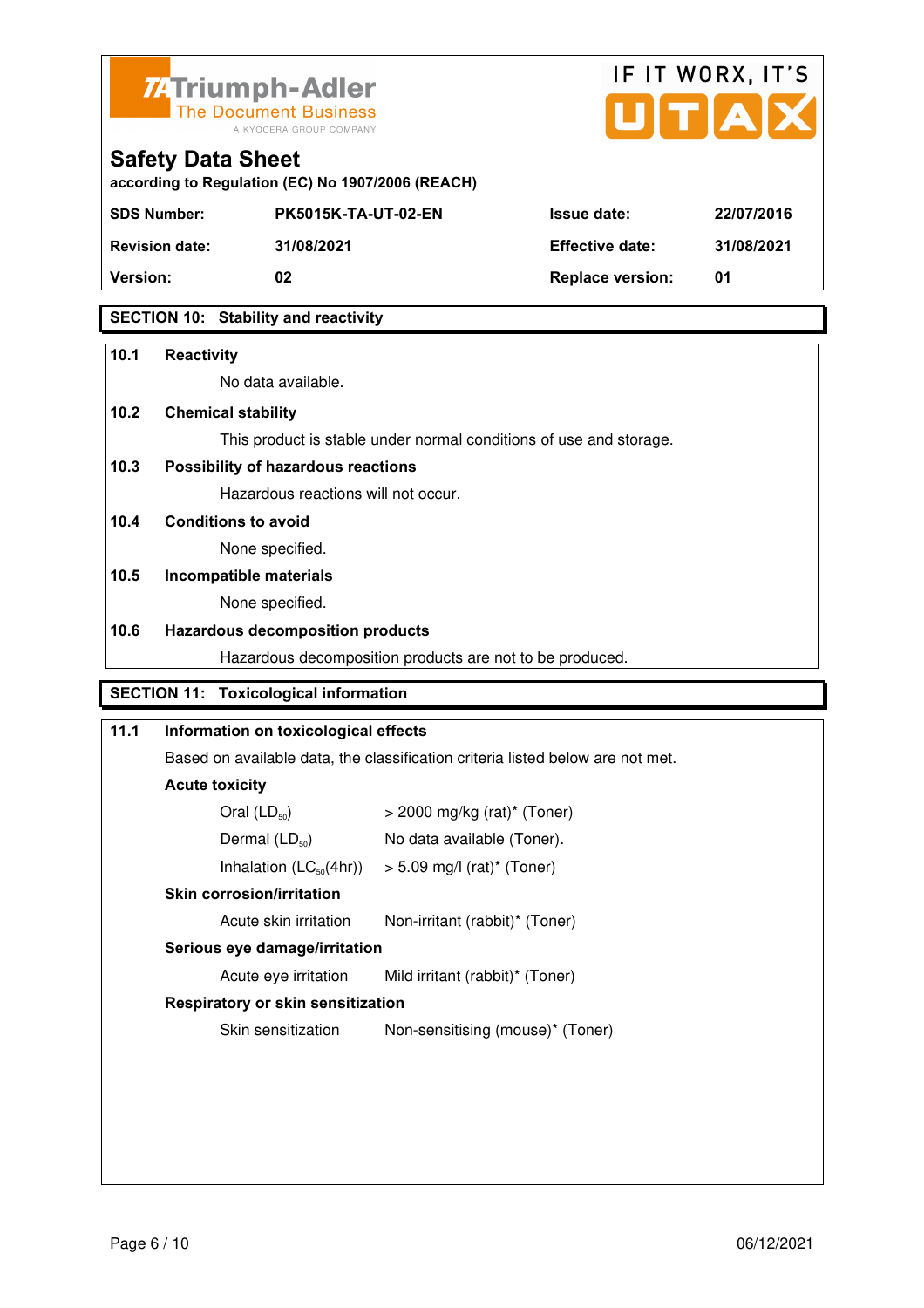



**according to Regulation (EC) No 1907/2006 (REACH)**

| <b>SDS Number:</b>    | <b>PK5015K-TA-UT-02-EN</b> | <b>Issue date:</b>      | 22/07/2016 |
|-----------------------|----------------------------|-------------------------|------------|
| <b>Revision date:</b> | 31/08/2021                 | <b>Effective date:</b>  | 31/08/2021 |
| <b>Version:</b>       | 02                         | <b>Replace version:</b> | 01         |
|                       |                            |                         |            |

## **11.1 Germ cell mutagenicity**

**Safety Data Sheet** 

Ames test is negative (Toner)

\*(based on test result of similar product)

### **Information of ingredients:**

No mutagen according to MAK, TRGS905 und (EC) No 1272/2008 Annex VI.

### **Carcinogenicity**

### **Information of ingredients:**

 No carcinogen or potential carcinogen (except Titanium dioxide and Carbon Black) according to IARC, Japan Association on Industrial Health, ACGIH, EPA, OSHA, NTP, MAK, California Proposition 65, TRGS 905 and (EC) No 1272/2008 Annex VI.

 The IARC re-evaluated Titanium dioxide and Carbon Black as a Group 2B carcinogen (possibly carcinogenic to humans) as the result of inhalation exposure test in rats. But, oral/skin test does not show carcinogenicity (2). The evaluation of Carbon Black is based upon the development of lung tumours in rat receiving chronic inhalation exposures to free Carbon Black at level that induce particle overload of the lung. The studies performed in animal models other than rats have not demonstrated an association between Carbon Black and lung tumours. Moreover, a two years cancer bioassay using a typical toner preparation containing Carbon Black demonstrated no association between toner exposure and tumour development in rats (1). In the animal chronic inhalation studies for Titanium dioxide, the lung tumour was observed only in rats. It is estimated that this is attributed to the overload of rat´s lung clearance mechanism (overload phenomenon) (3). The inhalation of excessive Titanium dioxide does not occur in normal use of this product. Also, epidemiological studies to date have not revealed any evidence of the relation between occupational exposure to Titanium dioxide and respiratory tract diseases.

### **Reproductive toxicity**

### **Information of ingredients:**

 No reproductive toxicant according to MAK, California Proposition 65, TRGS 905 und (EC) No 1272/2008 Annex VI.

- **STOT-repeated exposure** No data available.
- **Aspiration hazard** No data available.

### **Chronic effects**

 In a study in rats by chronic inhalation exposure to a typical toner, a mild to moderate degree of lung fibrosis was observed in 92% of the rats in the high concentration (16 mg/m<sup>3</sup>) exposure group, and a minimal to mild degree of fibrosis was noted in 22% of the animal in the middle  $(4mg/m<sup>3</sup>)$  exposure group (1). But no pulmonary change was reported in the lowest (1mg/m³) exposure group, the most relevant level to potential human exposures.

### **Other information** No data available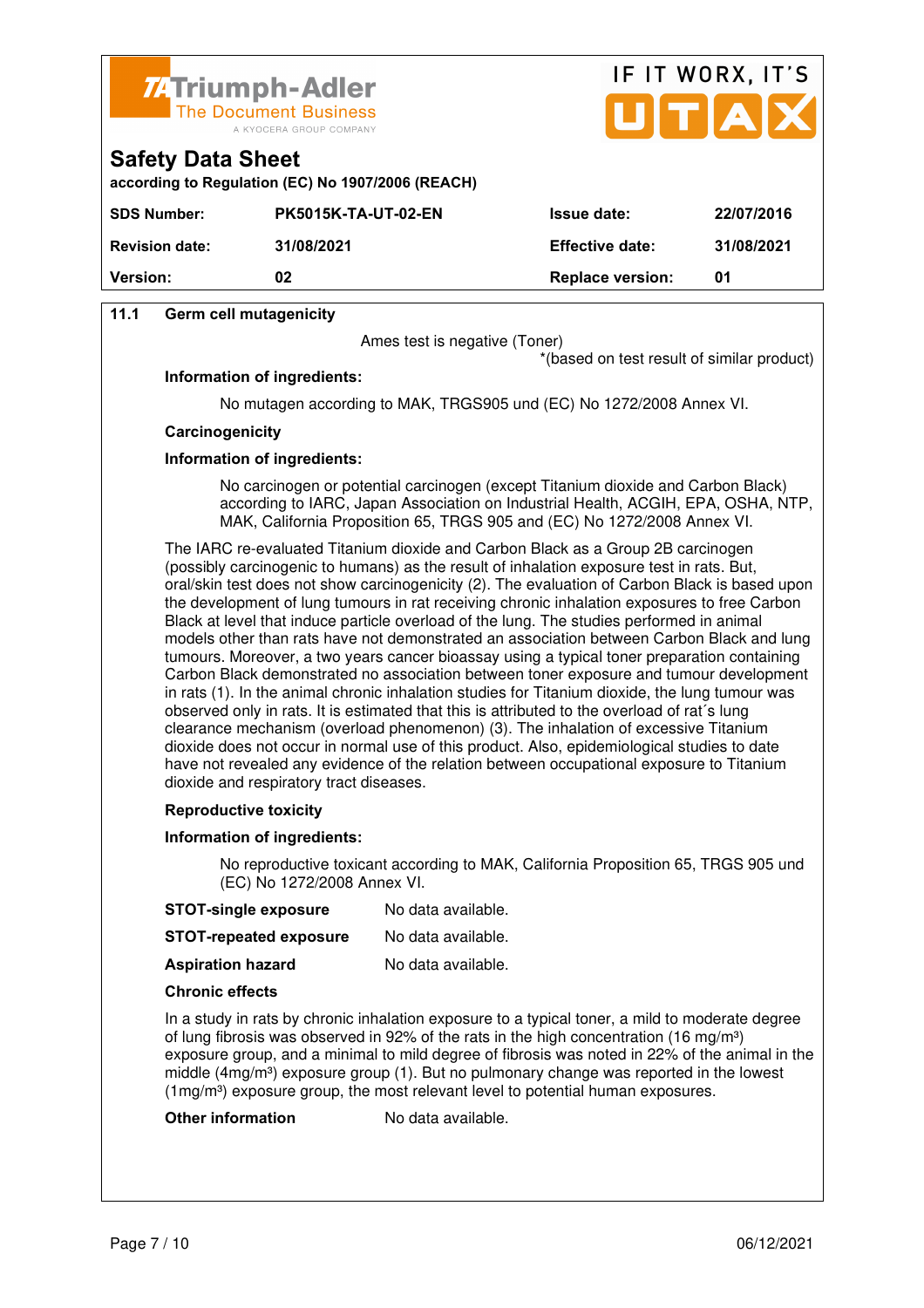



| according to Regulation (EC) No 1907/2006 (REACH) |  |  |
|---------------------------------------------------|--|--|

| <b>SDS Number:</b>    | <b>PK5015K-TA-UT-02-EN</b> | <b>Issue date:</b>      | 22/07/2016 |
|-----------------------|----------------------------|-------------------------|------------|
| <b>Revision date:</b> | 31/08/2021                 | <b>Effective date:</b>  | 31/08/2021 |
| <b>Version:</b>       | 02                         | <b>Replace version:</b> | 01         |
|                       |                            |                         |            |

## **SECTION 12: Ecological information**

### **12.1 Toxicity**

No data available.

## **12.2 Persistence and degradability**

No data available.

**12.3 Bio accumulative potential** 

No data available.

### **12.4 Mobility in soil**

No data available.

### **12.5 Results of PBT and vPvB assessment**

No data available.

### **12.6 Other adverse effects**

No additional information available.

## **SECTION 13: Disposal considerations**

### **13.1 Waste treatment methods**

 Do not attempt to incinerate the toner container or unit and the waste toner yourself. Dangerous sparks may cause burn. Any disposal practice should be done under conditions which meet local, state and federal laws and regulations relating to waste (contact local or state environmental agency for specific rules).

## **SECTION 14: Transport information**

### **14.1 UN-number**

None.

**14.2 UN Proper shipping name** 

None.

**14.3 Transport hazard class(es)** 

None.

## **14.4 Packing group**

None.

**14.5 Environmental hazards** 

None.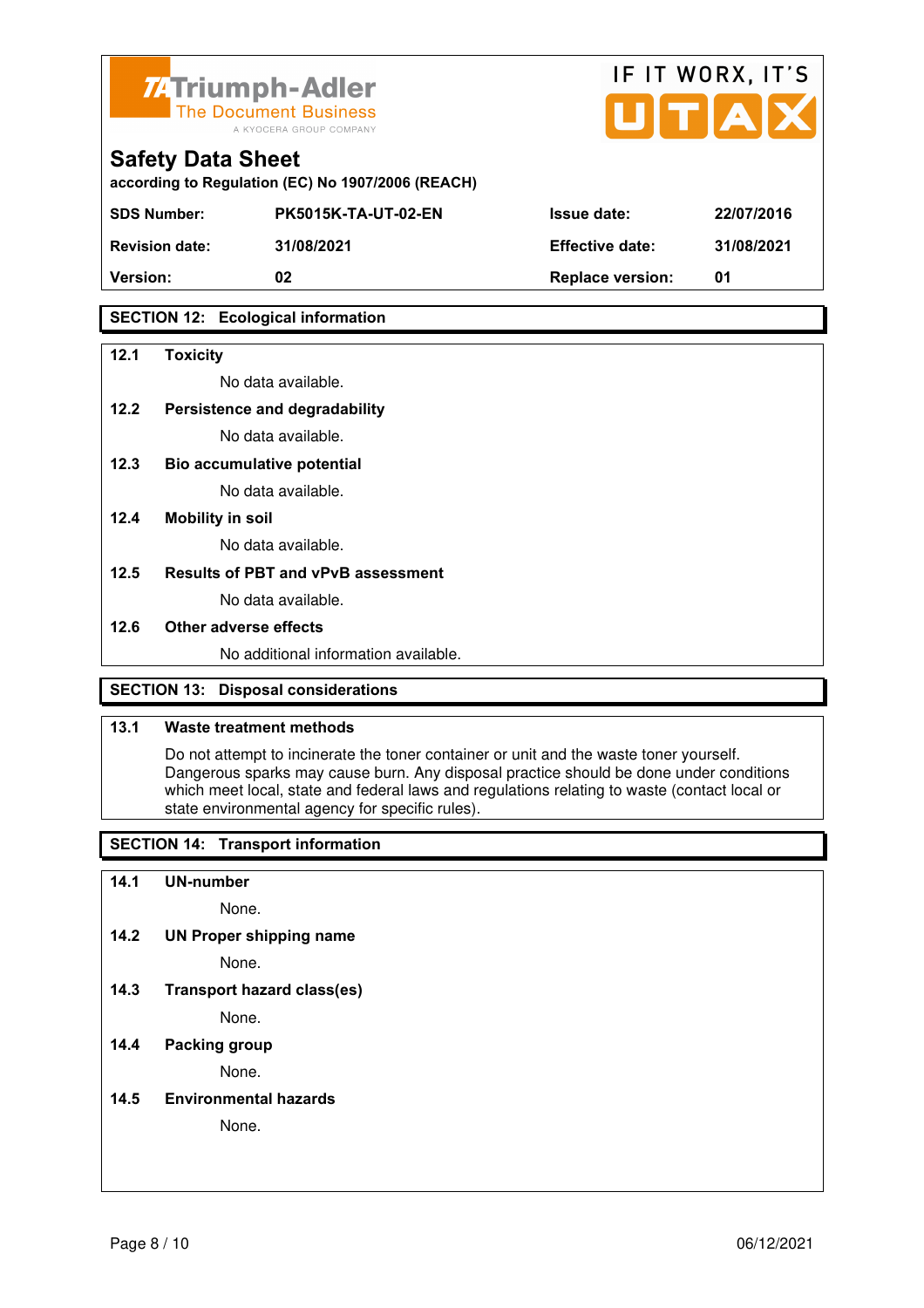



**according to Regulation (EC) No 1907/2006 (REACH)**

| <b>SDS Number:</b>    | <b>PK5015K-TA-UT-02-EN</b> | <b>Issue date:</b>      | 22/07/2016 |
|-----------------------|----------------------------|-------------------------|------------|
| <b>Revision date:</b> | 31/08/2021                 | <b>Effective date:</b>  | 31/08/2021 |
| <b>Version:</b>       | 02                         | <b>Replace version:</b> | 01         |

## **14.6 Special precautions for user**

No additional information available.

# **14.7 Transport in bulk according to Annex II of MARPOL73/78 and the IBC Code** Not applicable.

## **SECTION 15: Regulatory information**

# **15.1 Safety, health and environmental regulations/legislation specific for the substance or mixture**

### **EU-regulations**

Regulation (EC) No 1005/2009 (on substances that deplete the ozone layer, Annex I and II): Not listed.

Regulation (EU) 2019/1021 (on persistent organic pollutants, Annex I as amended):

Not listed.

 Regulation (EU) No 649/2012 (concerning the export and import of dangerous chemicals, Annex I and V as amended):

Not listed.

 Regulation (EC) No 1907/2006 REACH Annex XVII as amended (Restrictions on use): Not listed.

Regulation (EC) No 1907/2006 REACH Annex XIV as amended (Authorizations):

Not listed.

### **US-regulations**

All ingredients in this product comply with order under TSCA.

### **Canada regulations**

 This product is not a WHMIS-controlled product, since we consider it as a manufactured article.

### **15.2 Chemical Safety Assessment**

No data available.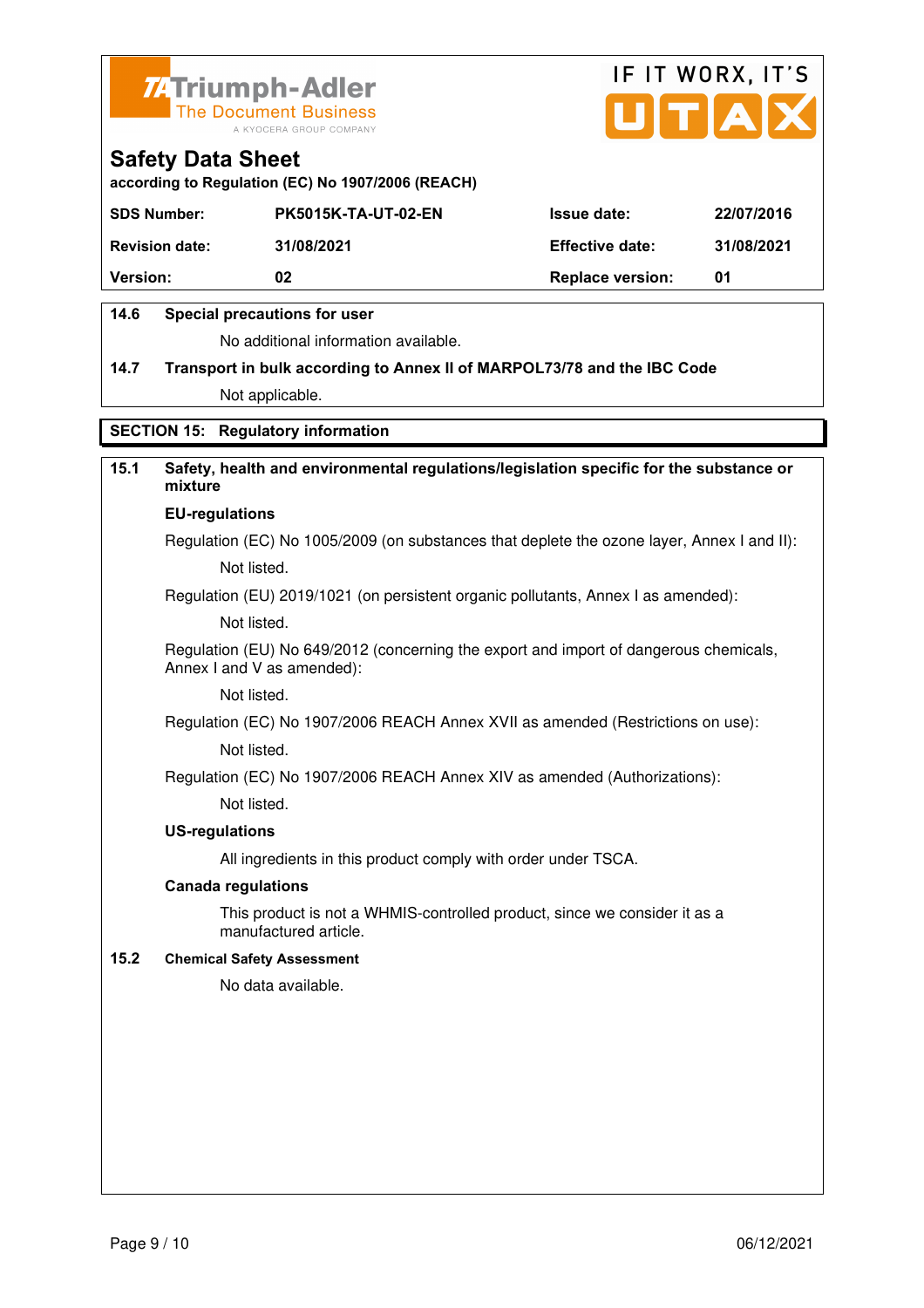

| <b><i>II</i></b> IIIIIIIIIIIITAUGI<br><b>The Document Business</b><br>A KYOCERA GROUP COMPANY |                                                   |                         | UTAX       |  |  |
|-----------------------------------------------------------------------------------------------|---------------------------------------------------|-------------------------|------------|--|--|
| <b>Safety Data Sheet</b>                                                                      | according to Regulation (EC) No 1907/2006 (REACH) |                         |            |  |  |
| <b>SDS Number:</b>                                                                            | <b>PK5015K-TA-UT-02-EN</b>                        | <b>Issue date:</b>      | 22/07/2016 |  |  |
| <b>Revision date:</b>                                                                         | 31/08/2021                                        | <b>Effective date:</b>  | 31/08/2021 |  |  |
| <b>Version:</b>                                                                               | 02                                                | <b>Replace version:</b> | 01         |  |  |
|                                                                                               |                                                   |                         |            |  |  |

IF IT WORX, IT'S

### **SECTION 16: Other information**

 To the best of our knowledge, the information contained herein is accurate. However, we cannot assume any liability whatsoever for the accuracy or completeness of the information contained herein. The contents and format of this SDS are in accordance with Regulation (EC) No 1907/2006, Annex II as amended by Regulation (EU) 2015/830 with respect to SDSs.

Revision information: Section 3

Full text of H statements under sections 3: H351: Suspected of causing cancer (inhalation)

### **Abbreviations and acronyms**

| <b>ACGIH</b>    | American Conference of Governmental Industrial Hygienists                                                                  |
|-----------------|----------------------------------------------------------------------------------------------------------------------------|
|                 | 2016 TLVs and BEIs (Threshold Limit Values for Chemical Substances and Physical Agents and Biological<br>Exposure Indices) |
| CAS             | <b>Chemical Abstracts Service</b>                                                                                          |
| <b>CLP</b>      | Regulation (EC) No 1272/2008 on classification, labelling and packaging of substances and mixtures                         |
| <b>DFG</b>      | Deutsche Forschungsgemeinschaft                                                                                            |
| EPA             | Environmental Protection Agency (Integrated Risk Information System) (US)                                                  |
| <b>IARC</b>     | International Agency for Research on Cancer (IARC Monographs on the Evaluations of Carcinogenic Risks<br>to Humans)        |
| MAK             | Maximale Arbeitsplatzkonzentration der Deutschen Forschungsgesellschaft (2011)                                             |
| <b>NTP</b>      | National Toxicology Program (Report on Carcinogens) (US)                                                                   |
| <b>OSHA</b>     | Occupational Safety and Health Administration (29 CFR Part 1910 Subpart Z)                                                 |
| <b>PBT</b>      | Persistent, Bio accumulative and Toxic                                                                                     |
| PEL             | Permissible Exposure Limits                                                                                                |
| Proposition 65  | California, Safe Drinking Water and Toxic Enforcement Act of 1986                                                          |
| REACH           | Regulation (EC) No 1907/2006 concerning the Registration, Evaluation, Authorization and Restriction of                     |
|                 | Chemicals                                                                                                                  |
| <b>STOT</b>     | Specific target organ toxicity                                                                                             |
| <b>SVHC</b>     | Substances of Very High Concern                                                                                            |
| <b>TRGS 905</b> | Technische Regeln für Gefahrstoffe (Deutschland)                                                                           |
| <b>TSCA</b>     | Toxic Substances Control Act (US)                                                                                          |
| TWA             | <b>Time Weighted Average</b>                                                                                               |
| UN.             | <b>United Nations</b>                                                                                                      |
| vPvB            | very Persistent and very Bio accumulative                                                                                  |
| <b>WHMIS</b>    | Workplace Hazardous Materials Information System (Canada)                                                                  |

#### **Key literature references and sources for data**

(1) Pulmonary Response to Toner upon Chronic Inhalation Exposure in Rats, H. Muhle et al., Fundamental and Applied Toxicology 17.280-299 (1991) Lung Clearance and Retention of Toner, Utilizing a Tracer Technique, during Chronic Inhalation Exposure in Rats, B. Bellmann, Fundamental and Applied Toxicology 17.300-313 (1991)

- (2) IARC Monograph on the Evaluation of the Carcinogenic Risk of Chemicals to Humans, Vol. 93
- (3) NIOSH CURRENT INTELLIGENCE BULLETIN "Evaluation of Health Hazard and Recommendation for Occupational Exposure to Titanium Dioxide DRAFT"
- (4) The contents are in accordance with Material Safety Data Sheet "PK5015K-TA-UT-2-EN"; 31/08/2021 of the KYOCERA Document Solutions Inc., 1-2-28 Tamatsukuri, Chuo-ku, Osaka 540-8585, Japan.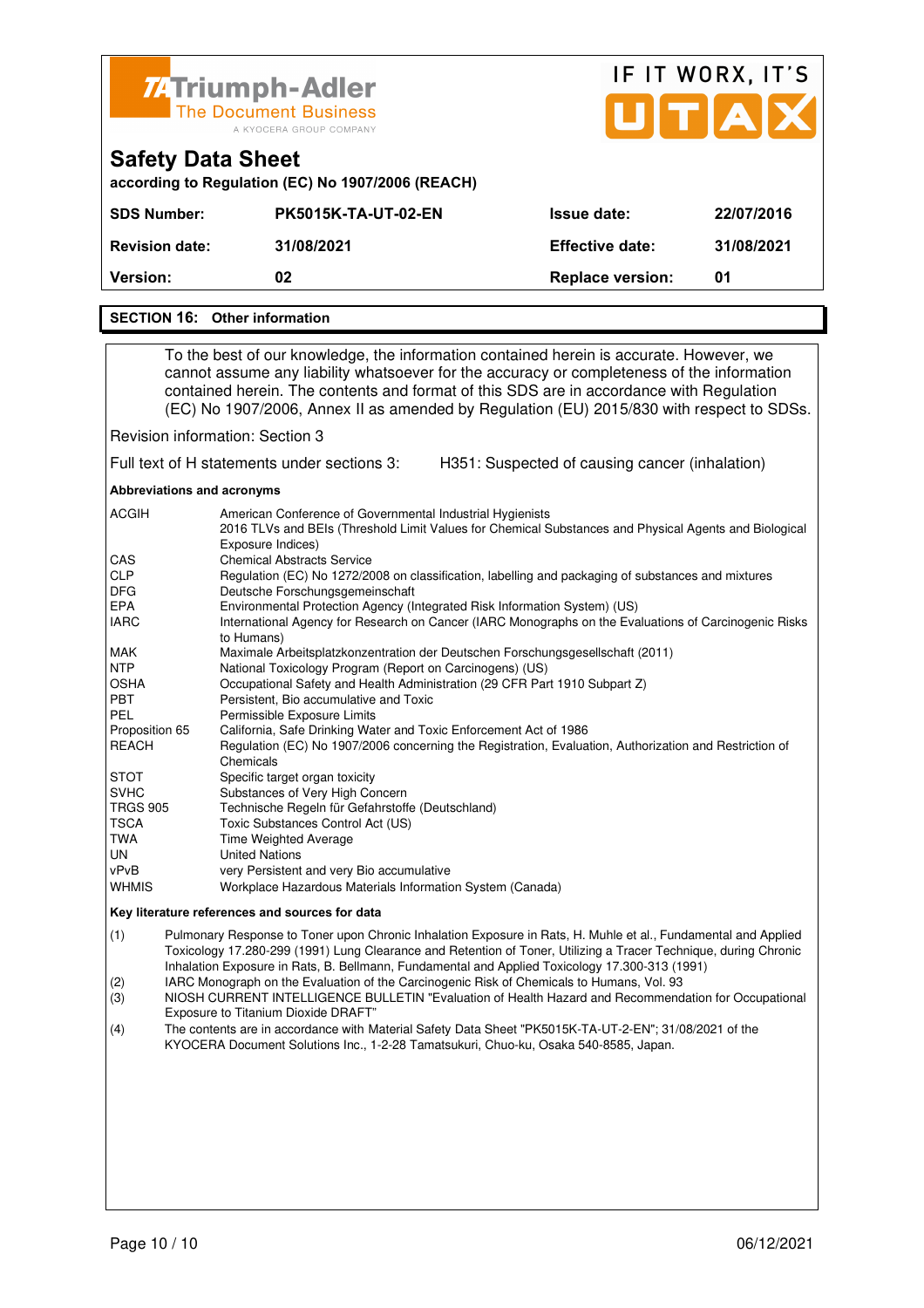



| according to Regulation (EC) No 1907/2006 (REACH) |  |  |
|---------------------------------------------------|--|--|

| <b>SDS Number:</b>    | <b>PK5015M-TA-UT-02-EN</b> | <b>Issue date:</b>      | 22/07/2016 |
|-----------------------|----------------------------|-------------------------|------------|
| <b>Revision date:</b> | 31/08/2021                 | <b>Effective date:</b>  | 31/08/2021 |
| <b>Version:</b>       | 02                         | <b>Replace version:</b> | 01         |

## **SECTION 1: Identification of the substance/mixture and of the company/undertaking**

| 1.1 | <b>Product identifier</b>         |                                                                                              |  |
|-----|-----------------------------------|----------------------------------------------------------------------------------------------|--|
|     | <b>Product name</b>               | Magenta Toner for                                                                            |  |
|     |                                   | P-C2655w MFP, P-C2650DW                                                                      |  |
|     | Consumable name                   | PK-5015M                                                                                     |  |
|     | <b>Product form</b>               | Mixture                                                                                      |  |
| 1.2 |                                   | Relevant identified uses of the substance or mixture and uses advised against                |  |
|     | <b>Identified uses</b>            | The image formation of our electrophotographic equipment.<br>Other uses are not recommended. |  |
| 1.3 |                                   | Details of the supplier of the safety data sheet                                             |  |
|     | <b>Manufacturer</b>               | <b>KYOCERA Document Solutions Inc.</b>                                                       |  |
|     | <b>Address</b>                    | 1-2-28 Tamatsukuri, Chuo-ku, Osaka 540-8585, Japan                                           |  |
|     | <b>Supplier</b>                   | TA Triumph-Adler GmbH                                                                        |  |
|     | <b>Address</b>                    | Deelbögenkamp 4c<br>22297 Hamburg<br>Germany                                                 |  |
| 1.4 | <b>Emergency telephone number</b> | $+49(0)$ 40 / 528490<br>(This number is available only during office hours)                  |  |

## **SECTION 2: Hazards identification**

| 2.1           | <b>Classification of the substance or mixture</b>                                                                     |
|---------------|-----------------------------------------------------------------------------------------------------------------------|
|               | Classification according to Regulation (EC) No 1272/2008 (CLP)                                                        |
|               | Not classified as hazardous mixture.                                                                                  |
| $2.2^{\circ}$ | Label elements                                                                                                        |
|               | Labelling according to Regulation (EC) No 1272/2008 (CLP)                                                             |
|               | Not applicable.                                                                                                       |
| 2.3           | Other hazards                                                                                                         |
|               | Assessment of PBT/vPvB                                                                                                |
|               | No data available.                                                                                                    |
|               | See section 4 and 11 for information on health effects and symptoms.<br>See section 9 for dust explosion information. |
|               |                                                                                                                       |
|               |                                                                                                                       |
|               |                                                                                                                       |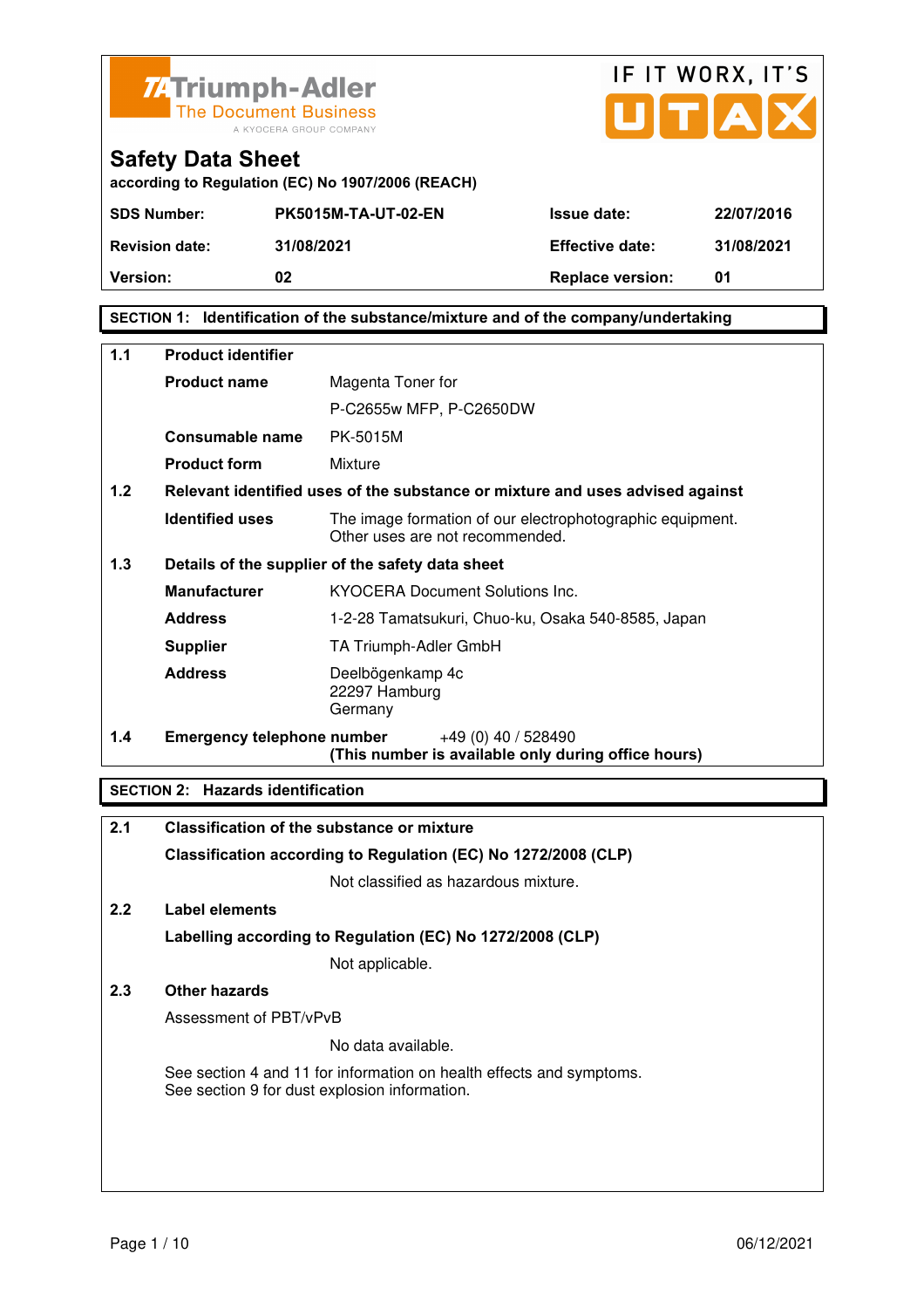|                 | IF IT WORX, IT'S<br><b>ZATriumph-Adler</b>                      |                                                                                                                              |                           |                         |  |                             |
|-----------------|-----------------------------------------------------------------|------------------------------------------------------------------------------------------------------------------------------|---------------------------|-------------------------|--|-----------------------------|
|                 | JITA<br><b>The Document Business</b><br>A KYOCERA GROUP COMPANY |                                                                                                                              |                           |                         |  |                             |
|                 | <b>Safety Data Sheet</b>                                        | according to Regulation (EC) No 1907/2006 (REACH)                                                                            |                           |                         |  |                             |
|                 | <b>SDS Number:</b>                                              | <b>PK5015M-TA-UT-02-EN</b>                                                                                                   |                           | <b>Issue date:</b>      |  | 22/07/2016                  |
|                 | <b>Revision date:</b>                                           | 31/08/2021                                                                                                                   |                           | <b>Effective date:</b>  |  | 31/08/2021                  |
| <b>Version:</b> |                                                                 | 02                                                                                                                           |                           | <b>Replace version:</b> |  | 01                          |
|                 |                                                                 | <b>SECTION 3: Composition/information on ingredients</b>                                                                     |                           |                         |  |                             |
| 3.2             | <b>Mixtures</b>                                                 |                                                                                                                              |                           |                         |  |                             |
|                 | Chemical name                                                   |                                                                                                                              | CAS No                    | Weight%                 |  | <b>Classification (CLP)</b> |
|                 | Polyester resin (3 kinds)                                       |                                                                                                                              | confidential              | 80-90                   |  |                             |
|                 | Organic pigment<br>Amorphous silica                             |                                                                                                                              | confidential<br>7631-86-9 | $3-8$<br>$1 - 5$        |  |                             |
|                 | Titanium dioxide                                                |                                                                                                                              | 13463-67-7                | < 1                     |  | Carc.2(H351)                |
|                 | Information of ingredients                                      |                                                                                                                              |                           |                         |  |                             |
|                 |                                                                 | (1) Substance, which present a health or environmental hazard within the meaning of CLP:                                     |                           |                         |  |                             |
|                 |                                                                 | Titanium dioxide.                                                                                                            |                           |                         |  |                             |
|                 |                                                                 | (2) Substance, which are assigned Community workplace exposure limits:                                                       |                           |                         |  |                             |
|                 |                                                                 | None.                                                                                                                        |                           |                         |  |                             |
|                 | REACH:                                                          | (3) Substance, which are PBT or vPvB in accordance with the criteria set out in Annex XIII of                                |                           |                         |  |                             |
|                 | None.                                                           |                                                                                                                              |                           |                         |  |                             |
|                 | REACH (SVHC):                                                   | (4) Substance, which are included in the list established in accordance with Article 59(1) of                                |                           |                         |  |                             |
|                 |                                                                 | None.                                                                                                                        |                           |                         |  |                             |
|                 |                                                                 | See section 16 for the full text of the H statements declared above.                                                         |                           |                         |  |                             |
|                 | <b>SECTION 4: First aid measures</b>                            |                                                                                                                              |                           |                         |  |                             |
| 4.1             |                                                                 | <b>Description of first aid measures</b>                                                                                     |                           |                         |  |                             |
|                 | Inhalation:                                                     | Remove from exposure to fresh air and gargle with plenty of water.<br>Consult a doctor in case of such symptoms as coughing. |                           |                         |  |                             |
|                 |                                                                 | <b>Skin contact:</b> Wash with soap and water.                                                                               |                           |                         |  |                             |
|                 | Eye contact:                                                    | Flush with water immediately and see a doctor if irritating.                                                                 |                           |                         |  |                             |
|                 | Ingestion:                                                      | Rinse out the mouth. Drink one or two glasses of water to dilute.<br>Seek medical treatment if necessary.                    |                           |                         |  |                             |
|                 |                                                                 |                                                                                                                              |                           |                         |  |                             |
|                 |                                                                 |                                                                                                                              |                           |                         |  |                             |
|                 |                                                                 |                                                                                                                              |                           |                         |  |                             |
|                 |                                                                 |                                                                                                                              |                           |                         |  |                             |
|                 |                                                                 |                                                                                                                              |                           |                         |  |                             |
|                 |                                                                 |                                                                                                                              |                           |                         |  |                             |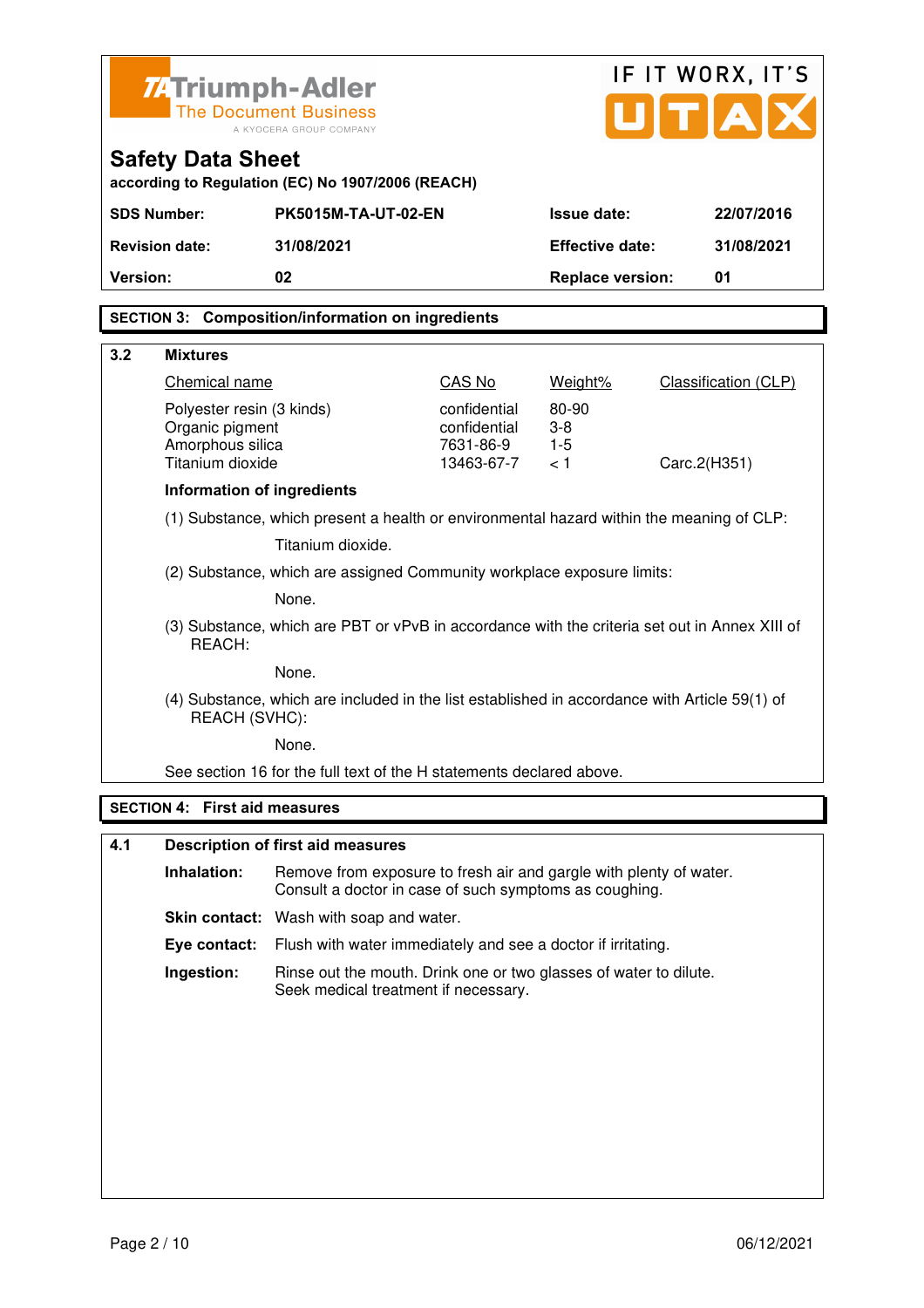



**according to Regulation (EC) No 1907/2006 (REACH)**

| <b>SDS Number:</b>    | <b>PK5015M-TA-UT-02-EN</b> | <b>Issue date:</b>      | 22/07/2016 |
|-----------------------|----------------------------|-------------------------|------------|
| <b>Revision date:</b> | 31/08/2021                 | <b>Effective date:</b>  | 31/08/2021 |
| <b>Version:</b>       | 02                         | <b>Replace version:</b> | 01         |

# **4.2 Most important symptoms and effects, both acute and delayed**  Potential health effects and symptoms **Inhalation:** Prolonged inhalation of excessive dusts may cause lung damage. Use of this product as intended does not result in prolonged inhalation of excessive toner dusts. **Skin contact:** Unlikely to cause skin irritation.

**Eye contact:** May cause transient eye irritation.

**Ingestion:** Use of this product as intended does not result in ingestion.

**4.3 Indication of any immediate medical attention and special treatment needed** 

No additional information available.

## **SECTION 5: Firefighting measures**

## **5.1 Extinguishing media**

Suitable extinguishing media

Water spray, foam, powder,  $CO<sub>2</sub>$  or dry chemical

Unsuitable extinguishing media

None specified.

## **5.2 Special hazards arising from the substance or mixture**

Hazardous combustion products: Carbon dioxide, Carbon monoxide

### **5.3 Advice for firefighters**

Fire-fighting procedures

 Pay attention not to blow away dust. Drain water off around and decrease the atmosphere temperature to extinguish the fire.

### **Protection equipment for firefighters**

None specified.

## **SECTION 6: Accidental release measures**

### **6.1 Personal precautions, protective equipment and emergency procedures**

 Avoid inhalation, ingestion, eye and skin contact in case of accidental release. Avoid formation of dust. Provide adequate ventilation.

### **6.2 Environmental precautions**

Do not allow to enter into surface water or drains.

### **6.3 Methods and material for containment and cleaning up**

Gather the released powder not to blow away and wipe up with a wet cloth.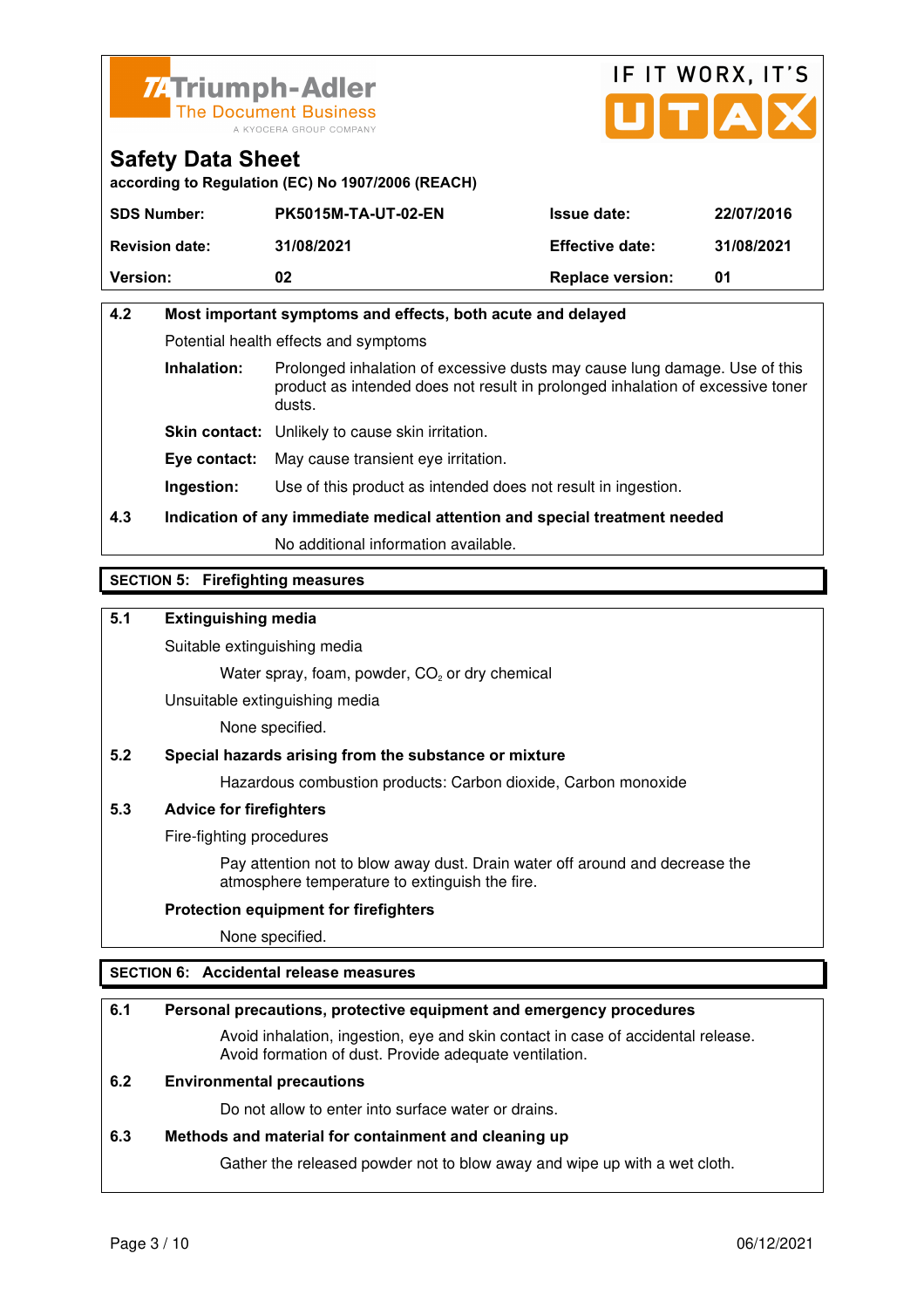



**according to Regulation (EC) No 1907/2006 (REACH)**

| <b>Version:</b>       | 02                         | <b>Replace version:</b> | 01         |
|-----------------------|----------------------------|-------------------------|------------|
| <b>Revision date:</b> | 31/08/2021                 | <b>Effective date:</b>  | 31/08/2021 |
| <b>SDS Number:</b>    | <b>PK5015M-TA-UT-02-EN</b> | <b>Issue date:</b>      | 22/07/2016 |

## **6.4 Reference to other sections**

See section 13 for disposal information.

## **SECTION 7: Handling and storage**

### **7.1 Precautions for safe handling**

 Do not attempt to force open or destroy the toner container or unit. See installation guide of this product.

### **7.2 Conditions for safe storage, including any incompatibilities**

Keep the toner container or unit tightly closed and store in a cool, dry and dark place. Keep away from fire. Keep out of the reach of children.

### **7.3 Specific end use(s)**

No additional information available.

## **SECTION 8: Exposure controls/personal protection**

## **8.1 Control parameters**

(Reference data)

### **US ACGIH Threshold Limit Values (TWA)**

**Particles: 10 mg/m<sup>3</sup> (Inhalable particles) 3 mg/m<sup>3</sup> (Respirable particles)** Titanium dioxide:10 mg/m³

### **US OSHA PEL (TWA)**

Particles: 15 mg/m<sup>3</sup> (Total dust) 5 mg/m<sup>3</sup> (Respirable fraction) Amorphous silica:  $80 \text{ mg/m}^3/\% \text{SiO}_2$ Titanium dioxide: 15 mg/m<sup>3</sup> (Total dust)

### **EU-Occupational exposure limits: Directive (EC) 2000/39, (EC) 2006/15 and (EU) 2009/161**

Not listed.

### **8.2 Exposure controls**

### **Appropriate engineering controls**

 Special ventilator is not required under normal intended use. Use in a well-ventilated area.

### **Personal protective equipment**

 Respiratory protection, eye protection, hand protection, skin and body protection are not required under normal intended use.

### **Environmental exposure controls**

No additional information available.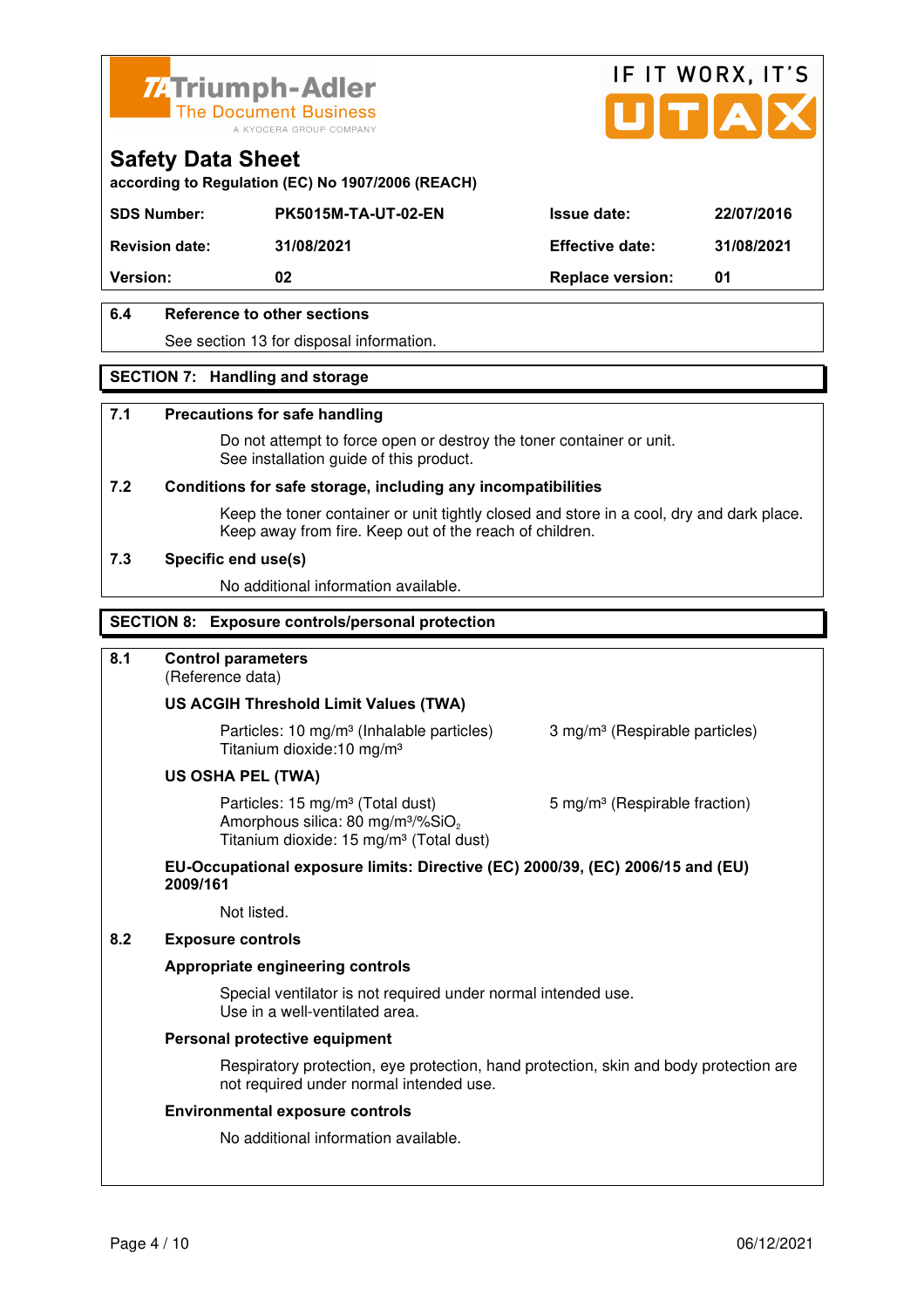

|                          | 74 Triumph-Adler<br>The Document Business<br>A KYOCERA GROUP COMPANY |                        | IF IT WORX, IT'S<br>UTAX |
|--------------------------|----------------------------------------------------------------------|------------------------|--------------------------|
| <b>Safety Data Sheet</b> | according to Regulation (EC) No 1907/2006 (REACH)                    |                        |                          |
| <b>SDS Number:</b>       | <b>PK5015M-TA-UT-02-EN</b>                                           | <b>Issue date:</b>     | 22/07/2016               |
| <b>Revision date:</b>    | 31/08/2021                                                           | <b>Effective date:</b> | 31/08/2021               |
|                          |                                                                      |                        |                          |

## **SECTION 9: Physical and chemical properties**

| 9.1<br>Information on basic physical and chemical properties |                            |  |
|--------------------------------------------------------------|----------------------------|--|
| Appearance                                                   |                            |  |
| Physical state                                               | Solid (fine powder)        |  |
| Colour                                                       | Magenta                    |  |
| Odour                                                        | Odourless                  |  |
| Odour threshold                                              | No data available.         |  |
| pH                                                           | No data available.         |  |
| Melting point [°C]                                           | 100-120 (Toner)            |  |
| Boiling point                                                | No data available.         |  |
| Flash point                                                  | No data available.         |  |
| Evaporation rate                                             | No data available.         |  |
| Flammability (solid, gas)                                    | No data available.         |  |
| Upper flammability or explosive limit                        | No data available.         |  |
| Lower flammability or explosive limit                        | No data available.         |  |
| Vapour pressure                                              | No data available.         |  |
| Vapour density                                               | No data available.         |  |
| Relative density [g/cm <sup>3</sup> ]                        | 1.2-1.4 (Toner)            |  |
| Solubility (ies)                                             | Almost insoluble in water. |  |
| Partition coefficient: n-octanol/water                       | No data available.         |  |
| Auto-ignition temperature                                    | No data available.         |  |
| Decomposition temperature                                    | No data available.         |  |
| Viscosity                                                    | No data available.         |  |
| Explosive properties                                         | No data available.         |  |
| Oxidizing properties                                         | No data available.         |  |

**Version:** 02 02 Replace version: 01

## **9.2 Other information**

Dust explosion properties

 Dust explosion is improbable under normal intended use. Experimental explosiveness of toner is classified into the same rank such kind of powder as flour, dry milk and resin powder according to the pressure rising speed.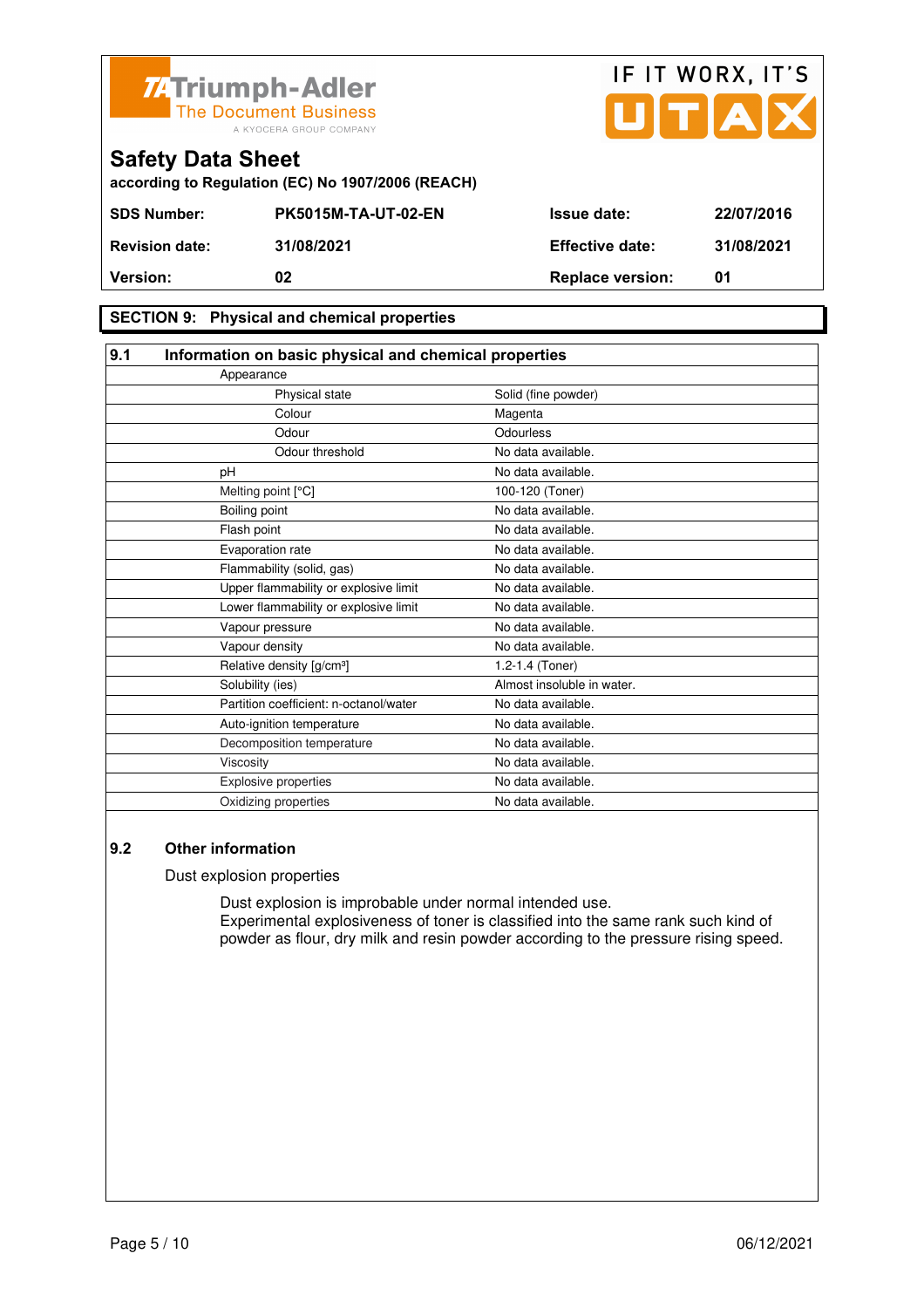



| according to Regulation (EC) No 1907/2006 (REACH) |  |  |
|---------------------------------------------------|--|--|

| <b>SDS Number:</b>    | <b>PK5015M-TA-UT-02-EN</b> | <b>Issue date:</b>      | 22/07/2016 |
|-----------------------|----------------------------|-------------------------|------------|
| <b>Revision date:</b> | 31/08/2021                 | <b>Effective date:</b>  | 31/08/2021 |
| <b>Version:</b>       | 02                         | <b>Replace version:</b> | 01         |
|                       |                            |                         |            |

## **SECTION 10: Stability and reactivity**

| 10.1 | <b>Reactivity</b>                                                              |
|------|--------------------------------------------------------------------------------|
|      | No data available.                                                             |
| 10.2 | <b>Chemical stability</b>                                                      |
|      | This product is stable under normal conditions of use and storage.             |
| 10.3 | Possibility of hazardous reactions                                             |
|      | Hazardous reactions will not occur.                                            |
| 10.4 | <b>Conditions to avoid</b>                                                     |
|      | None specified.                                                                |
| 10.5 | Incompatible materials                                                         |
|      | None specified.                                                                |
| 10.6 | <b>Hazardous decomposition products</b>                                        |
|      | Hazardous decomposition products are not to be produced.                       |
|      | <b>SECTION 11: Toxicological information</b>                                   |
| 11.1 | Information on toxicological effects                                           |
|      | Based on available data, the classification criteria listed below are not met. |
|      | <b>Acute toxicity</b>                                                          |
|      | $Q_{\text{val}}$ $(1, R)$<br>$0.000 \times 10^{10}$ (usi) $\pm$ (Tenes)        |

| <b>Skin corrosion/irritation</b> |                                           |
|----------------------------------|-------------------------------------------|
| Inhalation $(LC_{50}(4hr))$      | $> 5.08$ mg/l (rat) <sup>*</sup> (Toner)  |
| Dermal $(LD_{50})$               | No data available (Toner).                |
| Oral $(LD_{50})$                 | $>$ 2000 mg/kg (rat) <sup>*</sup> (Toner) |

Acute skin irritation Non-irritant (rabbit)\* (Toner)

## **Serious eye damage/irritation**

Acute eye irritation Mild irritant (rabbit)\* (Toner)

## **Respiratory or skin sensitization**

Skin sensitization Mon-sensitising (mouse)\* (Toner)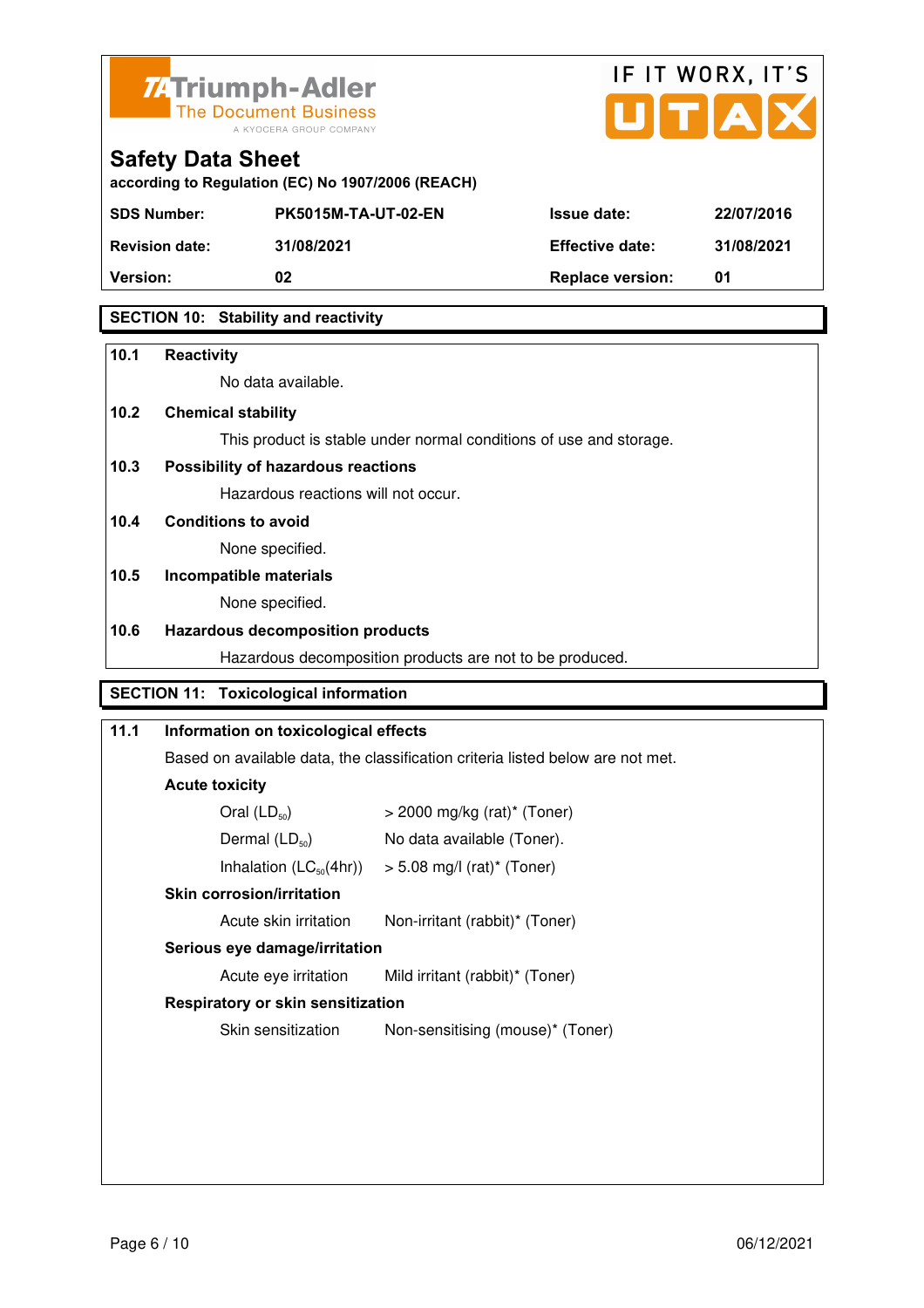



| 31/08/2021 |
|------------|
|            |
|            |

## **11.1 Germ cell mutagenicity**

**Safety Data Sheet** 

Ames test is negative (Toner)

\*(based on test result of similar product)

### **Information of ingredients:**

No mutagen according to MAK, TRGS905 und (EC) No 1272/2008 Annex VI.

### **Carcinogenicity**

### **Information of ingredients:**

 No carcinogen or potential carcinogen (except Titanium dioxide) according to IARC, Japan Association on Industrial Health, ACGIH, EPA, OSHA, NTP, MAK, California Proposition 65, TRGS 905 and (EC) No 1272/2008 Annex VI.

 The IARC re-evaluated Titanium dioxide as a Group 2B carcinogen (possibly carcinogenic to humans) as the result of inhalation exposure test in rats. But, oral/skin test does not show carcinogenicity (2). In the animal chronic inhalation studies for Titanium dioxide, the lung tumour was observed only in rats. It is estimated that this is attributed to the overload of rat´s lung clearance mechanism (overload phenomenon) (3). The inhalation of excessive Titanium dioxide does not occur in normal use of this product. Also, epidemiological studies to date have not revealed any evidence of the relation between occupational exposure to Titanium dioxide and respiratory tract diseases.

### **Reproductive toxicity**

### **Information of ingredients:**

 No reproductive toxicant according to MAK, California Proposition 65, TRGS 905 und (EC) No 1272/2008 Annex VI.

- **STOT-single exposure** No data available.
- **STOT-repeated exposure** No data available.
- **Aspiration hazard** No data available.

### **Chronic effects**

 In a study in rats by chronic inhalation exposure to a typical toner, a mild to moderate degree of lung fibrosis was observed in 92% of the rats in the high concentration (16 mg/m<sup>3</sup>) exposure group, and a minimal to mild degree of fibrosis was noted in 22% of the animal in the middle ( $4mg/m<sup>3</sup>$ ) exposure group (1). But no pulmonary change was reported in the lowest (1mg/m<sup>3</sup>) exposure group, the most relevant level to potential human exposures.

**Other information** No data available.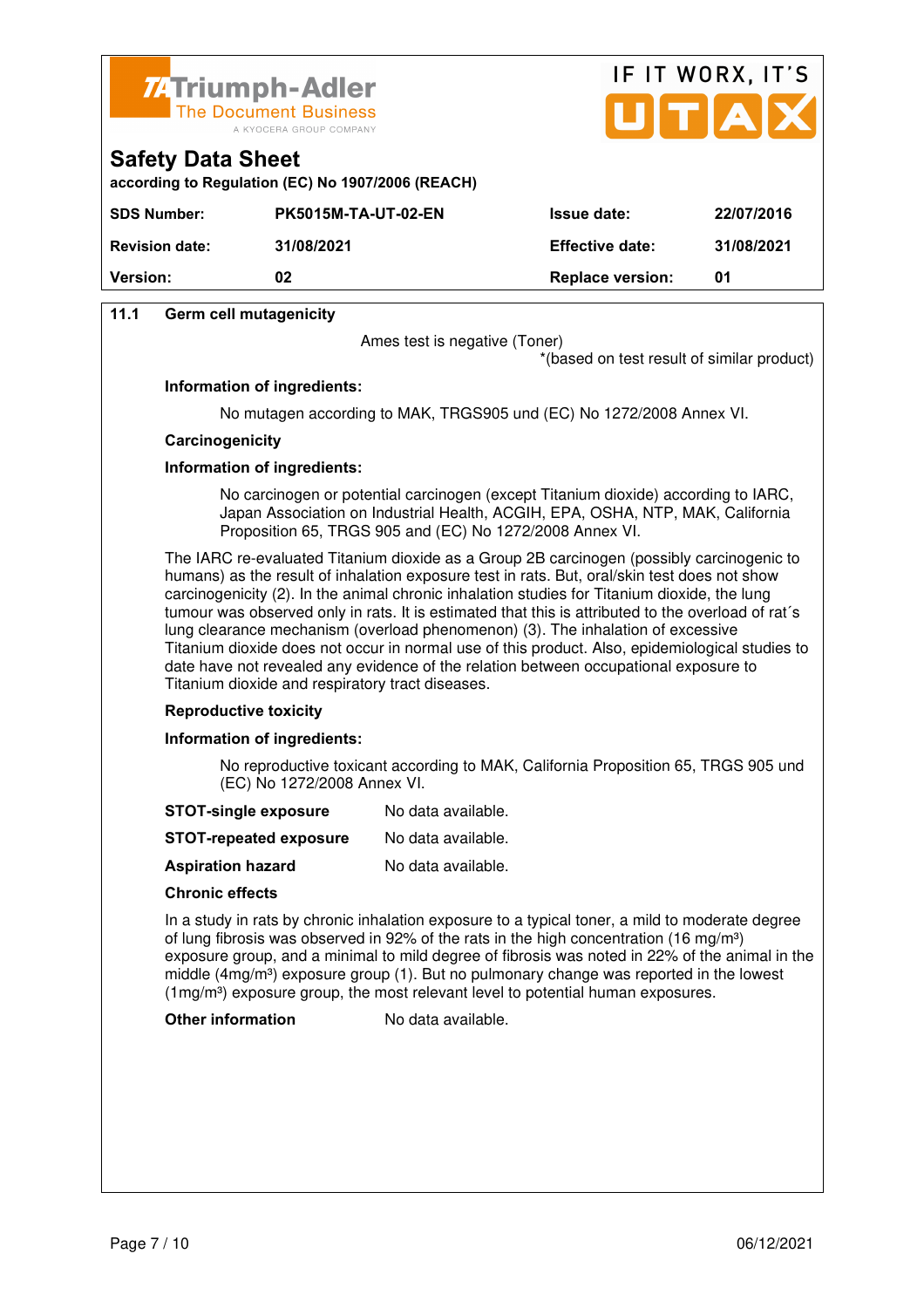



| according to Regulation (EC) No 1907/2006 (REACH) |  |  |
|---------------------------------------------------|--|--|

| <b>Version:</b>       | 02                         | <b>Replace version:</b> | 01         |
|-----------------------|----------------------------|-------------------------|------------|
| <b>Revision date:</b> | 31/08/2021                 | <b>Effective date:</b>  | 31/08/2021 |
| <b>SDS Number:</b>    | <b>PK5015M-TA-UT-02-EN</b> | <b>Issue date:</b>      | 22/07/2016 |

## **SECTION 12: Ecological information**

### **12.1 Toxicity**

No data available.

## **12.2 Persistence and degradability**

No data available.

**12.3 Bio accumulative potential** 

No data available.

### **12.4 Mobility in soil**

No data available.

### **12.5 Results of PBT and vPvB assessment**

No data available.

### **12.6 Other adverse effects**

No additional information available.

## **SECTION 13: Disposal considerations**

### **13.1 Waste treatment methods**

 Do not attempt to incinerate the toner container or unit and the waste toner yourself. Dangerous sparks may cause burn. Any disposal practice should be done under conditions which meet local, state and federal laws and regulations relating to waste (contact local or state environmental agency for specific rules).

## **SECTION 14: Transport information**

### **14.1 UN-number**

None.

**14.2 UN Proper shipping name** 

None.

**14.3 Transport hazard class(es)** 

None.

## **14.4 Packing group**

None.

### **14.5 Environmental hazards**

None.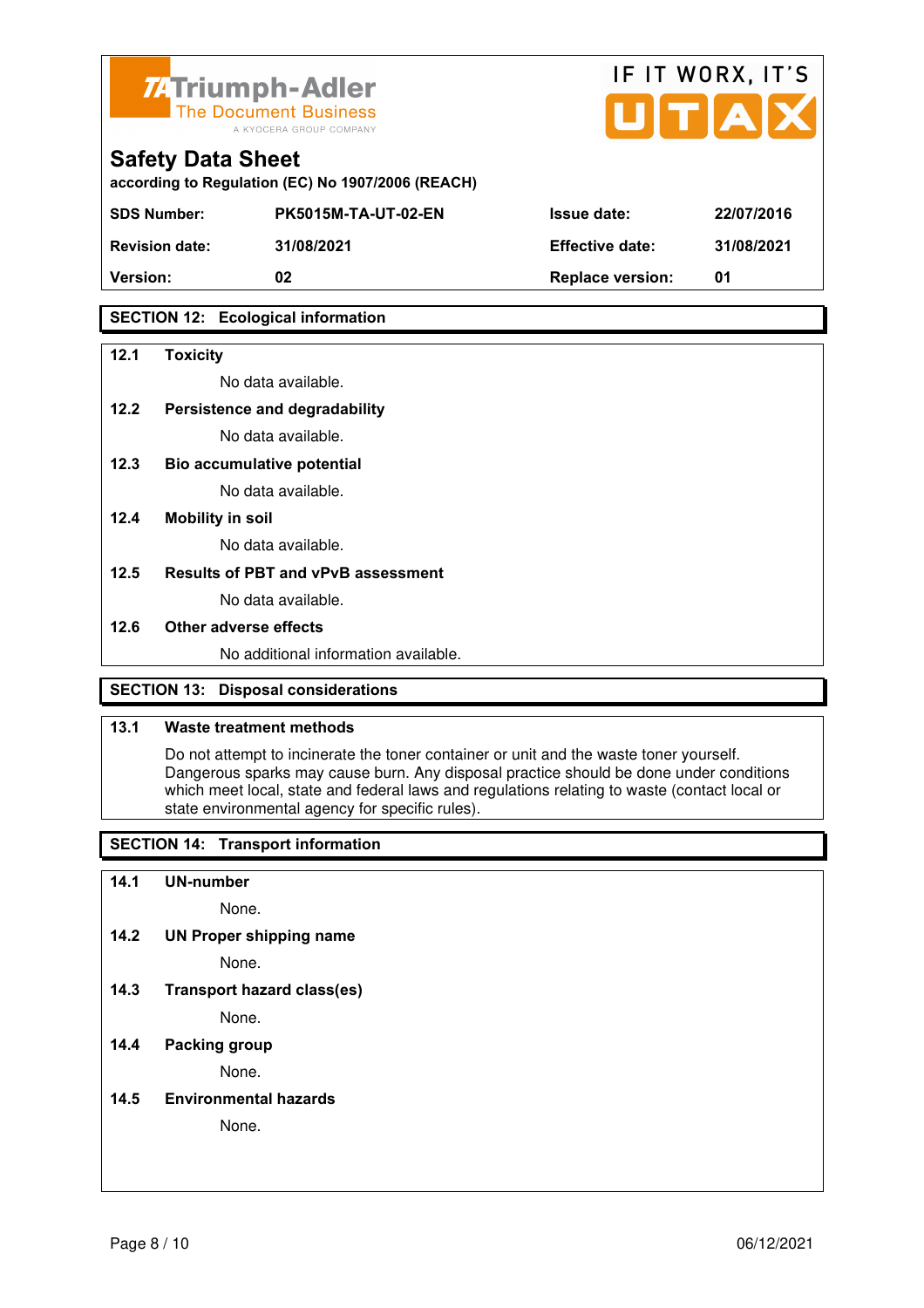



**according to Regulation (EC) No 1907/2006 (REACH)**

| <b>SDS Number:</b>    | <b>PK5015M-TA-UT-02-EN</b> | <b>Issue date:</b>      | 22/07/2016 |
|-----------------------|----------------------------|-------------------------|------------|
| <b>Revision date:</b> | 31/08/2021                 | <b>Effective date:</b>  | 31/08/2021 |
| <b>Version:</b>       | 02                         | <b>Replace version:</b> | 01         |

## **14.6 Special precautions for user**

No additional information available.

# **14.7 Transport in bulk according to Annex II of MARPOL73/78 and the IBC Code** Not applicable.

## **SECTION 15: Regulatory information**

# **15.1 Safety, health and environmental regulations/legislation specific for the substance or mixture**

### **EU-regulations**

Regulation (EC) No 1005/2009 (on substances that deplete the ozone layer, Annex I and II): Not listed.

Regulation (EU) 2019/1021 (on persistent organic pollutants, Annex I as amended):

Not listed.

 Regulation (EU) No 649/2012 (concerning the export and import of dangerous chemicals, Annex I and V as amended):

Not listed.

 Regulation (EC) No 1907/2006 REACH Annex XVII as amended (Restrictions on use): Not listed.

Regulation (EC) No 1907/2006 REACH Annex XIV as amended (Authorizations):

Not listed.

### **US-regulations**

All ingredients in this product comply with order under TSCA.

### **Canada regulations**

 This product is not a WHMIS-controlled product, since we consider it as a manufactured article.

### **15.2 Chemical Safety Assessment**

No data available.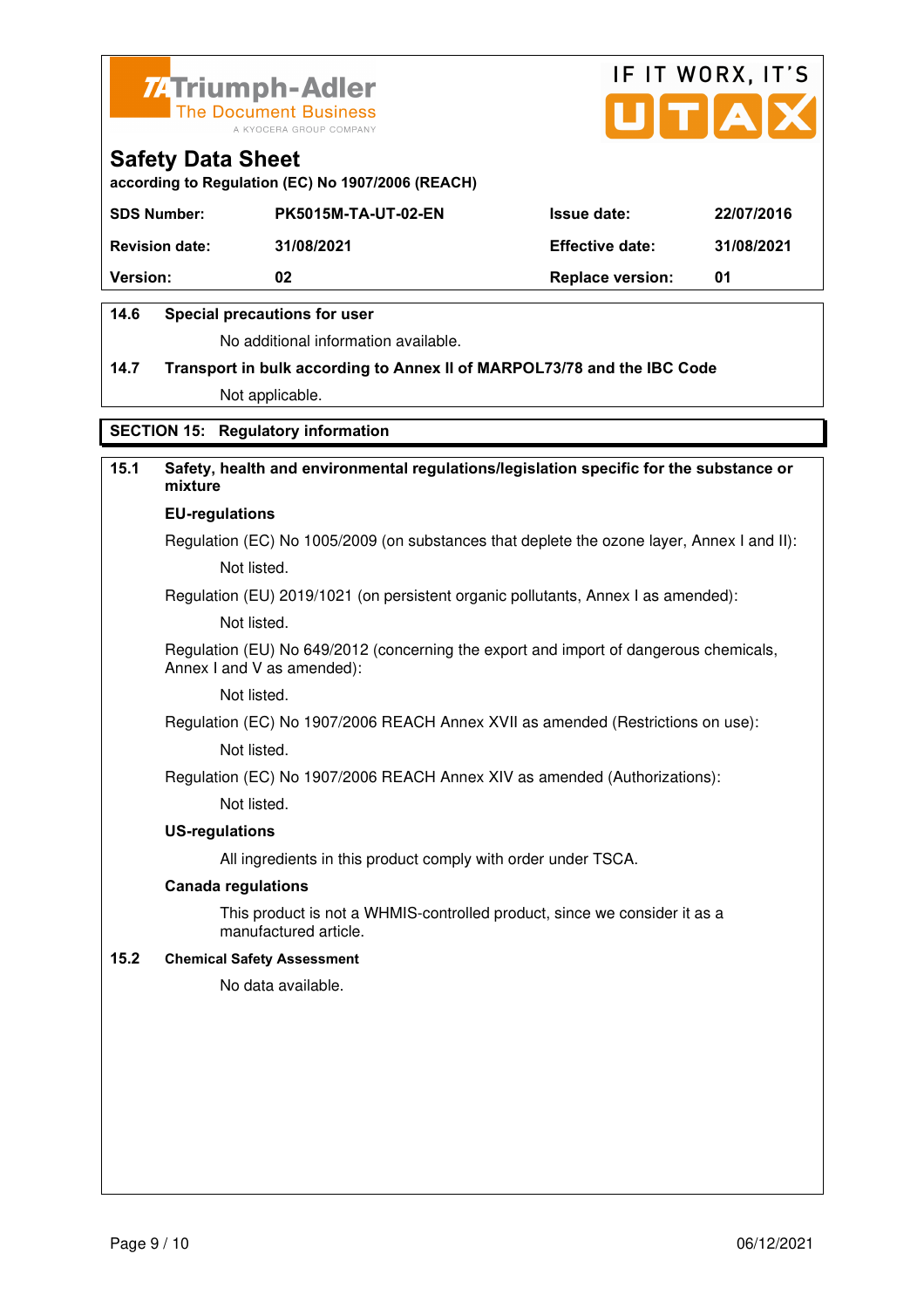

| <b><i>II</i></b> IIIIIIIIIIIITAUGI<br><b>The Document Business</b><br>A KYOCERA GROUP COMPANY |                                                   |                         | UTAX       |  |  |
|-----------------------------------------------------------------------------------------------|---------------------------------------------------|-------------------------|------------|--|--|
| <b>Safety Data Sheet</b>                                                                      | according to Regulation (EC) No 1907/2006 (REACH) |                         |            |  |  |
| <b>SDS Number:</b>                                                                            | <b>PK5015M-TA-UT-02-EN</b>                        | <b>Issue date:</b>      | 22/07/2016 |  |  |
| <b>Revision date:</b>                                                                         | 31/08/2021                                        | <b>Effective date:</b>  | 31/08/2021 |  |  |
| Version:                                                                                      | 02                                                | <b>Replace version:</b> | 01         |  |  |
|                                                                                               |                                                   |                         |            |  |  |

IF IT WORX, IT'S

### **SECTION 16: Other information**

 To the best of our knowledge, the information contained herein is accurate. However, we cannot assume any liability whatsoever for the accuracy or completeness of the information contained herein. The contents and format of this SDS are in accordance with Regulation (EC) No 1907/2006, Annex II as amended by Regulation (EU) 2015/830 with respect to SDSs.

Revision information: Section 3

Full text of H statements under sections 3: H351: Suspected of causing cancer (inhalation)

### **Abbreviations and acronyms**

| <b>ACGIH</b>    | American Conference of Governmental Industrial Hygienists                                                                  |
|-----------------|----------------------------------------------------------------------------------------------------------------------------|
|                 | 2016 TLVs and BEIs (Threshold Limit Values for Chemical Substances and Physical Agents and Biological<br>Exposure Indices) |
| CAS             | <b>Chemical Abstracts Service</b>                                                                                          |
| <b>CLP</b>      | Regulation (EC) No 1272/2008 on classification, labelling and packaging of substances and mixtures                         |
| <b>DFG</b>      | Deutsche Forschungsgemeinschaft                                                                                            |
| EPA             | Environmental Protection Agency (Integrated Risk Information System) (US)                                                  |
| <b>IARC</b>     | International Agency for Research on Cancer (IARC Monographs on the Evaluations of Carcinogenic Risks<br>to Humans)        |
| MAK             | Maximale Arbeitsplatzkonzentration der Deutschen Forschungsgesellschaft (2011)                                             |
| <b>NTP</b>      | National Toxicology Program (Report on Carcinogens) (US)                                                                   |
| <b>OSHA</b>     | Occupational Safety and Health Administration (29 CFR Part 1910 Subpart Z)                                                 |
| <b>PBT</b>      | Persistent, Bio accumulative and Toxic                                                                                     |
| PEL             | Permissible Exposure Limits                                                                                                |
| Proposition 65  | California, Safe Drinking Water and Toxic Enforcement Act of 1986                                                          |
| REACH           | Regulation (EC) No 1907/2006 concerning the Registration, Evaluation, Authorization and Restriction of                     |
|                 | Chemicals                                                                                                                  |
| <b>STOT</b>     | Specific target organ toxicity                                                                                             |
| <b>SVHC</b>     | Substances of Very High Concern                                                                                            |
| <b>TRGS 905</b> | Technische Regeln für Gefahrstoffe (Deutschland)                                                                           |
| <b>TSCA</b>     | Toxic Substances Control Act (US)                                                                                          |
| TWA             | <b>Time Weighted Average</b>                                                                                               |
| UN.             | <b>United Nations</b>                                                                                                      |
| vPvB            | very Persistent and very Bio accumulative                                                                                  |
| <b>WHMIS</b>    | Workplace Hazardous Materials Information System (Canada)                                                                  |

#### **Key literature references and sources for data**

(1) Pulmonary Response to Toner upon Chronic Inhalation Exposure in Rats, H. Muhle et al., Fundamental and Applied Toxicology 17.280-299 (1991) Lung Clearance and Retention of Toner, Utilizing a Tracer Technique, during Chronic Inhalation Exposure in Rats, B. Bellmann, Fundamental and Applied Toxicology 17.300-313 (1991)

(2) IARC Monograph on the Evaluation of the Carcinogenic Risk of Chemicals to Humans, Vol. 93

(3) NIOSH CURRENT INTELLIGENCE BULLETIN "Evaluation of Health Hazard and Recommendation for Occupational Exposure to Titanium Dioxide DRAFT"

(4) The contents are in accordance with Material Safety Data Sheet "PK5015M(TR)-TA-UT-02-EN"; 31/08/2021 of the KYOCERA Document Solutions Inc., 1-2-28 Tamatsukuri, Chuo-ku, Osaka 540-8585, Japan.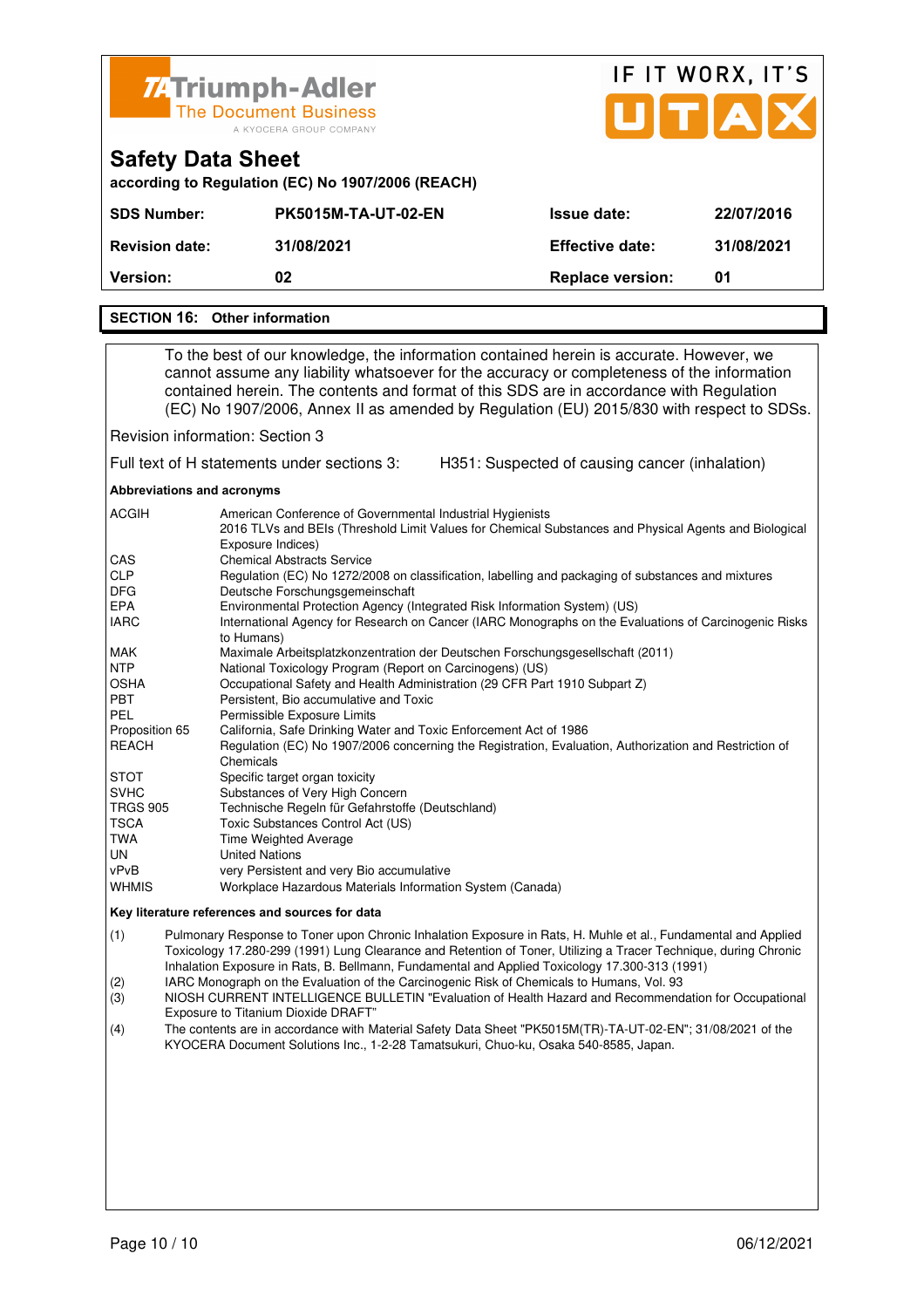



| <b>Safety Data Sheet</b>                          |
|---------------------------------------------------|
| according to Regulation (EC) No 1907/2006 (REACH) |

| <b>SDS Number:</b><br><b>Revision date:</b> | <b>PK5015Y-TA-UT-02-EN</b><br>31/08/2021 | <b>Issue date:</b><br><b>Effective date:</b> | 22/07/2016<br>31/08/2021 |
|---------------------------------------------|------------------------------------------|----------------------------------------------|--------------------------|
| <b>Version:</b>                             | 02                                       | <b>Replace version:</b>                      | 01                       |
|                                             |                                          |                                              |                          |

## **SECTION 1: Identification of the substance/mixture and of the company/undertaking**

| $1.1$ | <b>Product identifier</b>  |                                                                                              |  |
|-------|----------------------------|----------------------------------------------------------------------------------------------|--|
|       | <b>Product name</b>        | Yellow Toner for                                                                             |  |
|       |                            | P-C2655w MFP, P-C2650DW                                                                      |  |
|       | <b>Consumable name</b>     | PK-5015Y                                                                                     |  |
|       | <b>Product form</b>        | Mixture                                                                                      |  |
| 1.2   |                            | Relevant identified uses of the substance or mixture and uses advised against                |  |
|       | <b>Identified uses</b>     | The image formation of our electrophotographic equipment.<br>Other uses are not recommended. |  |
| 1.3   |                            | Details of the supplier of the safety data sheet                                             |  |
|       | <b>Manufacturer</b>        | <b>KYOCERA Document Solutions Inc.</b>                                                       |  |
|       | <b>Address</b>             | 1-2-28 Tamatsukuri, Chuo-ku, Osaka 540-8585, Japan                                           |  |
|       | <b>Supplier</b>            | TA Triumph-Adler GmbH                                                                        |  |
|       | <b>Address</b>             | Deelbögenkamp 4c<br>22297 Hamburg<br>Germany                                                 |  |
| 1.4   | Emergency telephone number | $+49(0)$ 40 / 528490<br>(This number is available only during office hours)                  |  |

## **SECTION 2: Hazards identification**

| 2.1           | Classification of the substance or mixture                                                                            |
|---------------|-----------------------------------------------------------------------------------------------------------------------|
|               | Classification according to Regulation (EC) No 1272/2008 (CLP)                                                        |
|               | Not classified as hazardous mixture.                                                                                  |
| $2.2^{\circ}$ | Label elements                                                                                                        |
|               | Labelling according to Regulation (EC) No 1272/2008 (CLP)                                                             |
|               | Not applicable.                                                                                                       |
| 2.3           | Other hazards                                                                                                         |
|               | Assessment of PBT/vPvB                                                                                                |
|               | No data available.                                                                                                    |
|               | See section 4 and 11 for information on health effects and symptoms.<br>See section 9 for dust explosion information. |
|               |                                                                                                                       |
|               |                                                                                                                       |
|               |                                                                                                                       |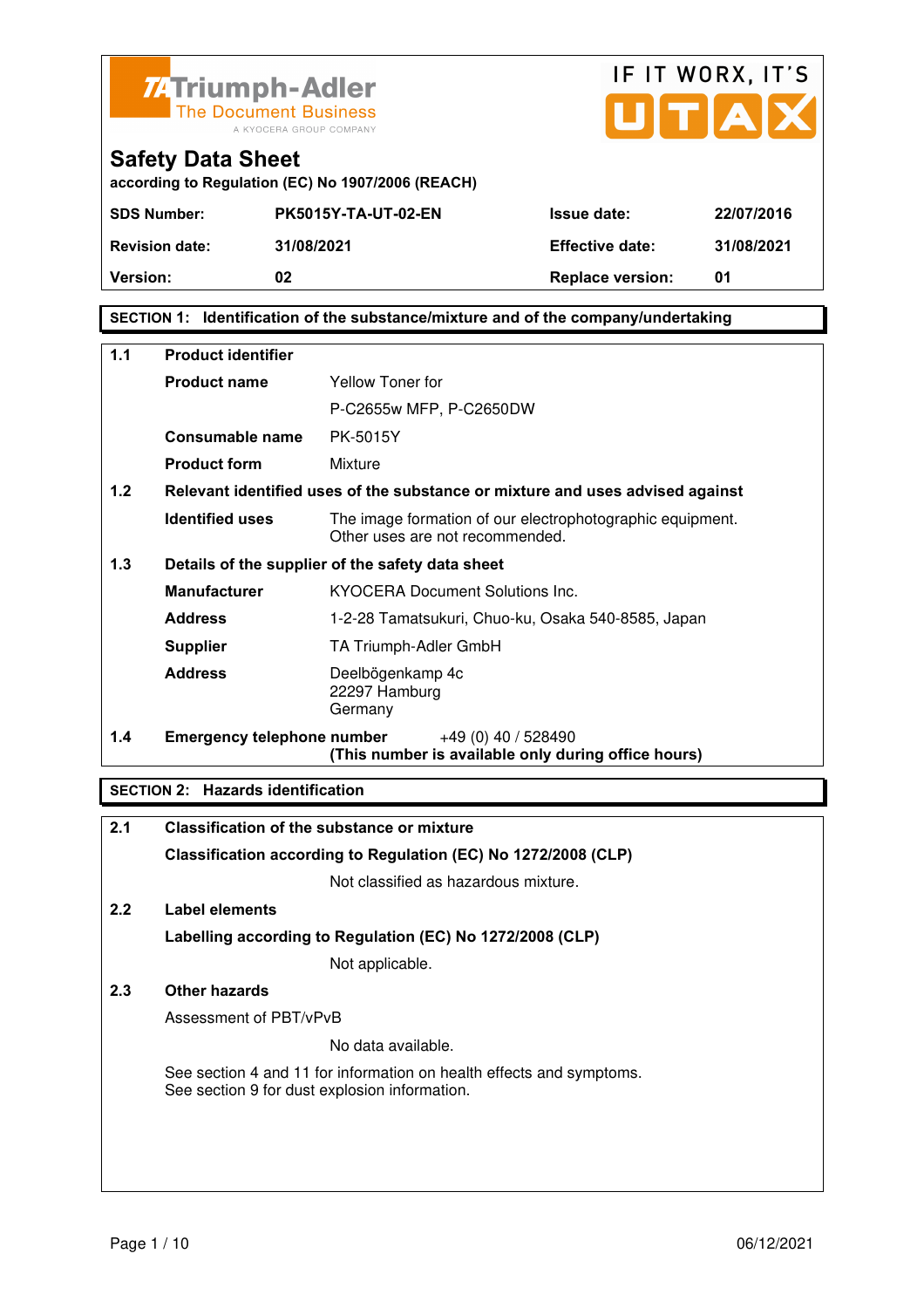| IF IT WORX, IT'S<br><b>ZATriumph-Adler</b>                                                                                                  |                                                                                 |  |  |
|---------------------------------------------------------------------------------------------------------------------------------------------|---------------------------------------------------------------------------------|--|--|
| UTA<br><b>The Document Business</b><br>A KYOCERA GROUP COMPANY                                                                              |                                                                                 |  |  |
| <b>Safety Data Sheet</b>                                                                                                                    |                                                                                 |  |  |
| according to Regulation (EC) No 1907/2006 (REACH)<br><b>SDS Number:</b><br>PK5015Y-TA-UT-02-EN                                              | <b>Issue date:</b><br>22/07/2016                                                |  |  |
| 31/08/2021<br><b>Revision date:</b>                                                                                                         | <b>Effective date:</b><br>31/08/2021                                            |  |  |
| Version:<br>02                                                                                                                              | <b>Replace version:</b><br>01                                                   |  |  |
|                                                                                                                                             |                                                                                 |  |  |
| <b>SECTION 3: Composition/information on ingredients</b>                                                                                    |                                                                                 |  |  |
| 3.2<br><b>Mixtures</b>                                                                                                                      |                                                                                 |  |  |
| Chemical name<br>CAS No                                                                                                                     | <b>Classification (CLP)</b><br>Weight%                                          |  |  |
| 80-90<br>confidential<br>Polyester resin (3 kinds)<br>confidential<br>$3-8$<br>Organic pigment                                              |                                                                                 |  |  |
| Amorphous silica<br>7631-86-9<br>$1-5$                                                                                                      |                                                                                 |  |  |
| Titanium dioxide<br>13463-67-7<br>< 1                                                                                                       | Carc.2(H351)                                                                    |  |  |
| Information of ingredients<br>(1) Substance, which present a health or environmental hazard within the meaning of CLP:                      |                                                                                 |  |  |
| Titanium dioxide.                                                                                                                           |                                                                                 |  |  |
| (2) Substance, which are assigned Community workplace exposure limits:                                                                      |                                                                                 |  |  |
| None.                                                                                                                                       |                                                                                 |  |  |
| (3) Substance, which are PBT or vPvB in accordance with the criteria set out in Annex XIII of<br>REACH:                                     |                                                                                 |  |  |
| None.                                                                                                                                       |                                                                                 |  |  |
| (4) Substance, which are included in the list established in accordance with Article 59(1) of<br>REACH (SVHC):                              |                                                                                 |  |  |
| None.                                                                                                                                       |                                                                                 |  |  |
| See section 16 for the full text of the H statements declared above.                                                                        |                                                                                 |  |  |
| <b>SECTION 4: First aid measures</b>                                                                                                        |                                                                                 |  |  |
| 4.1<br><b>Description of first aid measures</b>                                                                                             |                                                                                 |  |  |
| Inhalation:<br>Remove from exposure to fresh air and gargle with plenty of water.<br>Consult a doctor in case of such symptoms as coughing. |                                                                                 |  |  |
| <b>Skin contact:</b> Wash with soap and water.                                                                                              |                                                                                 |  |  |
| Flush with water immediately and see a doctor if irritating.<br>Eye contact:                                                                |                                                                                 |  |  |
|                                                                                                                                             | Ingestion:<br>Rinse out the mouth. Drink one or two glasses of water to dilute. |  |  |
|                                                                                                                                             |                                                                                 |  |  |
| Seek medical treatment if necessary.                                                                                                        |                                                                                 |  |  |
|                                                                                                                                             |                                                                                 |  |  |
|                                                                                                                                             |                                                                                 |  |  |
|                                                                                                                                             |                                                                                 |  |  |
|                                                                                                                                             |                                                                                 |  |  |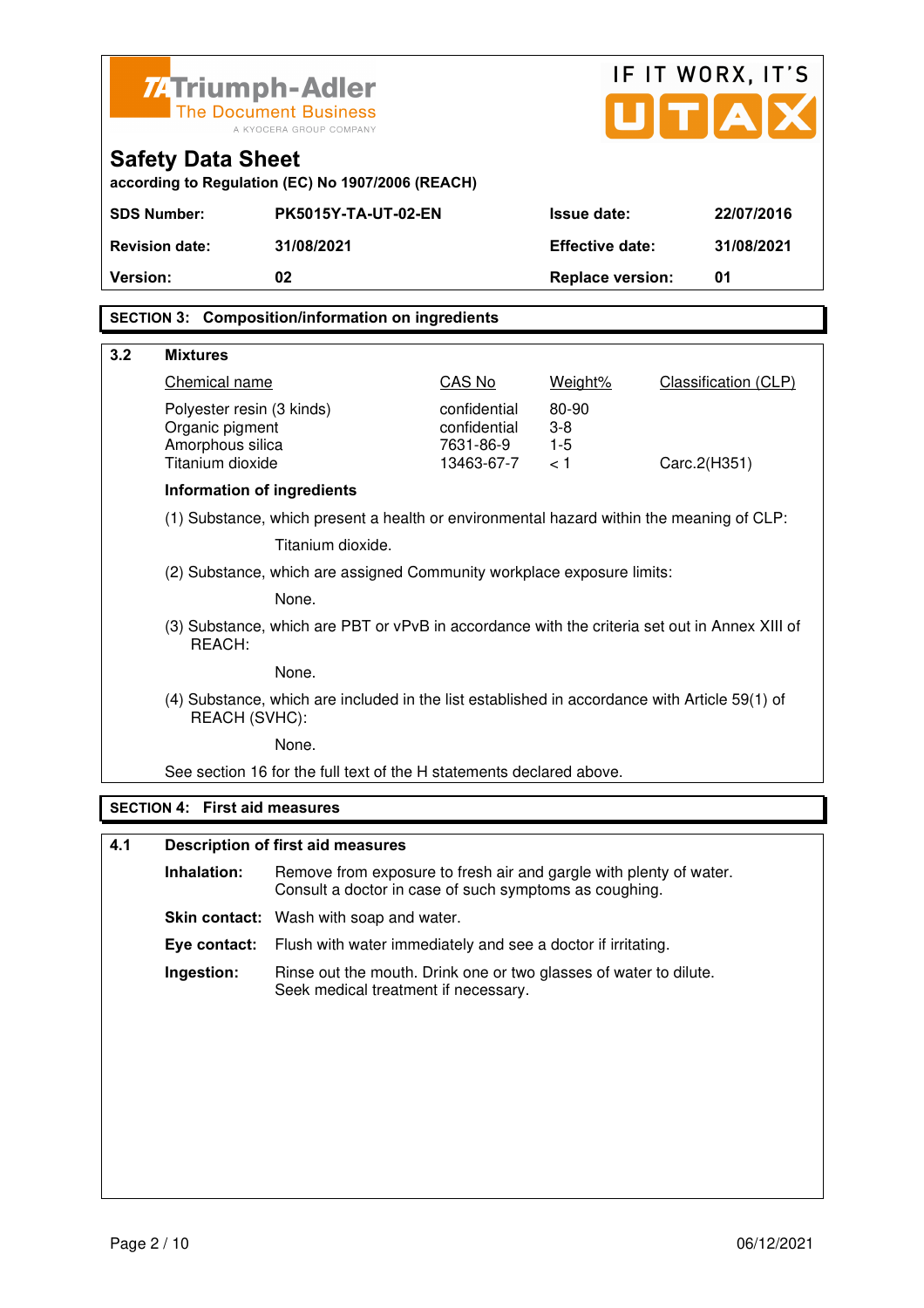



**according to Regulation (EC) No 1907/2006 (REACH)**

| <b>SDS Number:</b>    | <b>PK5015Y-TA-UT-02-EN</b> | <b>Issue date:</b>      | 22/07/2016 |
|-----------------------|----------------------------|-------------------------|------------|
| <b>Revision date:</b> | 31/08/2021                 | <b>Effective date:</b>  | 31/08/2021 |
| <b>Version:</b>       | 02                         | <b>Replace version:</b> | 01         |

# **4.2 Most important symptoms and effects, both acute and delayed**  Potential health effects and symptoms **Inhalation:** Prolonged inhalation of excessive dusts may cause lung damage. Use of this product as intended does not result in prolonged inhalation of excessive toner dusts. **Skin contact:** Unlikely to cause skin irritation.

**Eye contact:** May cause transient eye irritation.

**Ingestion:** Use of this product as intended does not result in ingestion.

# **4.3 Indication of any immediate medical attention and special treatment needed**

No additional information available.

## **SECTION 5: Firefighting measures**

## **5.1 Extinguishing media**

Suitable extinguishing media

Water spray, foam, powder,  $CO<sub>2</sub>$  or dry chemical

Unsuitable extinguishing media

None specified.

## **5.2 Special hazards arising from the substance or mixture**

Hazardous combustion products: Carbon dioxide, Carbon monoxide

## **5.3 Advice for firefighters**

Fire-fighting procedures

 Pay attention not to blow away dust. Drain water off around and decrease the atmosphere temperature to extinguish the fire.

### **Protection equipment for firefighters**

None specified.

## **SECTION 6: Accidental release measures**

### **6.1 Personal precautions, protective equipment and emergency procedures**

 Avoid inhalation, ingestion, eye and skin contact in case of accidental release. Avoid formation of dust. Provide adequate ventilation.

### **6.2 Environmental precautions**

Do not allow to enter into surface water or drains.

### **6.3 Methods and material for containment and cleaning up**

Gather the released powder not to blow away and wipe up with a wet cloth.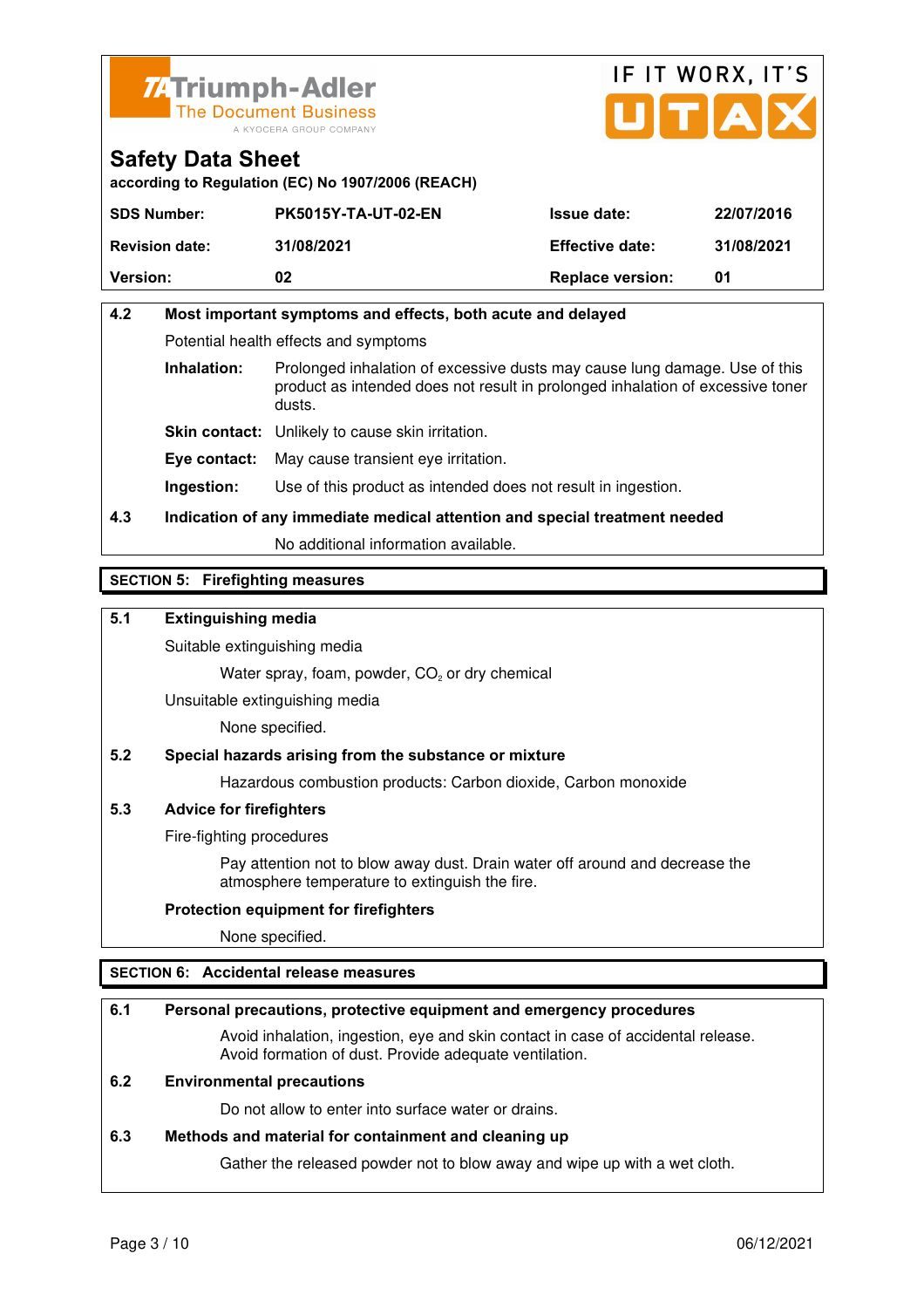



**according to Regulation (EC) No 1907/2006 (REACH)**

| <b>SDS Number:</b>    | <b>PK5015Y-TA-UT-02-EN</b> | <b>Issue date:</b>      | 22/07/2016 |
|-----------------------|----------------------------|-------------------------|------------|
| <b>Revision date:</b> | 31/08/2021                 | <b>Effective date:</b>  | 31/08/2021 |
| <b>Version:</b>       | 02                         | <b>Replace version:</b> | 01         |
|                       |                            |                         |            |

## **6.4 Reference to other sections**

See section 13 for disposal information.

### **SECTION 7: Handling and storage**

### **7.1 Precautions for safe handling**

 Do not attempt to force open or destroy the toner container or unit. See installation guide of this product.

### **7.2 Conditions for safe storage, including any incompatibilities**

Keep the toner container or unit tightly closed and store in a cool, dry and dark place. Keep away from fire. Keep out of the reach of children.

### **7.3 Specific end use(s)**

No additional information available.

### **SECTION 8: Exposure controls/personal protection**

### **8.1 Control parameters**

(Reference data)

### **US ACGIH Threshold Limit Values (TWA)**

**Particles: 10 mg/m<sup>3</sup> (Inhalable particles) 3 mg/m<sup>3</sup> (Respirable particles)** Titanium dioxide:10 mg/m³

### **US OSHA PEL (TWA)**

Particles: 15 mg/m<sup>3</sup> (Total dust) 5 mg/m<sup>3</sup> (Respirable fraction) Amorphous silica:  $80 \text{ mg/m}^3/\% \text{SiO}_2$ Titanium dioxide: 15 mg/m<sup>3</sup> (Total dust)

### **EU-Occupational exposure limits: Directive (EC) 2000/39, (EC) 2006/15 and (EU) 2009/161**

Not listed.

### **8.2 Exposure controls**

### **Appropriate engineering controls**

 Special ventilator is not required under normal intended use. Use in a well-ventilated area.

### **Personal protective equipment**

 Respiratory protection, eye protection, hand protection, skin and body protection are not required under normal intended use.

### **Environmental exposure controls**

No additional information available.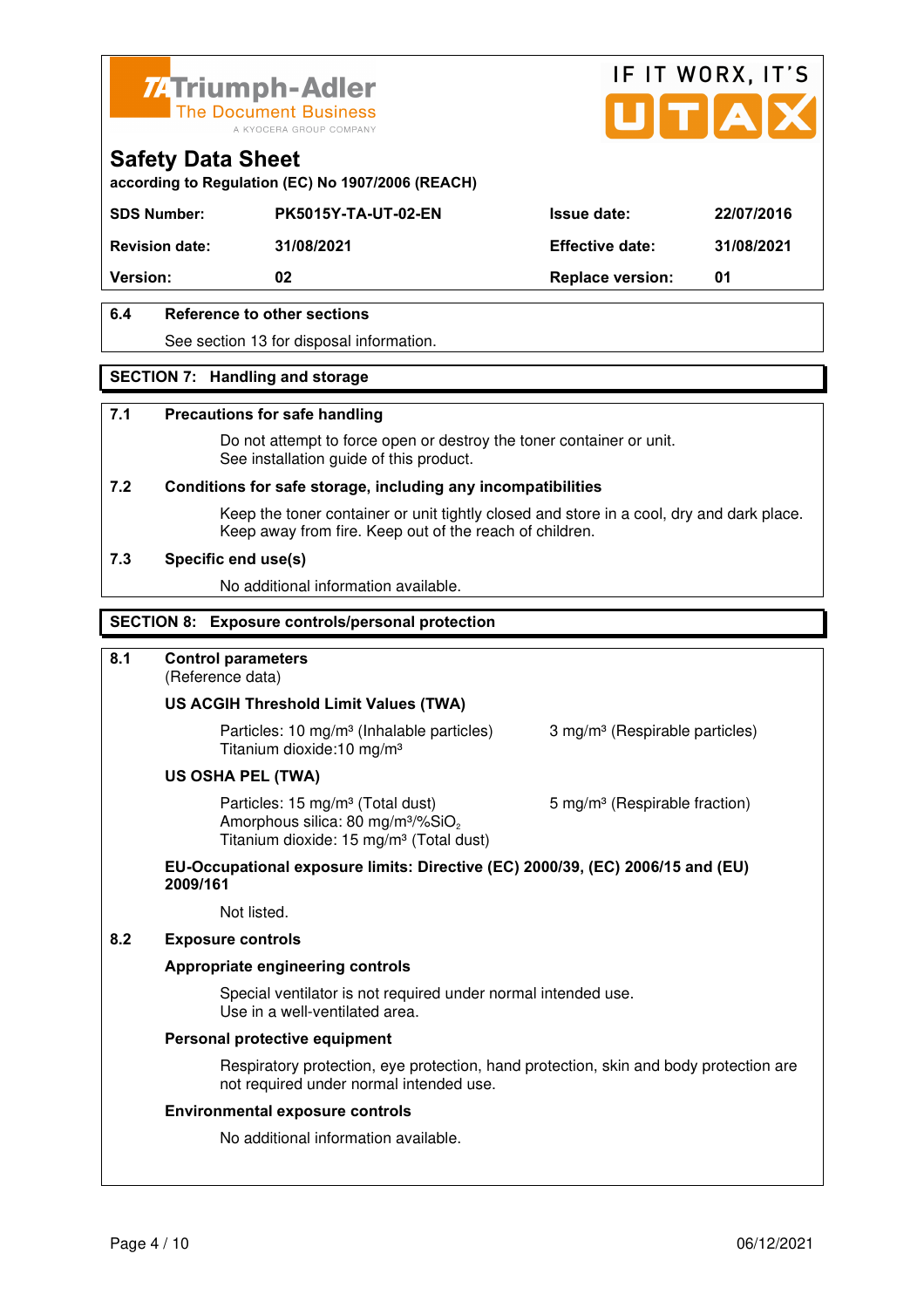



**SECTION 9: Physical and chemical properties** 

| 9.1 | Information on basic physical and chemical properties |                            |  |
|-----|-------------------------------------------------------|----------------------------|--|
|     | Appearance                                            |                            |  |
|     | Physical state                                        | Solid (fine powder)        |  |
|     | Colour                                                | Yellow                     |  |
|     | Odour                                                 | Odourless                  |  |
|     | Odour threshold                                       | No data available.         |  |
|     | pH                                                    | No data available.         |  |
|     | Melting point [°C]                                    | 100-120 (Toner)            |  |
|     | Boiling point                                         | No data available.         |  |
|     | Flash point                                           | No data available.         |  |
|     | Evaporation rate                                      | No data available.         |  |
|     | Flammability (solid, gas)                             | No data available.         |  |
|     | Upper flammability or explosive limit                 | No data available.         |  |
|     | Lower flammability or explosive limit                 | No data available.         |  |
|     | Vapour pressure                                       | No data available.         |  |
|     | Vapour density                                        | No data available.         |  |
|     | Relative density [g/cm <sup>3</sup> ]                 | 1.2-1.4 (Toner)            |  |
|     | Solubility (ies)                                      | Almost insoluble in water. |  |
|     | Partition coefficient: n-octanol/water                | No data available.         |  |
|     | Auto-ignition temperature                             | No data available.         |  |
|     | Decomposition temperature                             | No data available.         |  |
|     | Viscosity                                             | No data available.         |  |
|     | Explosive properties                                  | No data available.         |  |
|     | Oxidizing properties                                  | No data available.         |  |

### **9.2 Other information**

Dust explosion properties

 Dust explosion is improbable under normal intended use. Experimental explosiveness of toner is classified into the same rank such kind of powder as flour, dry milk and resin powder according to the pressure rising speed.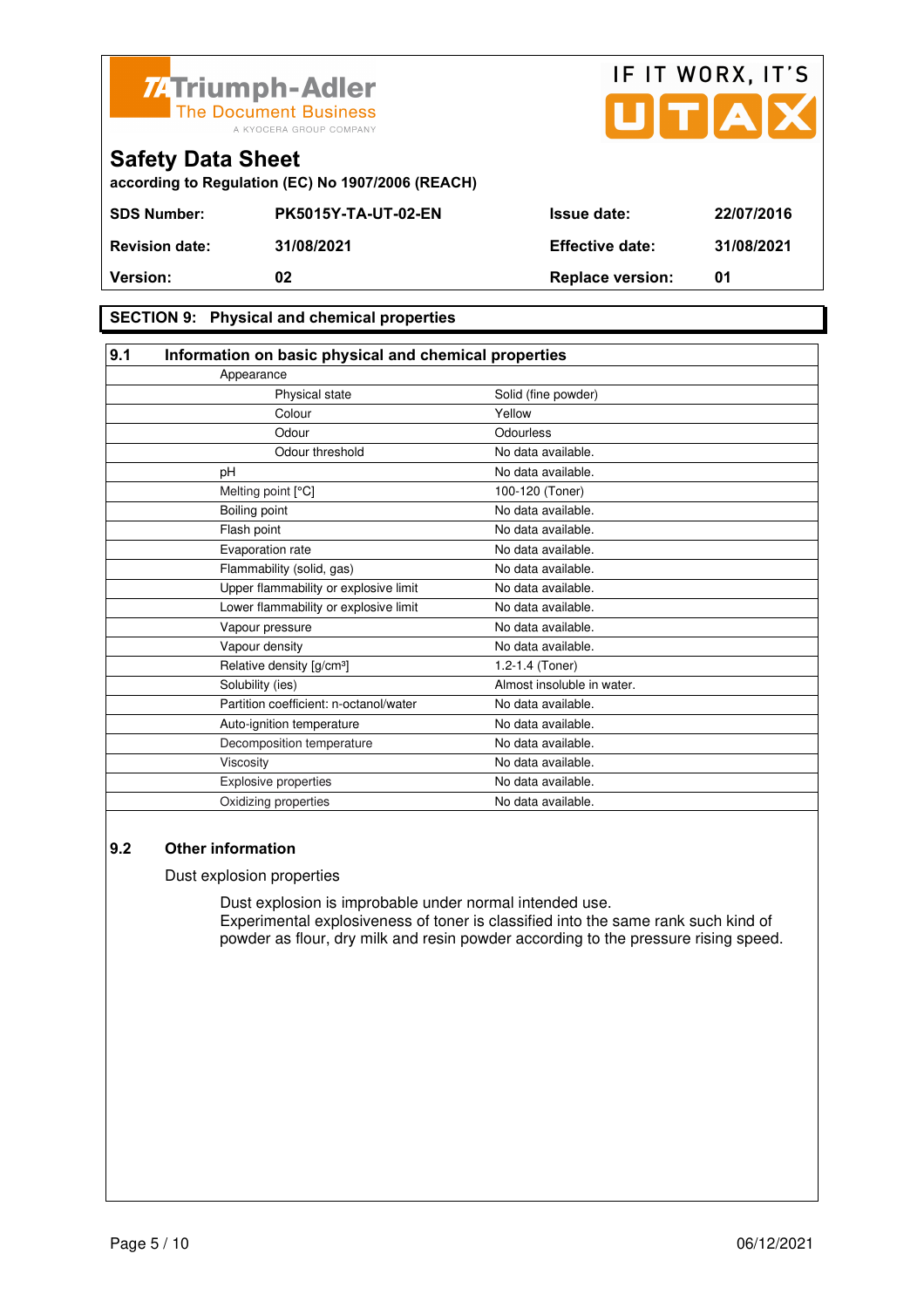



| according to Regulation (EC) No 1907/2006 (REACH) |  |  |
|---------------------------------------------------|--|--|

| <b>SDS Number:</b>    | <b>PK5015Y-TA-UT-02-EN</b> | <b>Issue date:</b>      | 22/07/2016 |
|-----------------------|----------------------------|-------------------------|------------|
| <b>Revision date:</b> | 31/08/2021                 | <b>Effective date:</b>  | 31/08/2021 |
| <b>Version:</b>       | 02                         | <b>Replace version:</b> | 01         |
|                       |                            |                         |            |

## **SECTION 10: Stability and reactivity**

| 10.1 | <b>Reactivity</b>                                                              |  |  |
|------|--------------------------------------------------------------------------------|--|--|
|      | No data available.                                                             |  |  |
| 10.2 | <b>Chemical stability</b>                                                      |  |  |
|      | This product is stable under normal conditions of use and storage.             |  |  |
| 10.3 | Possibility of hazardous reactions                                             |  |  |
|      | Hazardous reactions will not occur.                                            |  |  |
| 10.4 | <b>Conditions to avoid</b>                                                     |  |  |
|      | None specified.                                                                |  |  |
| 10.5 | Incompatible materials                                                         |  |  |
|      | None specified.                                                                |  |  |
|      | <b>Hazardous decomposition products</b>                                        |  |  |
| 10.6 |                                                                                |  |  |
|      | Hazardous decomposition products are not to be produced.                       |  |  |
|      | <b>SECTION 11: Toxicological information</b>                                   |  |  |
| 11.1 | Information on toxicological effects                                           |  |  |
|      | Based on available data, the classification criteria listed below are not met. |  |  |
|      | <b>Acute toxicity</b>                                                          |  |  |
|      | Oral $(LD_{50})$<br>$>$ 2000 mg/kg (rat)* (Toner)                              |  |  |
|      | Dermal $(LD_{50})$<br>No data available (Toner).                               |  |  |

# **Skin corrosion/irritation**

Acute skin irritation Non-irritant (rabbit)\* (Toner)

# **Serious eye damage/irritation**

Acute eye irritation Mild irritant (rabbit)\* (Toner)

# **Respiratory or skin sensitization**

Skin sensitization Mon-sensitising (mouse)\* (Toner)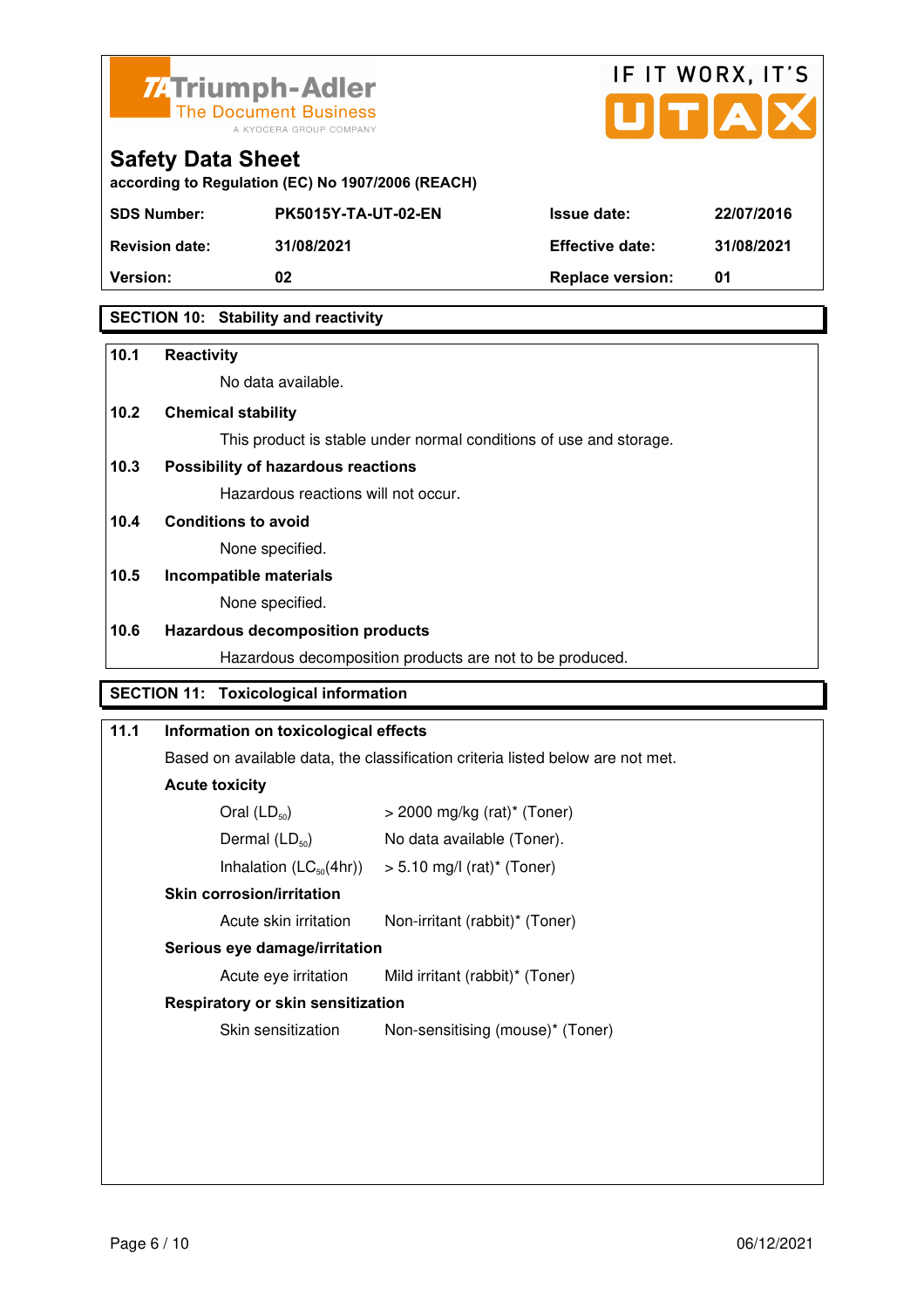



### **Safety Data Sheet according to Regulation (EC) No 1907/2006 (REACH)**

| <b>SDS Number:</b>    | <b>PK5015Y-TA-UT-02-EN</b> | <b>Issue date:</b>      | 22/07/2016 |
|-----------------------|----------------------------|-------------------------|------------|
| <b>Revision date:</b> | 31/08/2021                 | <b>Effective date:</b>  | 31/08/2021 |
| <b>Version:</b>       | 02                         | <b>Replace version:</b> | 01         |

## **11.1 Germ cell mutagenicity**

Ames test is negative (Toner)

\*(based on test result of similar product)

### **Information of ingredients:**

No mutagen according to MAK, TRGS905 und (EC) No 1272/2008 Annex VI.

### **Carcinogenicity**

### **Information of ingredients:**

 No carcinogen or potential carcinogen (except Titanium dioxide) according to IARC, Japan Association on Industrial Health, ACGIH, EPA, OSHA, NTP, MAK, California Proposition 65, TRGS 905 and (EC) No 1272/2008 Annex VI.

 The IARC re-evaluated Titanium dioxide as a Group 2B carcinogen (possibly carcinogenic to humans) as the result of inhalation exposure test in rats. But, oral/skin test does not show carcinogenicity (2). In the animal chronic inhalation studies for Titanium dioxide, the lung tumour was observed only in rats. It is estimated that this is attributed to the overload of rat´s lung clearance mechanism (overload phenomenon) (3). The inhalation of excessive Titanium dioxide does not occur in normal use of this product. Also, epidemiological studies to date have not revealed any evidence of the relation between occupational exposure to Titanium dioxide and respiratory tract diseases.

### **Reproductive toxicity**

### **Information of ingredients:**

 No reproductive toxicant according to MAK, California Proposition 65, TRGS 905 und (EC) No 1272/2008 Annex VI.

- **STOT-single exposure** No data available.
- **STOT-repeated exposure** No data available.
- **Aspiration hazard** No data available.

### **Chronic effects**

 In a study in rats by chronic inhalation exposure to a typical toner, a mild to moderate degree of lung fibrosis was observed in 92% of the rats in the high concentration (16 mg/m<sup>3</sup>) exposure group, and a minimal to mild degree of fibrosis was noted in 22% of the animal in the middle ( $4mg/m<sup>3</sup>$ ) exposure group (1). But no pulmonary change was reported in the lowest (1mg/m<sup>3</sup>) exposure group, the most relevant level to potential human exposures.

**Other information** No data available.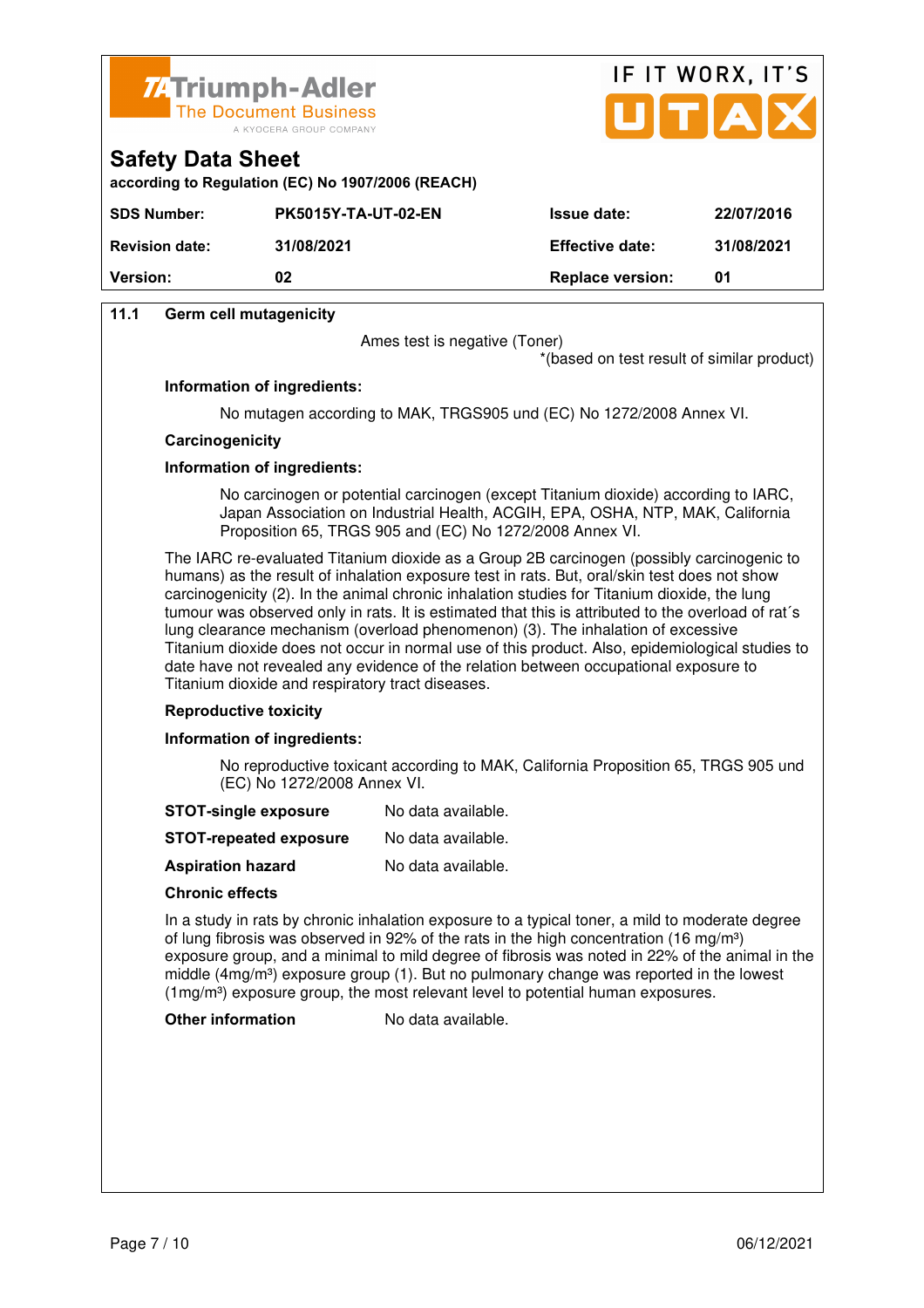



| <b>Safety Data Sheet</b>                          |
|---------------------------------------------------|
| according to Regulation (EC) No 1907/2006 (REACH) |

| 31/08/2021 |
|------------|
|            |
|            |

## **SECTION 12: Ecological information**

### **12.1 Toxicity**

No data available.

## **12.2 Persistence and degradability**

No data available.

**12.3 Bio accumulative potential** 

No data available.

### **12.4 Mobility in soil**

No data available.

### **12.5 Results of PBT and vPvB assessment**

No data available.

### **12.6 Other adverse effects**

No additional information available.

## **SECTION 13: Disposal considerations**

### **13.1 Waste treatment methods**

 Do not attempt to incinerate the toner container or unit and the waste toner yourself. Dangerous sparks may cause burn. Any disposal practice should be done under conditions which meet local, state and federal laws and regulations relating to waste (contact local or state environmental agency for specific rules).

## **SECTION 14: Transport information**

### **14.1 UN-number**

None.

**14.2 UN Proper shipping name** 

None.

**14.3 Transport hazard class(es)** 

None.

## **14.4 Packing group**

None.

### **14.5 Environmental hazards**

None.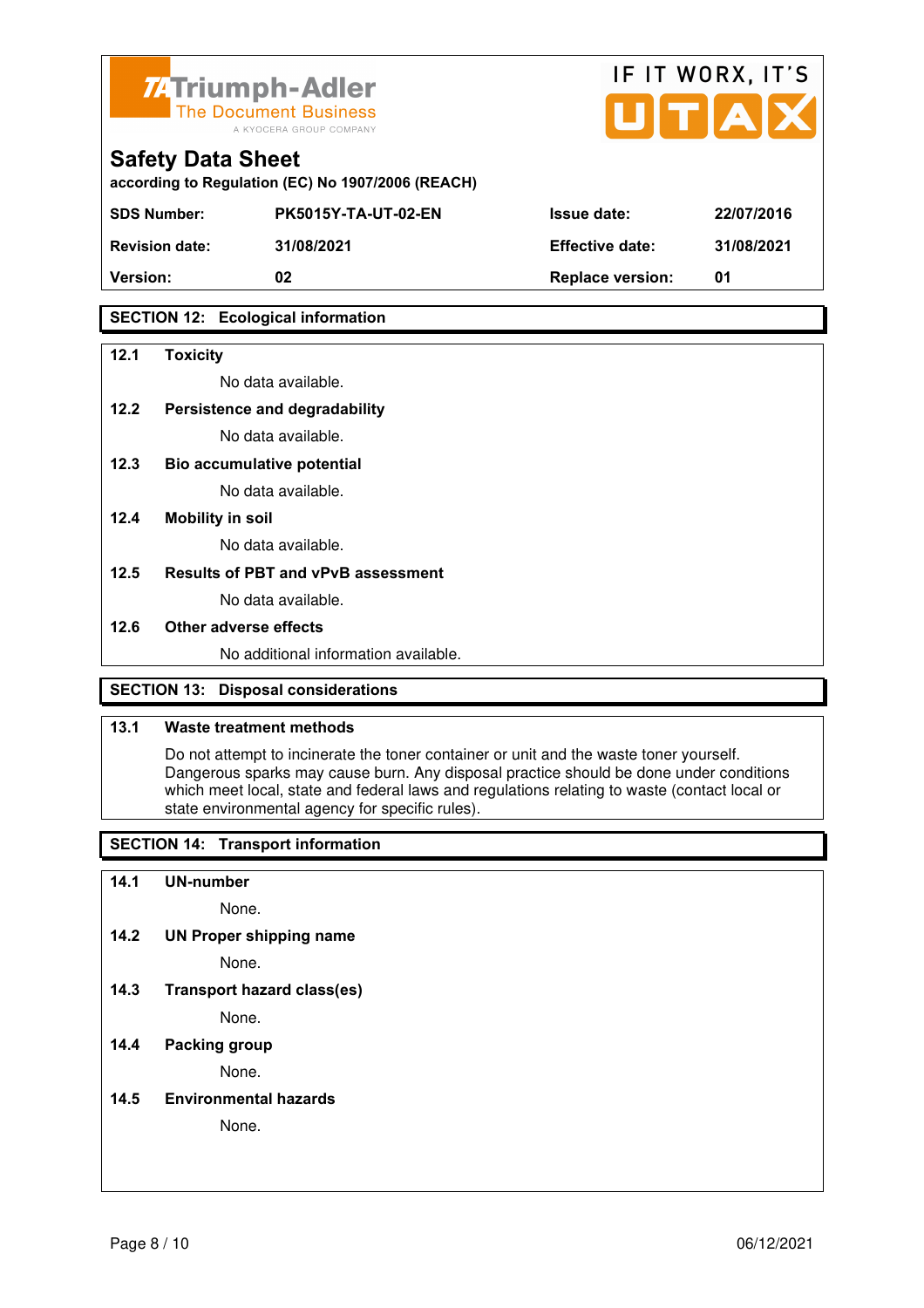



**according to Regulation (EC) No 1907/2006 (REACH)**

| <b>SDS Number:</b>    | <b>PK5015Y-TA-UT-02-EN</b> | <b>Issue date:</b>      | 22/07/2016 |
|-----------------------|----------------------------|-------------------------|------------|
| <b>Revision date:</b> | 31/08/2021                 | <b>Effective date:</b>  | 31/08/2021 |
| <b>Version:</b>       | 02                         | <b>Replace version:</b> | 01         |

## **14.6 Special precautions for user**

No additional information available.

# **14.7 Transport in bulk according to Annex II of MARPOL73/78 and the IBC Code** Not applicable.

**SECTION 15: Regulatory information** 

# **15.1 Safety, health and environmental regulations/legislation specific for the substance or mixture**

### **EU-regulations**

Regulation (EC) No 1005/2009 (on substances that deplete the ozone layer, Annex I and II): Not listed.

Regulation (EU) 2019/1021 (on persistent organic pollutants, Annex I as amended):

Not listed.

 Regulation (EU) No 649/2012 (concerning the export and import of dangerous chemicals, Annex I and V as amended):

Not listed.

 Regulation (EC) No 1907/2006 REACH Annex XVII as amended (Restrictions on use): Not listed.

Regulation (EC) No 1907/2006 REACH Annex XIV as amended (Authorizations):

Not listed.

### **US-regulations**

All ingredients in this product comply with order under TSCA.

### **Canada regulations**

 This product is not a WHMIS-controlled product, since we consider it as a manufactured article.

### **15.2 Chemical Safety Assessment**

No data available.